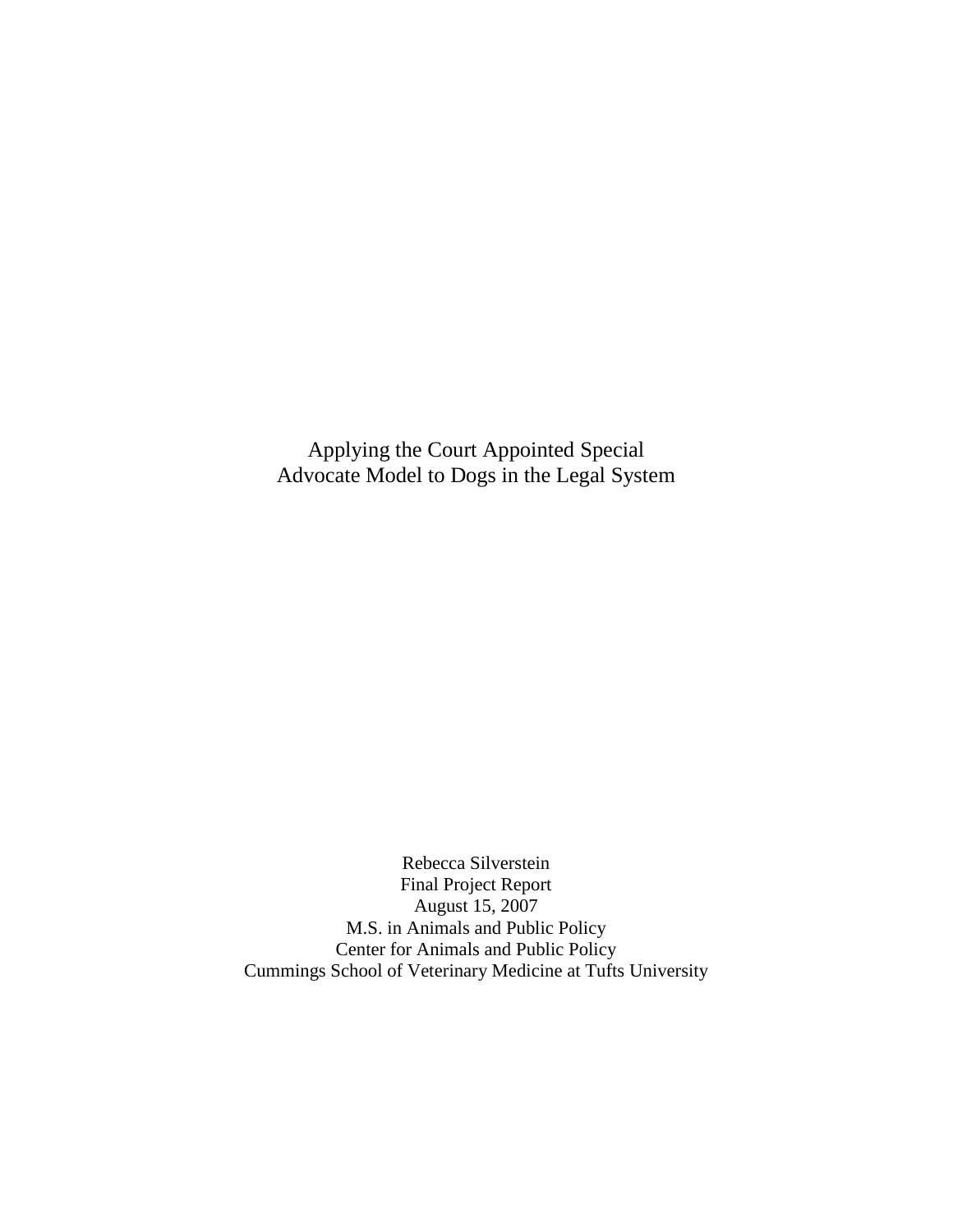# **Acknowledgements**

I would like to thank Dr. Paul Waldau and Dr. Allen Rutberg for their assistance with this project. Both professors gave me support throughout my entire project and answered my numerous (tedious) questions along the way. Dr. Waldau's feedback, ideas, and support throughout the entire process were invaluable. I would also like to thank Judge Martha Grace for her willing cooperation and assistance in my project.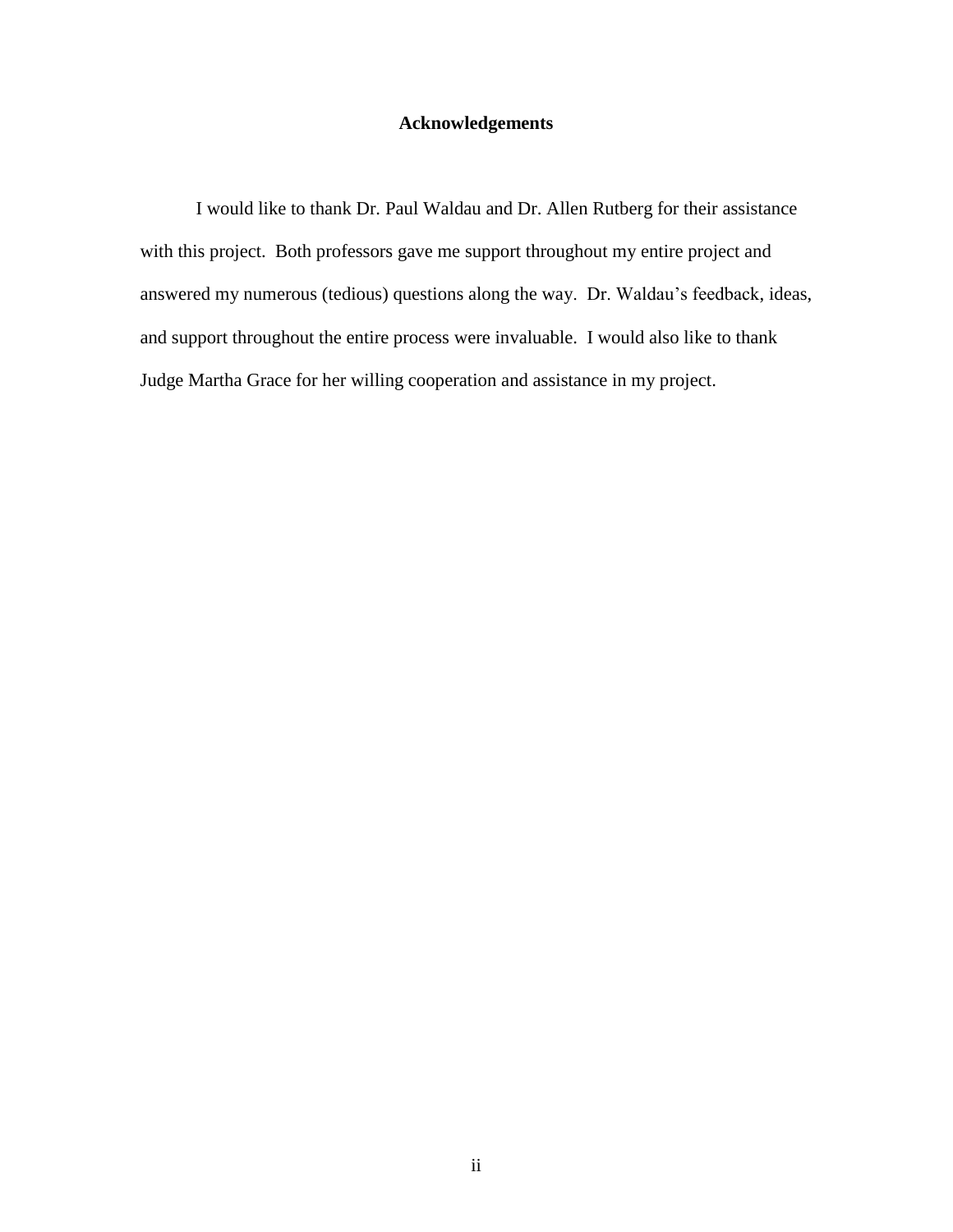# **Table of Contents**

| Summary                                                        | V              |
|----------------------------------------------------------------|----------------|
| Introduction                                                   | $\mathbf{1}$   |
| Nonhuman Animals as Property                                   | $\overline{2}$ |
| The Mary Ellen Story: Why the Children's Model is Valuable     | 5              |
| <b>Court Appointed Special Advocates</b>                       | 6              |
| Companion Animals in the Judicial System                       | $\overline{7}$ |
| A CASA Program for Companion Animals                           | 8              |
| Methodology                                                    | 8              |
| <b>Study Subjects</b>                                          | 9              |
| Information to be Collected                                    | 10             |
| <b>Analytical Techniques</b>                                   | 10             |
| <b>Timeline</b>                                                | 11             |
| The CASA Program                                               | 12             |
| CASA of Monterey County, CA                                    | 15             |
| The Denver CASA, CO                                            | 16             |
| Voices For Friends, Boulder County, CO                         | 16             |
| Ft. Lauderdale Guardian ad Litem Program, FL                   | 17             |
| <b>Massachusetts</b>                                           | 18             |
| Kids' Place & Violence Prevention Center, Berkshire County, MA | 18             |
| The CASA Project, Worcester County, MA                         | 19             |
| <b>New York State CASA</b>                                     | 20             |
| CASA of Westchester County, NY                                 | 20             |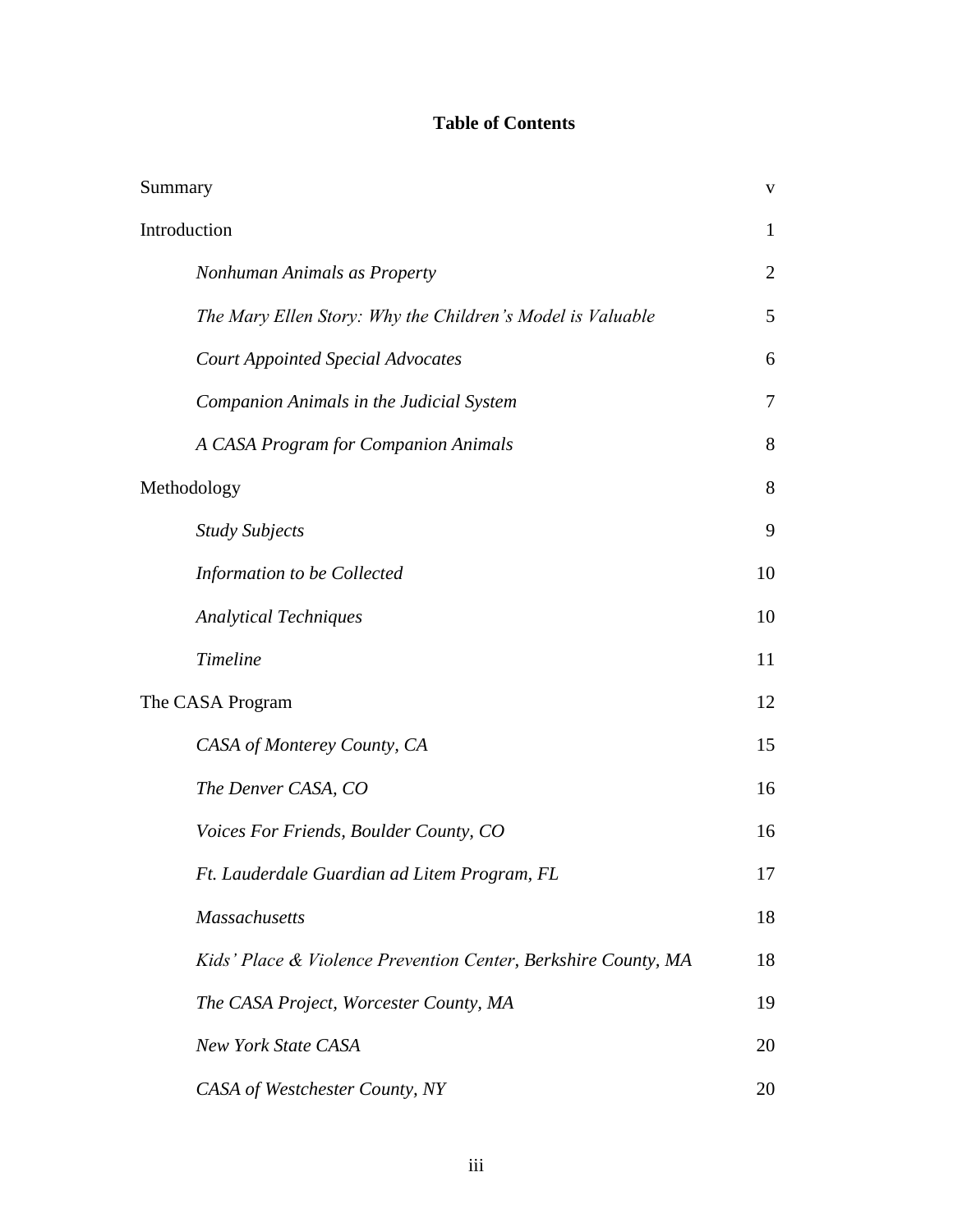| Office of Court Appointed Special Advocate, RI                                         | 21 |
|----------------------------------------------------------------------------------------|----|
| <b>Healthy Families of America, TN</b>                                                 | 22 |
| CASA of Memphis and Shelby County, TN                                                  | 22 |
| CASA for Children of D.C., Washington, D.C.                                            | 23 |
| Where We Are Today                                                                     | 24 |
| Where We Want to be Tomorrow                                                           | 25 |
| A CASA Program for Dogs                                                                | 26 |
| A Hypothetical Training Program for Dog CASAs                                          | 27 |
| Policy Analysis                                                                        | 30 |
| Policy Implications                                                                    | 34 |
| Beyond the View of Nonhuman Animals as Property                                        | 34 |
| Creating a Best Interest Standing for Nonhuman Animals:<br><b>Improving Protection</b> | 35 |
| <b>Protection for Nonhuman Animals</b>                                                 | 37 |
| <b>Policy Recommendations</b>                                                          | 38 |
| Conclusion                                                                             | 39 |
| Literature Cited                                                                       | 41 |
| Appendix 1                                                                             | 50 |
| Appendix 2                                                                             | 51 |
| Appendix 3                                                                             | 52 |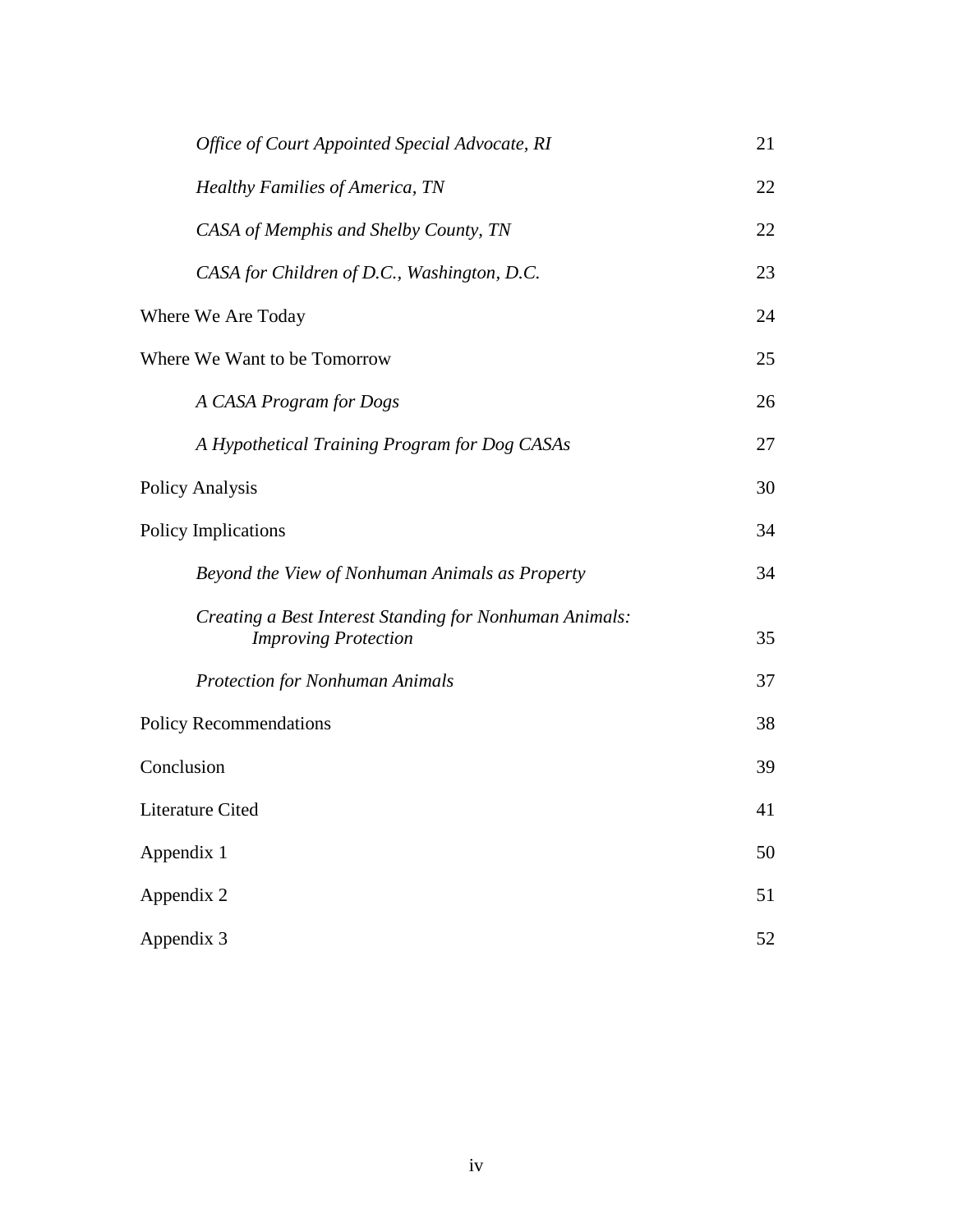### **Summary**

Nonhuman animals are considered legal property in the United States legal system. Thus, they are the property of their owners or guardians. Several types of nonhuman animals may enter the legal system on under different circumstances. In each case, humans generally have lawyers to represent them. However, in certain instances, the best interest of the nonhuman animal may differ from that of his or her human owner or legal guardian, yet the nonhuman animal is not assigned a separate lawyer or advocate.

When children—who are acknowledged legal persons—enter the legal system, and their interests diverge from those of their parents, they are often assigned Court Appointed Special Advocates (CASAs). These advocates speak on their behalf and represent their best interests. This project examined the Court Appointed Special Advocate (CASA) program. It analyzed how CASAs work with the children to whom they are assigned, and how they determine what is in the "best interest of the child."

The primary goal of this project, however, is to look at the Court Appointed Special Advocate program in order to determine if, whether, and how any or all of this type of program might be applicable to dogs in the American legal system. Such a program might open the human world's eyes to the different needs of nonhuman animals, and perhaps might breakdown legal barriers to nonhuman animals' standing issues due to lack of personhood.

Currently, animals are not entitled to their own lawyers or representatives in court. It is unclear whether attorneys and judges truly understand and meet the needs of nonhuman animals that enter the legal system. The purpose of this project is to study the

v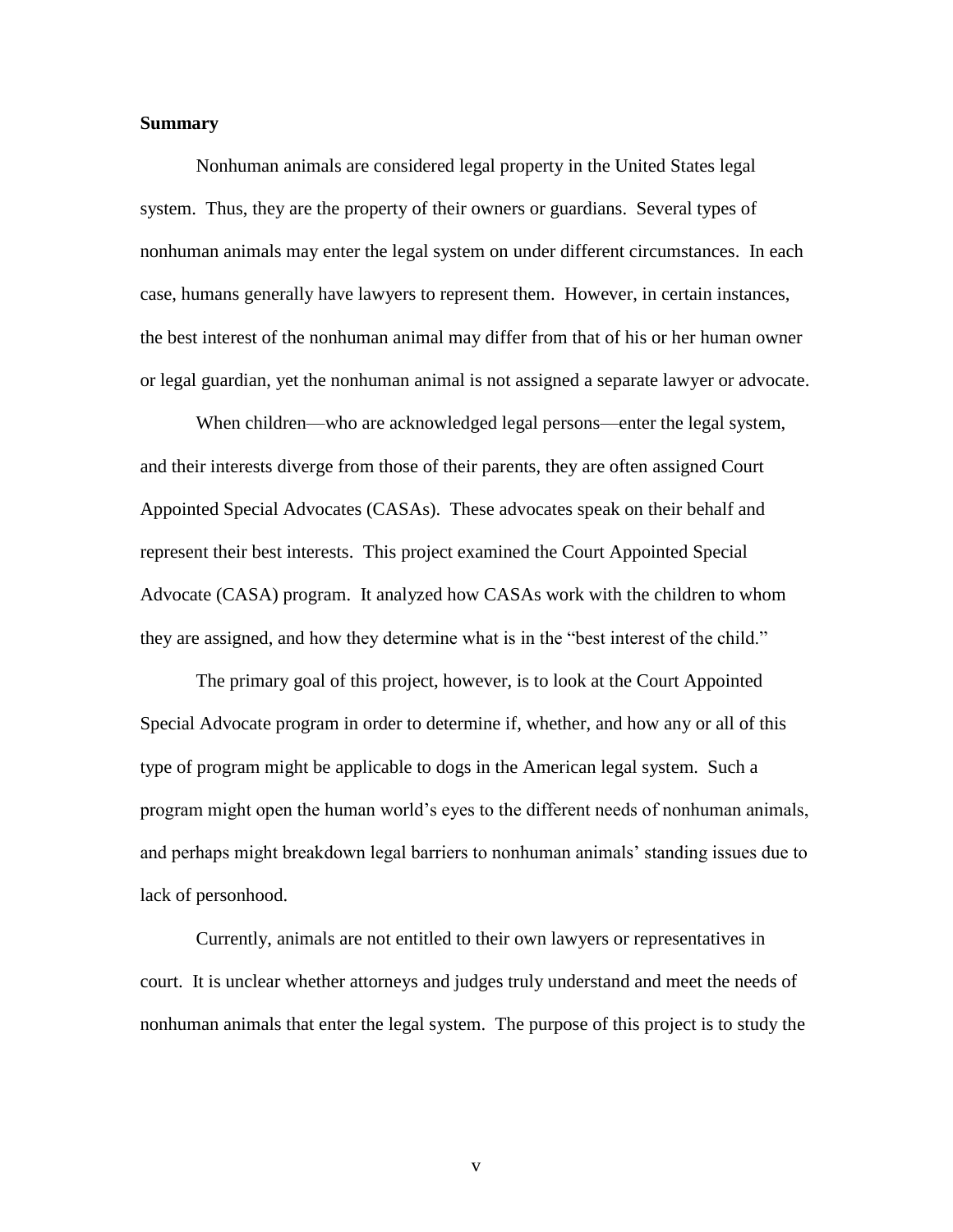CASA program and to determine whether the program as a whole or parts of it might serve as a basis for a feasible prototype for a similar nonhuman animal-oriented program.

Perhaps more importantly, this project may enable the legal system to gain an overall deeper understanding of different kinds of nonhuman animals and their needs. It may give judges an opportunity to consider the best interests of the nonhuman animals that enter their courtrooms. This could lead to improvements in the quality of the lives and treatment of nonhuman animals. Particularly at a time when any and all nonhuman animals are still viewed as property, this project—if it enables a CASA-type program ultimately to be formed—might help courts to see some nonhuman animals as more than mere property. In the long run, if the legal system could begin to see some nonhuman animals as worthy of a CASA-type guardian to stand up for their best interests, it might be a step in the direction of granting some nonhuman animals legal standing, and thus recognition of some nonhuman animals as legal persons rather than property by the courts.

A review of the literature indicates that little, if any, research has been done on whether the CASA program might be a useful model to apply to nonhuman animals in the legal system. Thus, this paper examines several CASA programs and assess whether all or parts of them could be appropriate or modified specifically for dogs involved in the legal system.

vi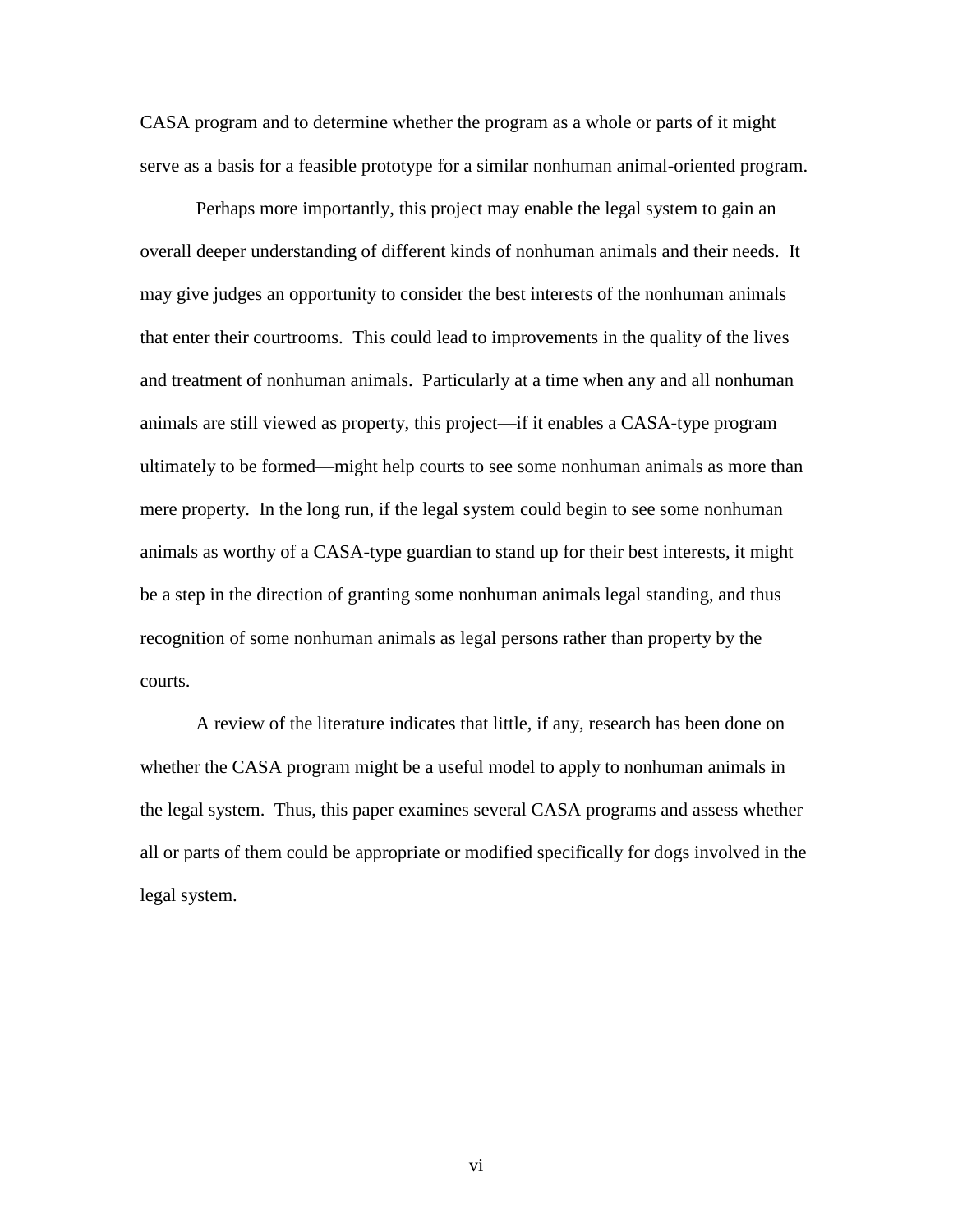# **Introduction**

 $\overline{a}$ 

Nonhuman animals often make an appearance in our justice system, whether it be in an abuse and neglect case, a divorce case in which custody of the nonhuman animal is being contested, a nuisance case because a dog is disturbing the neighborhood, dog bite case, or a contract case in which the nonhuman animal enters the legal system by virtue of its being a commodity. In most of these cases, the humans have their own lawyers, but there is no one to stand up for the best interests of the nonhuman animals, which may not be the same as those of the humans.

In situations where parents' interests may diverge from the best interests of their children, however, the children are often assigned personal advocates, called Court Appointed Special Advocates (CASAs), who speak on their behalf and in favor of their best interests. We are entering an age in which people are coming to believe that dogs, among other animals, have "interests."<sup>1</sup> It would therefore not be unreasonable to conceive of a standard of best interests of a dog. This Introduction examines how the CASA program works and looks at whether and how all or parts of existing CASA programs could be applied to dogs involved in the American legal system. It first considers the history of nonhuman animals as property, then looks at the development of the child protection laws and the development and function of the CASA program, and then concludes by examining the possible application of a CASA-type program to dogs in the legal system.

 $1$  The concept of animal interests is talked about by a broad range of people. For example, David Favre maintains that "[t]he fact that chimpanzees have interests is simply a matter of the observations of science." *Primary Interest of a Chimpanzee*, NABR Animal Law Section at <http://www.nabr.org/AnimalLaw/InterestsOfAChimp2.htm> (last visited August 4, 2007). Furthermore, the concept of interests has played a significant role in the major philosophical literature since the  $18<sup>th</sup>$  century with the rise of utilitarianism. Peter Singer, ANIMAL LIBERATION (2d ed. New York Review of Books 1990). People also easily seem to comprehend the notion of animal interests when used by the press and other forms of media.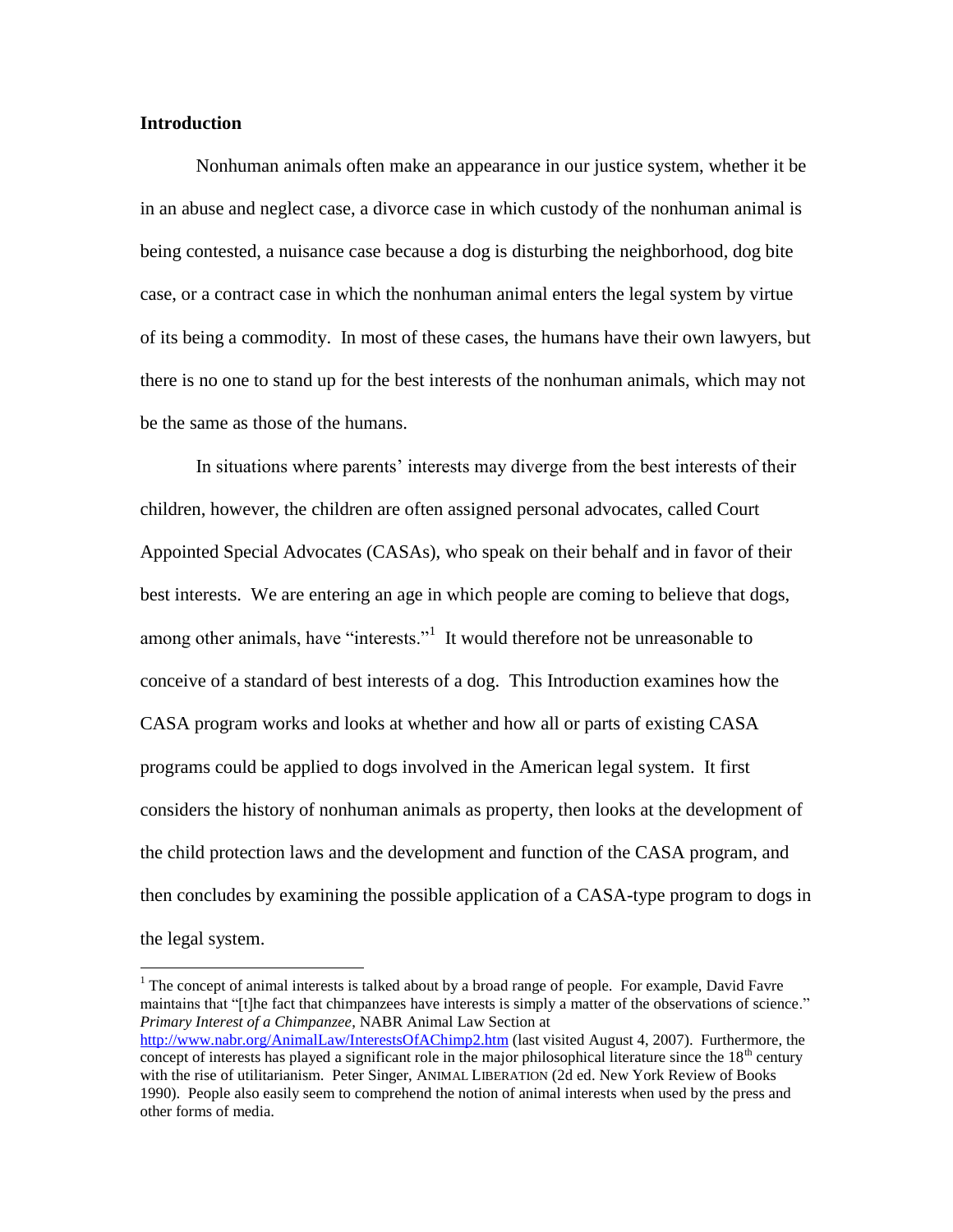# *Nonhuman Animals as Property*

In the American legal system "[c]ommon-law and civil-law traditions are dualistic in that there are two primary normative entities in these systems: persons and things. Animals are treated as things, and more specifically, as the property of persons."<sup>2</sup> This rule holds true in all fifty states and many western nations<sup>3</sup>, for example Australia<sup>4</sup>. Although no nation has yet to grant full "personhood" to a nonhuman animal, some western nations, such as Germany and Switzerland, however, have begun to grant some nonhuman animals extensive protections in their laws and constitutions.<sup>5</sup> In New Zealand, for example, "apes—gorillas, orangutans, chimpanzees and bonobos—are granted special rights as ‗non-human hominids' in 1999 to grant protection from maltreatment, slavery, torture, death and extinction."<sup>6</sup> The Parliament of the Balearic Islands of Spain "has recently announced its approval of a resolution to grant legal rights to great apes."<sup>7</sup> The resolution supports basic legal rights for apes. Its reasoning is based upon scientific evidence that great apes "like human children, experience an emotional and intellectual conscience similar to that of human children."<sup>8</sup>

<sup>2</sup> Gary Francione, *Animals As Property*, 2 ANIMAL L. 1, 1 (1996).

<sup>3</sup> SONIA S. WAISMAN, ET. AL., ANIMAL LAW: CASES AND MATERIALS 91, 91 (2d ed. Carolina Academic Press 2002); STEVEN M. WISE, RATTLING THE CAGE: TOWARD LEGAL RIGHTS FOR ANIMALS, 4 (Perseus Publishing 2000); Gary Francione, *Animals As Property*, 2 ANIMAL L. 1 (1996).

<sup>4</sup> Katrina Sharman, *Do Animals Need Lawyers?*, News and Events, University of New South Wales, [http://www.law.unsw.edu.au/news\\_and\\_events/news.asp?type=&name=811&year=2005](http://www.law.unsw.edu.au/news_and_events/news.asp?type=&name=811&year=2005) (last visited April 22, 2007).

<sup>5</sup> Lauren Magnotti, Pawing *Open the Doors of the Courthouse: Why Animals' Interests Should Matter*, 80 ST. JOHN'S L. REV. 455 (Winter 2006).

<sup>6</sup> Kate Connolly, *Court to rule if chimp has human rights*, GUARDIAN UNLIMITED OBSERVER, Sunday, April 1, 2007.

<sup>7</sup> Michele L. Stumpe, Esq., *For Immediate Release*, The Great Ape Project, March 22, 2007 at http://www.greatapeproject.org/news.php.

<sup>8</sup> *Id*.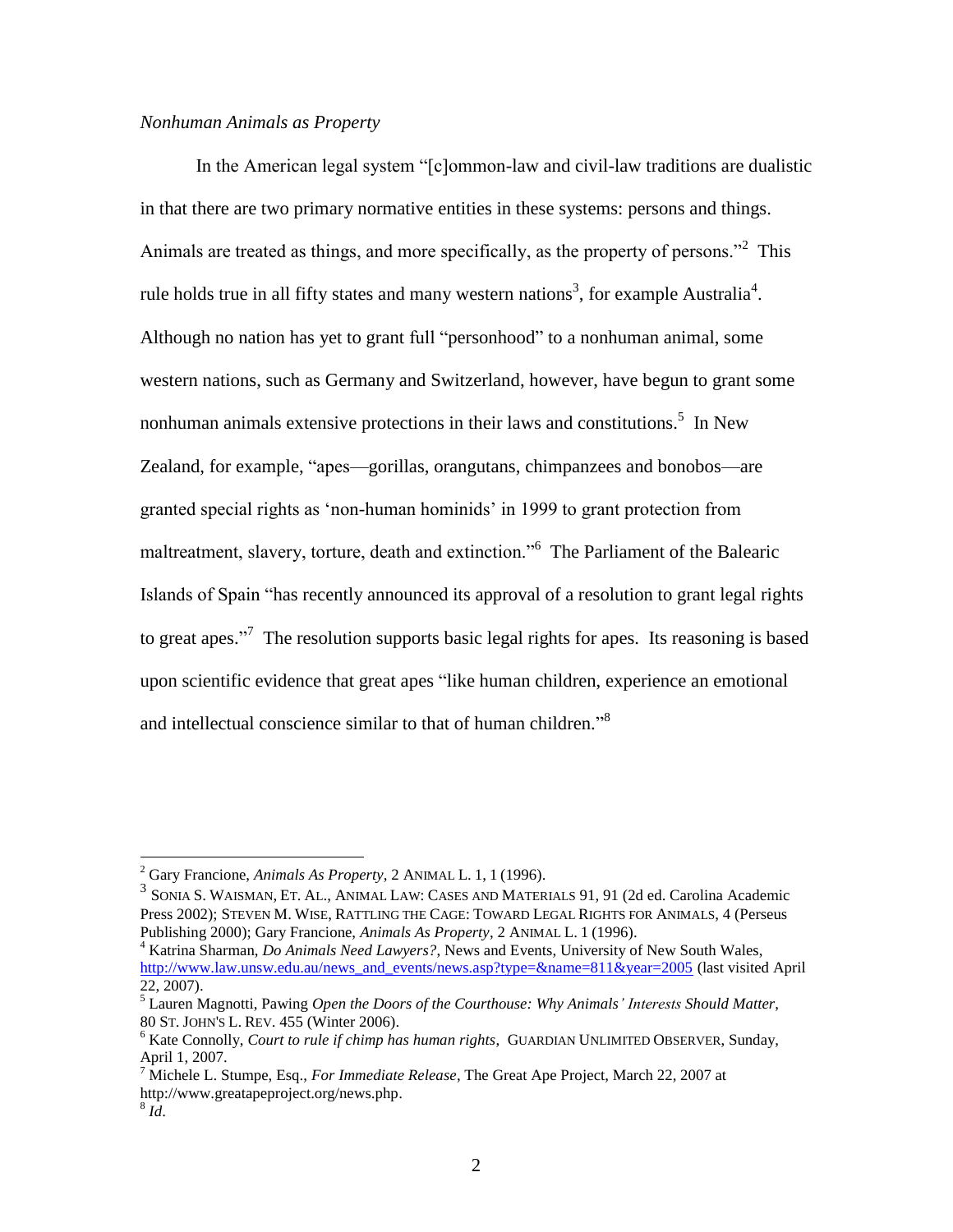A notable case recently took place in Austria, in which lawyers and primatologists tried to prove that a chimpanzee "is one of us."<sup>9</sup> It is only by proving this that the chimpanzee would be able to be assigned a legal guardian to protect his rights against going to a vivisection laboratory, as his sanctuary faced bankruptcy.<sup>10</sup> Unfortunately, on April 24, 2007, an Austrian judge denied the request to appoint a guardian to the chimpanzee, claiming that this action might create the perception that chimpanzees with guardians were on the same level as humans.<sup>11</sup> Although the Austrian case did not succeed, a Brazilian case in 2005 held a chimpanzee to be a legal subject.<sup>12</sup>

In the United States, one might say that dogs, in particular, are a special form of property: for example, "unlike most other property, [they] must be licensed and leashed."<sup>13</sup> Admittedly, such things as cars and boats must be licensed as well. Unlike cars and boats, however, many companion animal owners consider their pets as members of the family, not as property:<sup>14</sup> "According to a recent survey, seventy-three percent of dog owners and sixty-five percent of cat owners consider their companion animals to be like a child or family member."<sup>15</sup> Thus, the "[p]ublic perception is sharply at odds with

 9 *Id*.

<sup>10</sup> *Id*.

<sup>&</sup>lt;sup>11</sup> Ned Stafford, *Chimp denied a legal guardian: Court turns down request in case aiming for 'ape rights,'* [News@Nature.Com,](mailto:News@Nature.Com) April 26, 2007, at<http://www.nature.com/news/2007/070423/full/070423-9.html> (last visited April 29, 2007).

<sup>12</sup> Ciro Brigham, *Historic Decision Recognizes Chimpanzee as Legal Subject*, October 6, 2005.

<sup>13</sup> Ann Hartwell Britton, *Bones of Contention: Custody of Family Pets*, 20 J. AM. ACAD. MATRIMONIAL L. 1, 23 (2006).

<sup>14</sup> Anthony McCartney, *Animal Lovers Don't Consider Their Pets As Property*, TAMPA TRIBUNE, September 26, 2006, at Metro 1; Ann Hartwell Britton, *Bones of Contention: Custody of Family Pets*, 20 J. AM. ACAD. MATRIMONIAL L. 1, 1 (2006).

<sup>15</sup> Rebecca J. Huss, *Separation, Custody and Estate Planning Issues Relation to Companion Animals*, 74 U. COLO. L. REV. 181, 181 & n1 (2003).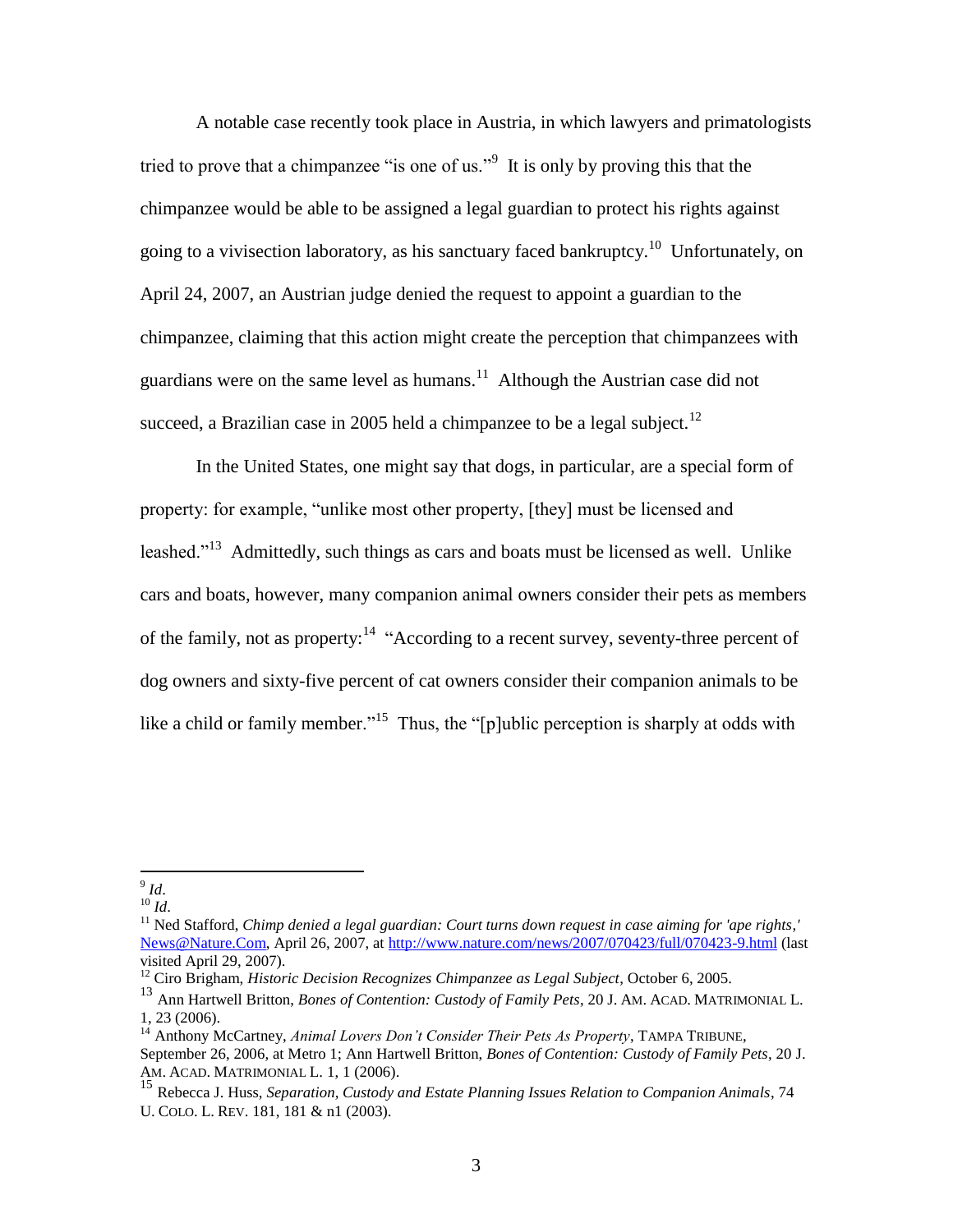the legal view."<sup>16</sup> Nonetheless when a companion animal enters the judicial system, it is treated as a piece of property—just as a couch or a house would be treated.<sup>17</sup>

An example of one of the modern-day cases that solidified the fact that animals are property was *Pierson v. Post*.<sup>18</sup> In this case, Post was chasing a fox with his hounds. Pierson killed the fox and took it. Post sued Pierson, and the question was whether Post had a cause of action against Pierson. The key issue was "what acts amount to occupancy, applied to acquiring right to wild animals.<sup> $19$ </sup> The court ultimately held that Post had no cause of action against Pierson because the person in control of the animal has the animal as his property. Although this case was related to wild animals, it set the precedent for all types of animals as legal property. It is important to note, however, that there have been laws regarding animals since ancient times.<sup>20</sup>

Some courts, however, are beginning to recognize that animals are a different type

of property. For example, in *Morgan v. Kroupa*, the court held that

modern courts have recognized that pets generally do not fit neatly within traditional property law principles. "[A] pet is not just a thing but occupies a special place somewhere between a person and a piece of personal property." *Corso v. Crawford Dog & Cat Hosp., Inc.* 97 Misc. 2d 530, 415 N.Y.S. 2d 182, 183 (Civ. Ct. 1979)."<sup>21</sup>

<sup>16</sup> Ann Hartwell Britton, *Bones of Contention: Custody of Family Pets*, 20 J. AM. ACAD. MATRIMONIAL L. 1, 15 (2006).

<sup>17</sup> *Id*. at 1.

<sup>18</sup> 3 Cai. R. 175 (NY 1805).

<sup>19</sup> *Id*. at 175,

<sup>&</sup>lt;sup>20</sup> Steven M. Wise, Rattling the Cage: Toward Legal Rights for Animals,  $9 - 48$  (Perseus Publishing 2000).

 $21$  702 A.2d 630, 633 (Vt. 1997).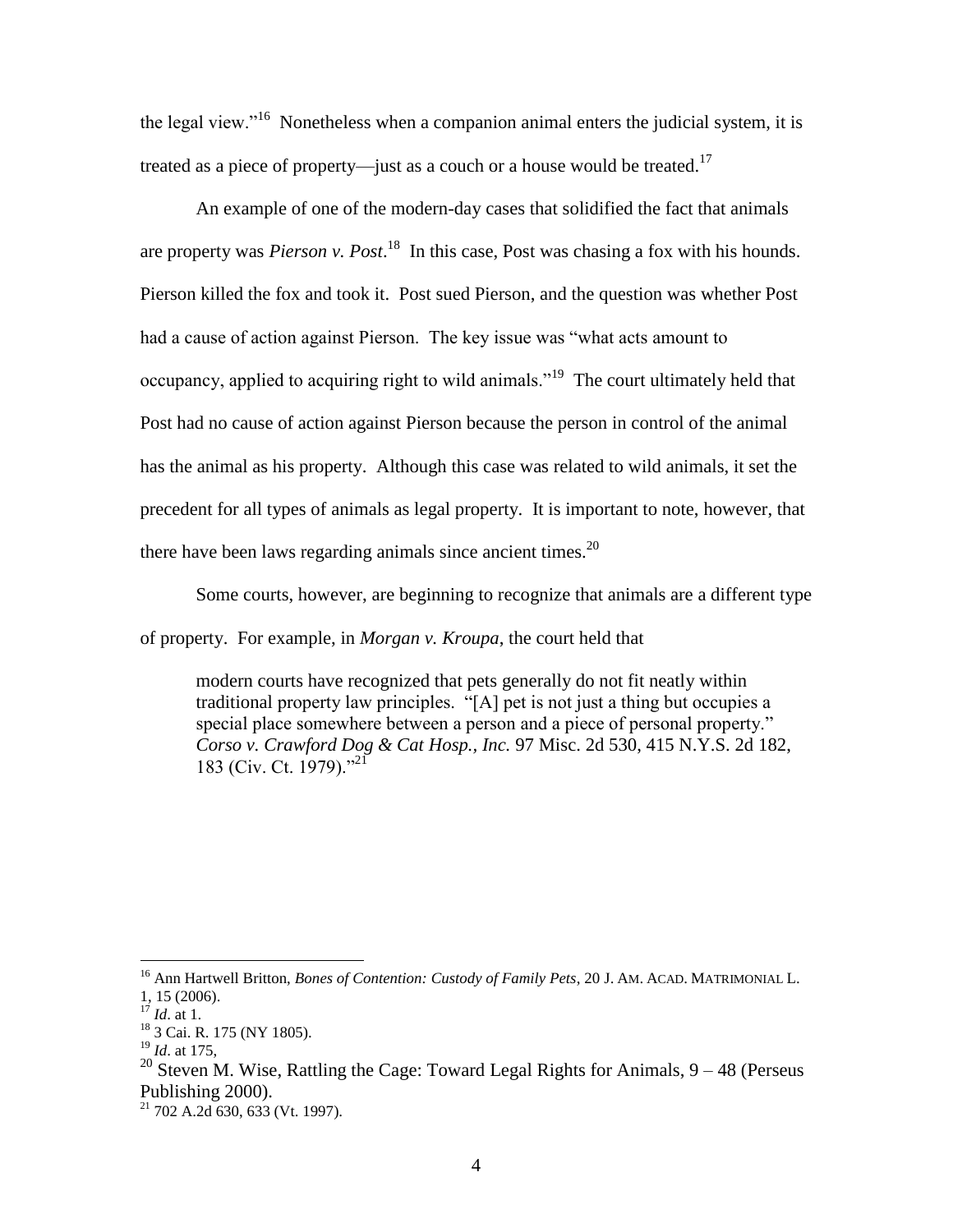# *The Mary Ellen Story: Why the Children's Model is Valuable*

In 1871, a story of the extreme abuse of a young girl, Mary Ellen, was brought to the attention of Henry Bergh, the head and founder of the American Society for the Prevention of Cruelty for Animals (ASPCA) in New York City.<sup>22</sup> Although Bergh had been asked for his help in similar cases, he found the Mary Ellen case harder to ignore. Bergh ordered the ASPCA's counsel to file a petition "to have the child removed from her present custodian and placed with persons who would treat her more kindly.<sup>23</sup> Bergh made it clear, however, that he was not acting in his official capacity as an officer of the ASPCA.

In her article, *Unraveling the Mary Ellen Legend; Origins of the "Cruelty Movement*, Costain notes that prior to the Mary Ellen story becoming public, "the press had alluded to children as 'human animals' who were as worthy of protection from cruelty as were horses, cattle, and dogs."<sup>24</sup> Furthermore, the humane literature at the time called children "little animals" and underscored the fact that both children and animals were defenseless and thus shared a right to protection.<sup>25</sup>

One result of the Mary Ellen story and similar ones was the emphasis on the link between animals and children. This had a significant impact on the child protection movement: the "animal organizations offered a tested model of carefully circumscribed organizational purpose, policy, and strategies of intervention into instances of cruel

<sup>22</sup> Lela B. Costain, *Unraveling the Mary Ellen Legend; Origins of the "Cruelty" Movement*, SOC. SERV. REV. 203, 206 (June 1991).

<sup>23</sup> *Id*.

<sup>24</sup> *Id*. at 212.  $^{25}$  *Id.*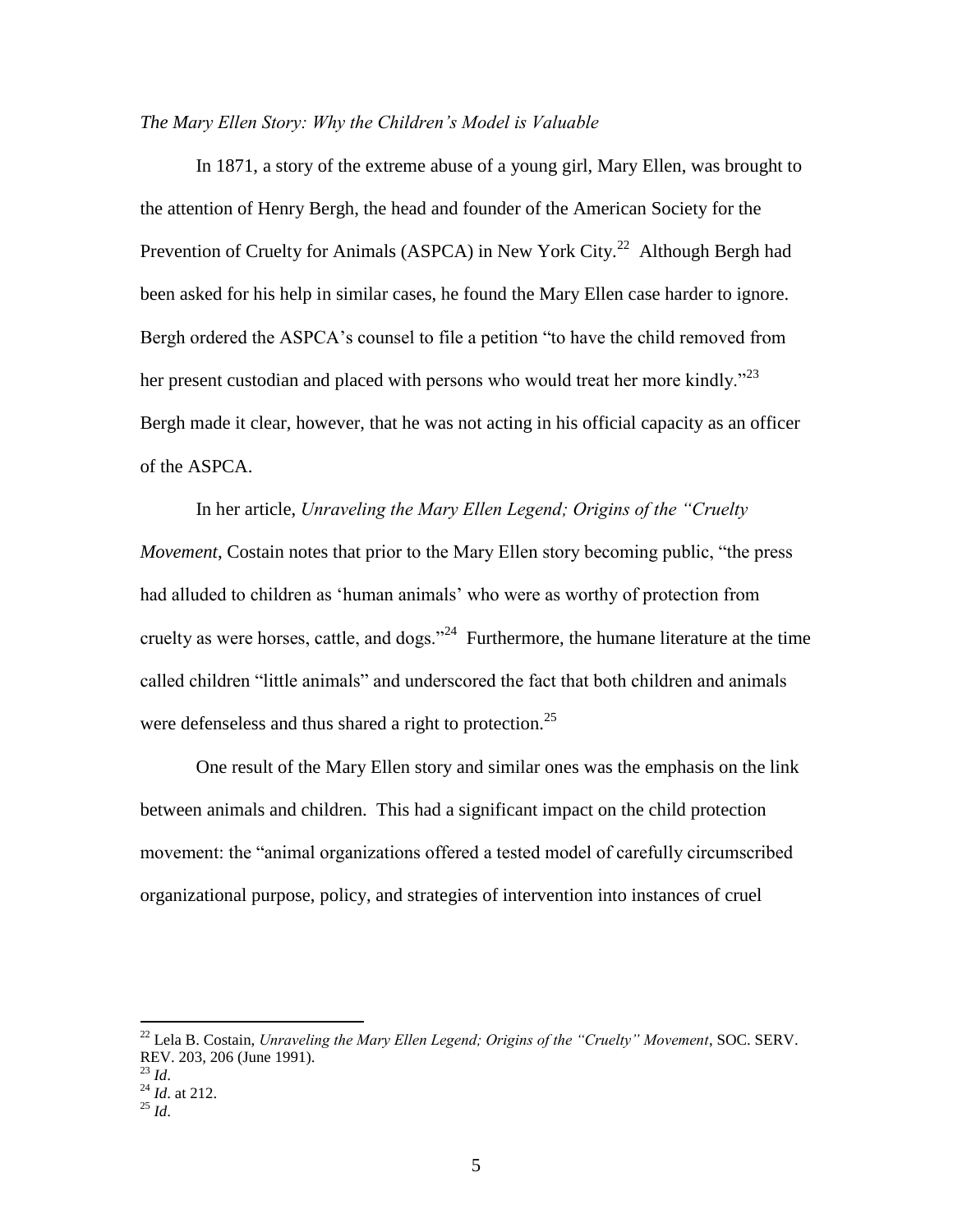treatment.<sup>326</sup> The ultimate result of the Mary Ellen story was the founding of the Society for the Prevention of Cruelty to Children.

Today there are many organizations and laws that protect children. One of the key laws protecting children is the Child Abuse Prevention and Treatment Act  $(CAPTA)^{27}$  CAPTA states that each court must have

provisions and procedures requiring that in every case involving an abused or neglected child which results in a judicial proceeding, a guardian ad litem, who has received training appropriate to the role, and who may be an attorney or a court appointed special advocate who has received training appropriate to that role (or both), shall be appointed to represent the child in such proceedings . . . to make recommendations to the court concerning the best interests of the child.<sup>28</sup>

Furthermore, under CAPTA, federal grants for states are dependent on their creating a guardian ad litem program. However "[n]either the Act itself nor the implementing regulations provided guidance regarding who should serve as the guardian ad litem  $(GAL)$ , or the qualifications and responsibilities.<sup>529</sup>

# *Court Appointed Special Advocates*

Programs have developed in large part due to CAPTA, despite its lack of specific guidance. These programs have grown because of the need for judges to have assistance in making decisions in the best interest of children. One result of CAPTA was the formation of the Court Appointed Special Advocate (CASA) program in 1977 by King

<sup>26</sup> *Id.* at 214.

<sup>27</sup> 42 U.S.C. §§ 5101, 5102, 5106a, & 5107 (1974) (amended 1996).

<sup>&</sup>lt;sup>28</sup> 42 U.S.C. § 5106a(b)(2)(A)(xiii)(II) (1974) (amended 1996).

<sup>29</sup> Rebecca Heartz, *Guardians Ad Litem in Child Abuse and Neglect Proceedings: Clarifying the Roles to Improve Effectiveness*, CASAnet Resources, [http://www.casanet.org/library/guardian-ad-litem/gal-e](http://www.casanet.org/library/guardian-ad-litem/gal-e-section1.htm)[section1.htm](http://www.casanet.org/library/guardian-ad-litem/gal-e-section1.htm) (May, 1997).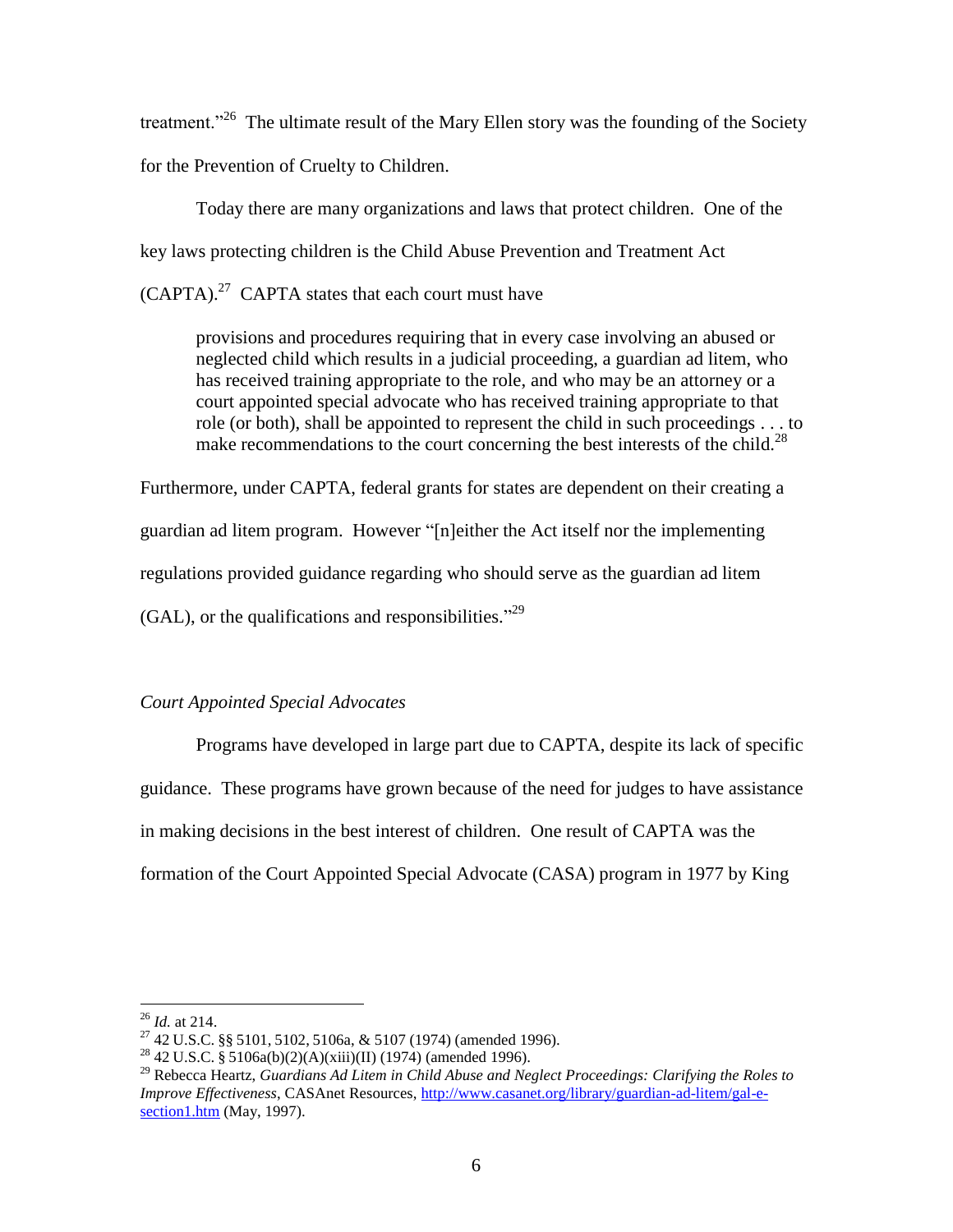County Superior Court Judge David W. Soukup of Seattle, Washington.<sup>30</sup> The CASA program provided children with volunteers who advocated for their best interests and provided investigative information to the courts.  $31$ 

# *Companion Animals in the Judicial System*

As mentioned above, there are many occasions in which companion animals enter the judicial system. In all the various types of cases the humans involved either represent themselves or have an attorney representing them, speaking for their best interests. Sometimes, however, the best interests of the owner may not be in line with the best interest of the animal. For example, in estate/probate cases, there are certain instances in which owners instruct that their pets be euthanized upon the owner's death. $32$  In abandonment<sup>33</sup> and custody cases,  $34$  people are fighting over who should get ownership of the animal. In cruelty/abuse/neglect cases, the responsibility for the animal often falls on the local Animal Control Officer, local SPCA or Humane Society—people and organizations that are extremely busy and may not necessarily have time to consider the animal's best interest. It is in such cases that an animal advocate would be beneficial not only to the animal, but also to the legal system.

<sup>30</sup> CASA Judges' Page, *What Do CASA Volunteers Do and How Did the CASA Movement Begin?* at http://www.nationalcasa.org/judgespage/resource\_startcasa.htm (last visited Feb. 4, 2007).

 $31$ <sup>1</sup> There is a more in-depth discussion of the CASA program later in the paper.

 $32$  See e.g., In re Estate of Howard Brand, Probate Court, Docket No. 48273 (1999) (holding that the owner's wishes to have his horses euthanized upon his death was against public policy).

<sup>33</sup> Rebecca J. Huss, *Separation, Custody and Estate Planning Issues Relation to Companion Animals*, 74 U. COLO. L. REV. 181, 206-207 (2003).

<sup>34</sup> Ann Hartwell Britton, *Bones of Contention: Custody of Family Pets*, 20 J. AM. ACAD. MATRIMONIAL L. 1 (2006); Rebecca J. Huss, *Separation, Custody and Estate Planning Issues Relation to Companion Animals*, 74 U. COLO. L. REV. 181, 220-221 (2003).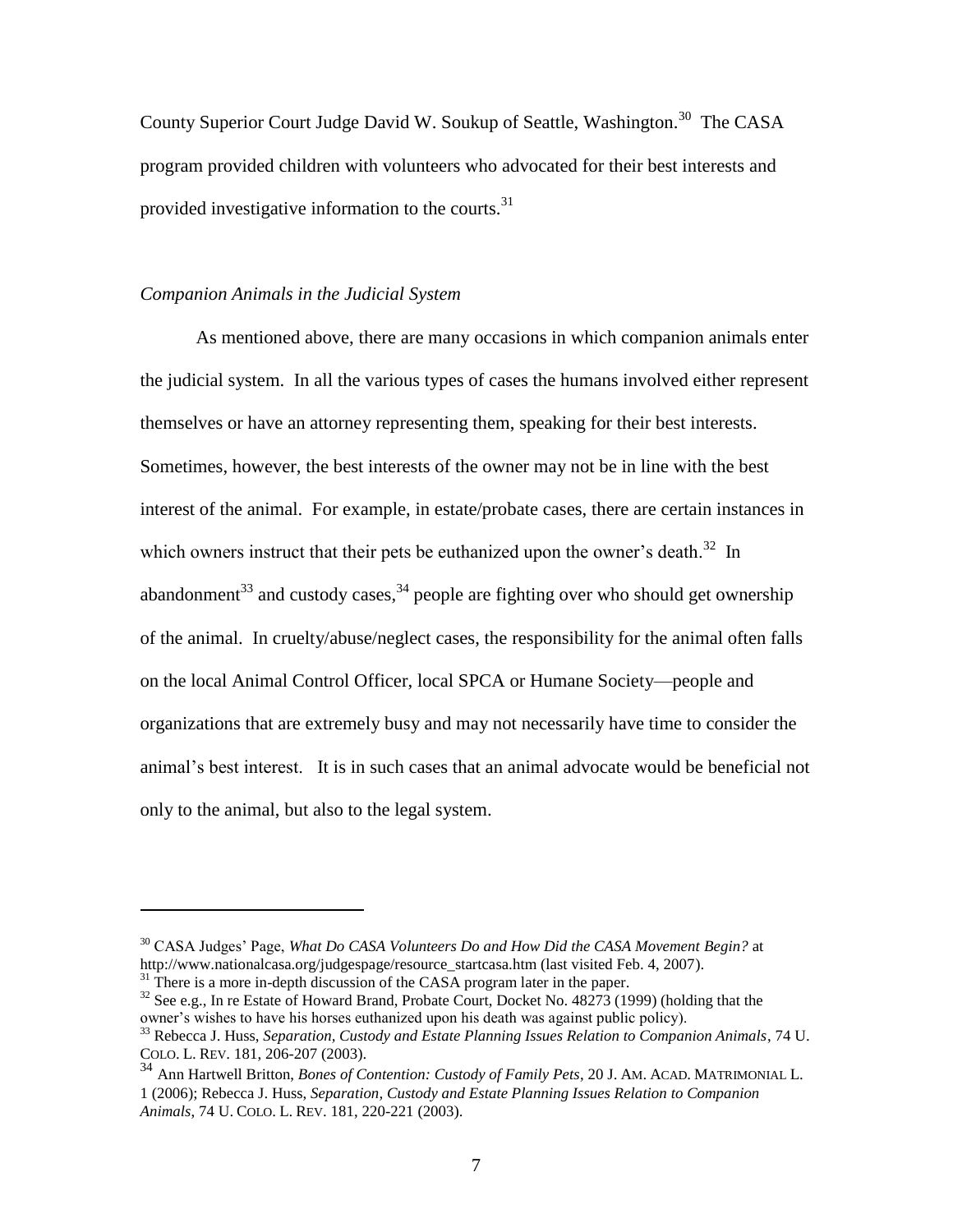### *A CASA Program for Companion Animals*

Currently, the CASA program is used only for human children. However, there are many similarities between the needs of children and those of nonhuman animals regarding the need for representation. For example, both need a voice to speak on their behalf in order to "ensure that their best interests are not just being considered, but actually championed throughout the legal system, $^{35}$  as Stephan K. Otto, suggests in his article, *State Animal Protection Laws—The Next Generation*. Additionally, in the case of nonhuman animals, CASA-type programs could expedite the process when they enter the legal system by providing someone who could explain to a judge the intricacies of the needs of the particular nonhuman animal as well as provide simple observations that would aid the judge in making his or her decision.

Thus, this study explores what has not yet been covered by the current literature. It examines the history and the workings of the CASA program itself. The study then evaluates whether the CASA program could be a useful model for dogs in the legal system. The methodology of the study is laid out below.

#### **Methodology**

 $\overline{a}$ 

This study of the possibilities of using the existing CASA system for children as a prototype for a potential CASA-type program for dogs relied on a review of the relevant literature and media describing the CASA program and noting changes occurring in our society regarding the social and legal status of dogs. To get a sense of the functions of

<sup>35</sup> Stephan K. Otto, *State Animal Protection Laws—The Next Generation*, 11 ANIMAL L. 131 (2005). See also Marguerite Hogan, *Comment: Standing for Nonhuman Animals: Developing a Guardianship Model from the Dissents in Sierra Club v. Morton*, 95 CALIF. L. REV. 513 (2007).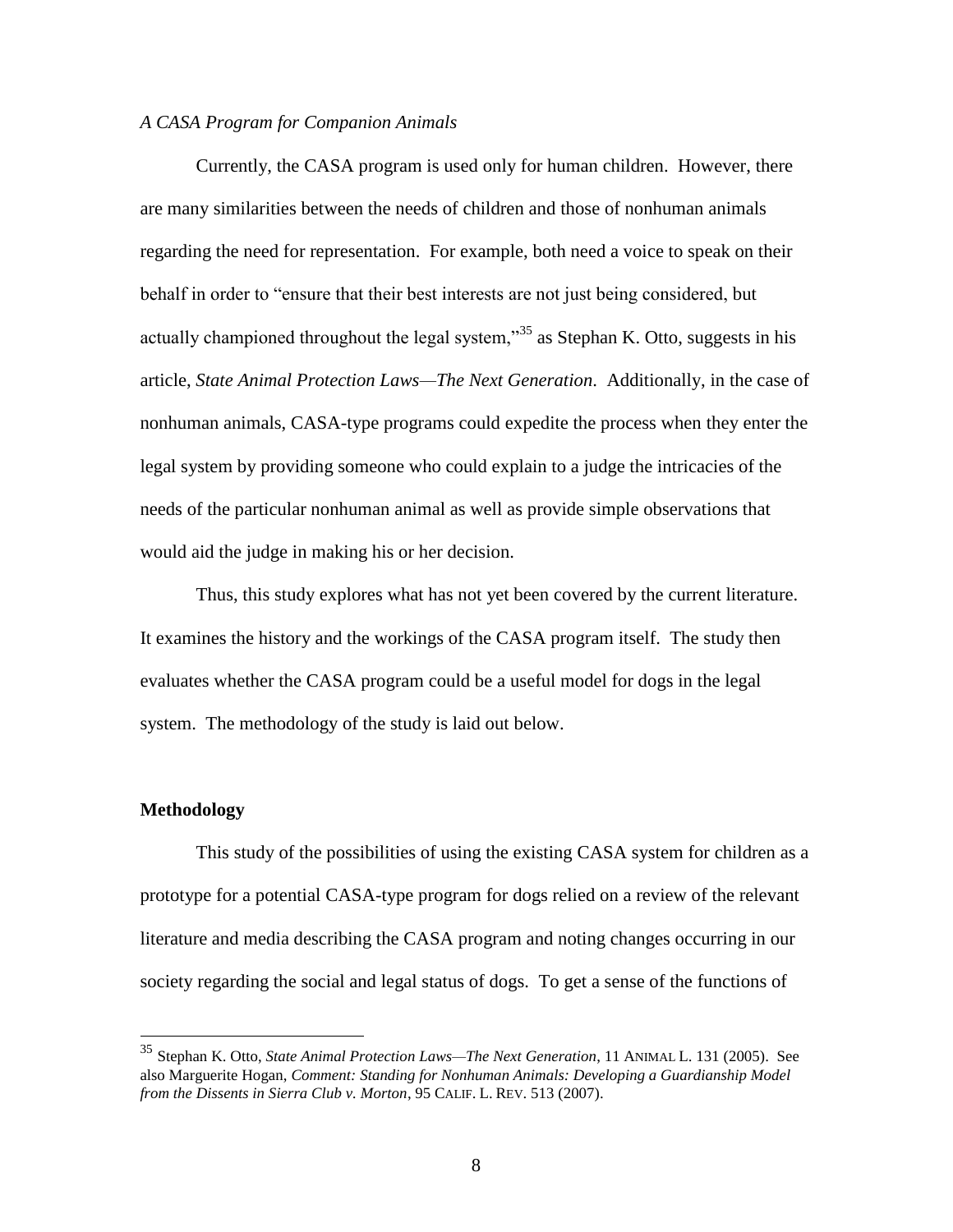CASA programs and possible ideas that they might offer, a number of interviews took place during the months of May and June of 2007. The interviewees were a member of the National CASA, a Massachusetts Juvenile Court Judge, and members of eleven CASAs across the country. The interviews involved contacting the interviewees by telephone or meeting them in person for confidential conversations about a range of CASA issues. The details are laid out in the sections that follow.

#### *Study Subjects*

The interviewees consisted of one National Court Appointed Special Advocate official, eleven Court Appointed Special Advocate (CASA) volunteers and one judge. In order to find CASA volunteer subjects, I contacted the National CASA office by telephone (using the 800 number posted on the website). I first interviewed an official at the National CASA office. The official at the National CASA office suggested that I find local CASA volunteers by using the National CASA website's state/zip code search engine to find an office near me. I next interviewed a Massachusetts juvenile court judge. This judge had a contact at a local CASA office, and I got in touch with that contact. The contact suggested that I attend the final CASA training session, which I did. I then met with the CASA contact the following week. I also used the National CASA website's state/zip code search to locate several other CASAs and spoke to eleven CASA volunteers and program organizers in total.

Because it is not necessary for me to identify my subjects in the write-up of my project, I have kept all interviews confidential. I protected the anonymity of my subjects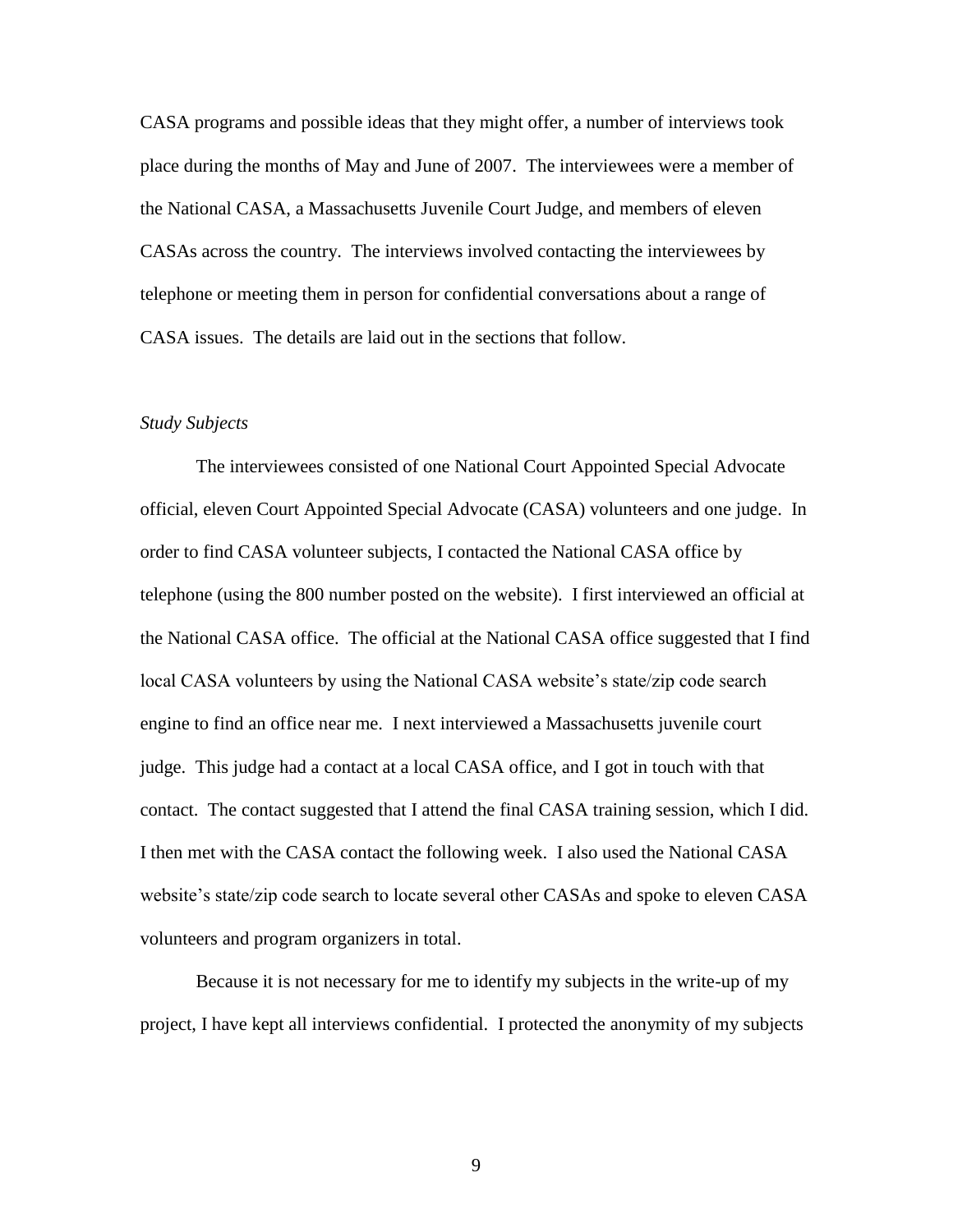by identifying each source by a letter. No names are mentioned in the write-up of my research. Furthermore, the names and letters are locked in Dr. Allen Rutberg's office.

### *Information to be Collected*

Regarding the CASA program, I was first and foremost seeking information on its history and how it functions. I wanted to know details about how the program itself is structured. I also was curious to know when, why, and in what cases children are appointed CASAs. I was interested in what role CASAs play in guiding children through their cases. I particularly wanted to obtain information about how CASAs aid judges in determining the best interests of the children involved and how one determines someone else's " best interest."

I used a semi-structured interview form in order to obtain the information that I was looking for. I planned for the interviews to take no longer than half an hour, but permitted them to last as long as the subject was willing to talk. I had a basic interview guide from which I started, but allowed the interviewee to expand on the questions or take the interview in a direction that he or she saw fit. (See Appendix 1 for the interview guide for CASAs; see Appendix 2 for the interview guide for judges.)

#### *Analytical Techniques*

Because I am interested in how the CASA program works and whether it might be applicable to dogs in the legal system, I analyzed the responses to my questions about the structure and use of the CASA system in light of how the CASA program or parts of it might be used as a prototype for dogs in the legal system.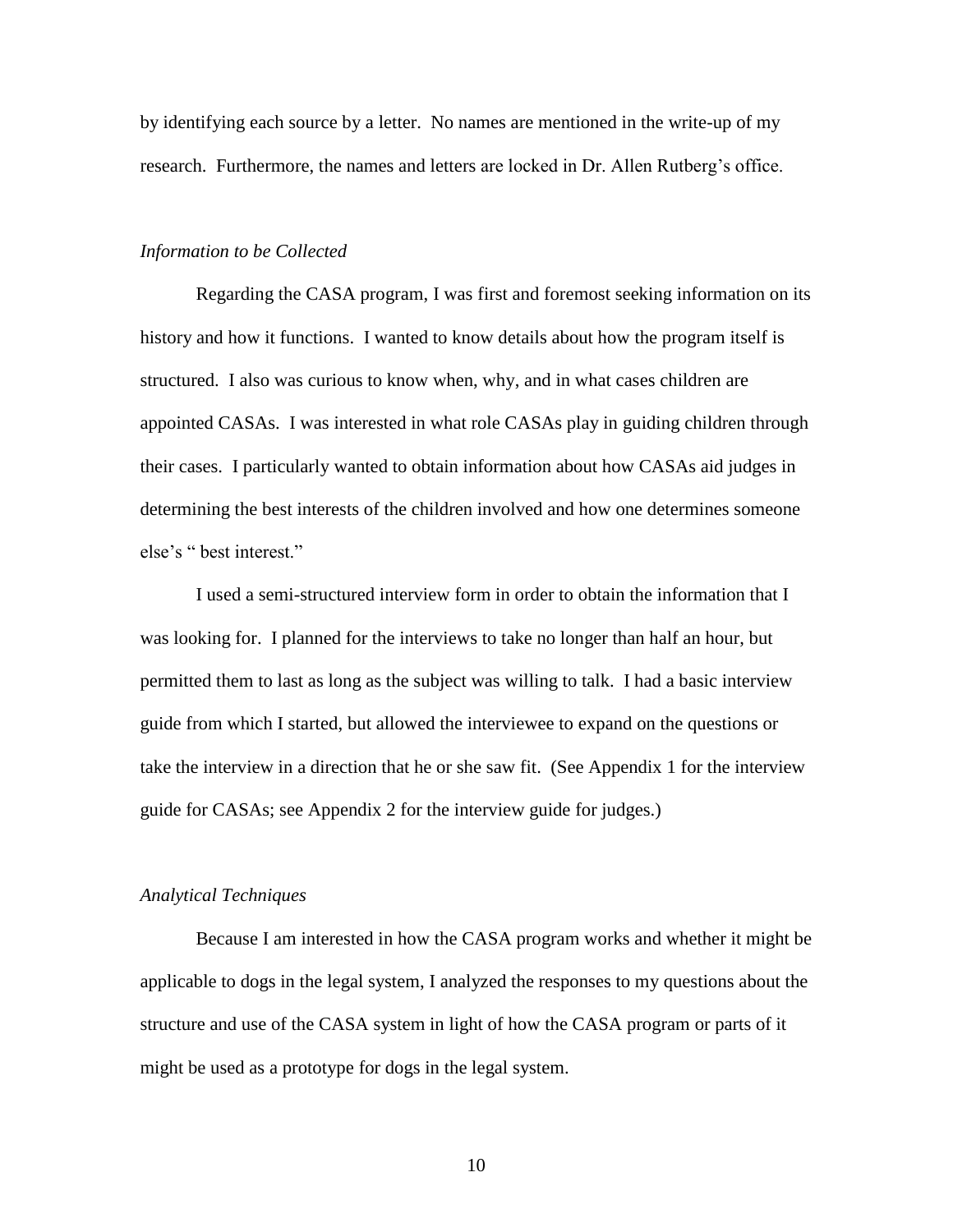# *Timeline*

I spent the months of May and June establishing my contacts—both CASAs and the judge. During the month of May and June, I interviewed the contacts that I made. I wrote up my interviews as I met or spoke with each interviewee and then incorporated the interviews into my paper. I spent the months of June and July and the first two weeks of August writing up my findings.

#### **The CASA Program**

 $\overline{a}$ 

The CASA program began because Seattle, Washington judge David Soukup felt that he was not getting enough facts to make sound decisions in child welfare cases. Attorney guardians ad litem (GALs), he believed, were too busy to dedicate sufficient time to their child welfare cases. It was also unlikely that GALs had the time to spend with the individual children to whom they were assigned. Judge Soukup maintained that local volunteers could be trained to assist in child welfare cases and be child advocates. He thus began the first CASA program. The federal government has been supportive of the CASA program, amending CAPTA in 1996 to include CASA volunteers as an option for the courts as a type of guardian ad litem.<sup>36</sup>

CASA volunteers are advocates acting on behalf of the children to whom they are assigned. They find out as much information as possible about the children's lives by interviewing people with whom the children interact, such as parents, teachers, and neighbors, among others. They then write up reports that are used in court. CASA

<sup>36</sup> *Id*.; Hollis Peterson, *Casenote and Comment: In Search of the Best Interests of the Child: The Efficacy of the Court Appointed Special Advocate Model of Guardian Ad Litem Representation*, 13 GEO. MASON L. REV. 1083 (2006).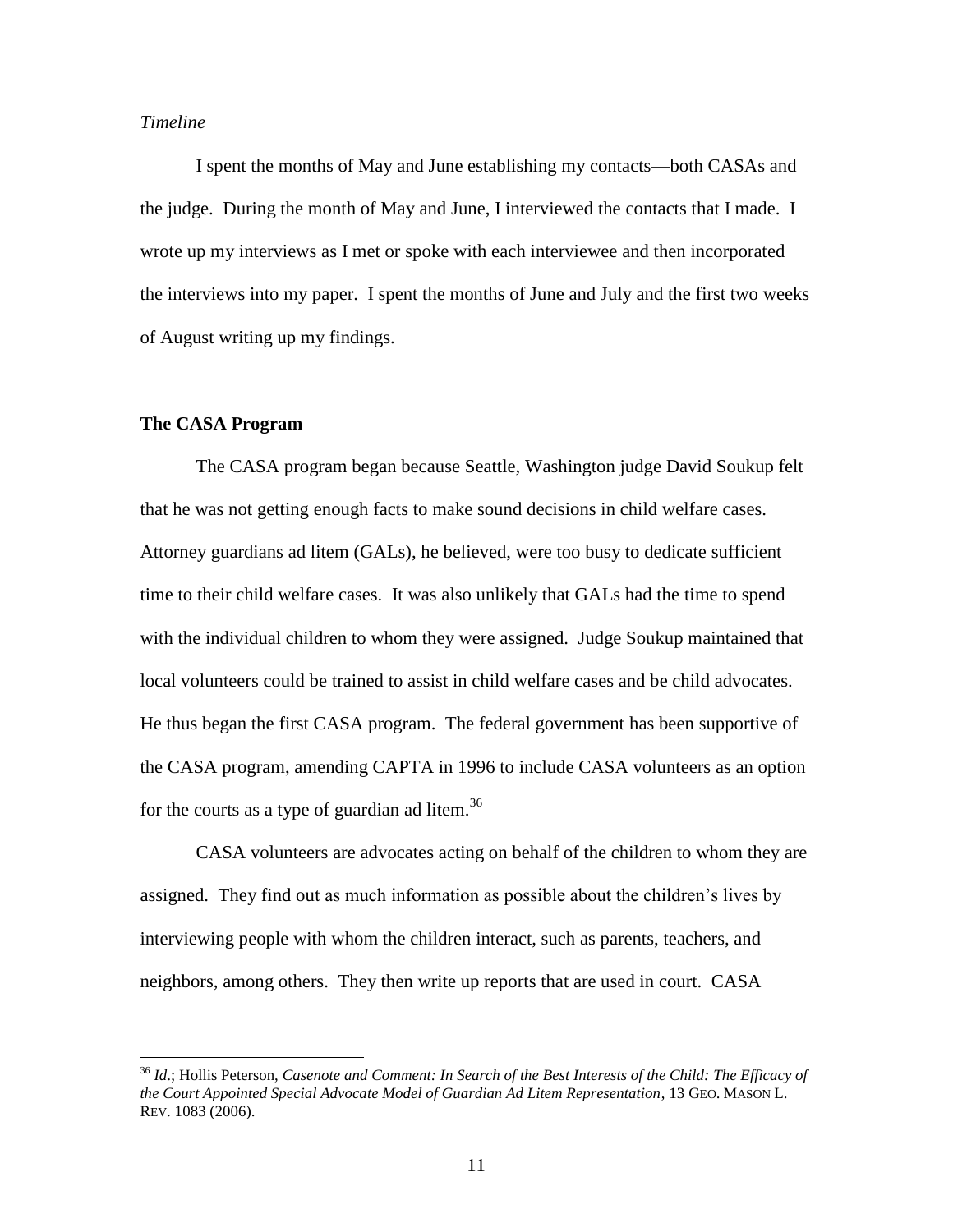volunteers are also involved in the children's lives—they visit the children and spend time with them on at least a monthly basis.

The National CASA program currently has more than 50,000 volunteers and more than 900 local offices.<sup>37</sup> The CASA Mission Statement claims that the mission of the National CASA "together with its state and local members, is to support and promote court-appointed volunteer advocacy for abused and neglected children so that they can thrive in safe, permanent homes. $138$ 

Many judges rely on CASAs "to be their eyes and ears when children are placed in the legal system.<sup>339</sup> This is particularly the case in cases involving domestic violence. In fact, many judges wish that there were more CASAs available to them and feel that there are not enough CASAs to meet their current caseloads.<sup>40</sup> According to a June 1995 survey of family and juvenile courts in areas with CASA programs by Organizational Research Services, "[j]udges find CASA volunteers to be most effective in considering the best interests of the child and in monitoring the case.<sup> $1$ </sup> Additionally, national study of the forms of representation has shown that as opposed to the private attorney model and the staff attorney model, the guardian ad litem's CASA model "'clearly excelled as a

<sup>37</sup> *CASA Overview*, at http://www.nationalcasa.org/about\_us/index.html (last visited Feb. 4, 2007).

<sup>38</sup> *CASA Mission Statement* (2006), at http://www.nationalcasa.org/about\_us/mission.html (last visited Feb. 4, 2007).

<sup>39</sup> Jerry Markon, *Keeping Watch Over Children in the System; CASA Volunteers Help Judges Decide What's Best for Kids in Troubled Families*, WASHINGTON POST, July 16, 2006, at T10.

<sup>40</sup> Carmela Welte, *Judges Highly Value CASA Volunteers But Need More of Them: Considerations for Assignment of Cases*, CASA Judges' Page, at

[http://www.nationalcasa.org/JudgesPage/Article/judges\\_highly\\_value\\_casa\\_volunteers.htm#](http://www.nationalcasa.org/JudgesPage/Article/judges_highly_value_casa_volunteers.htm) (last visited Feb. 12, 2007).

 $^{41}$  *Id.*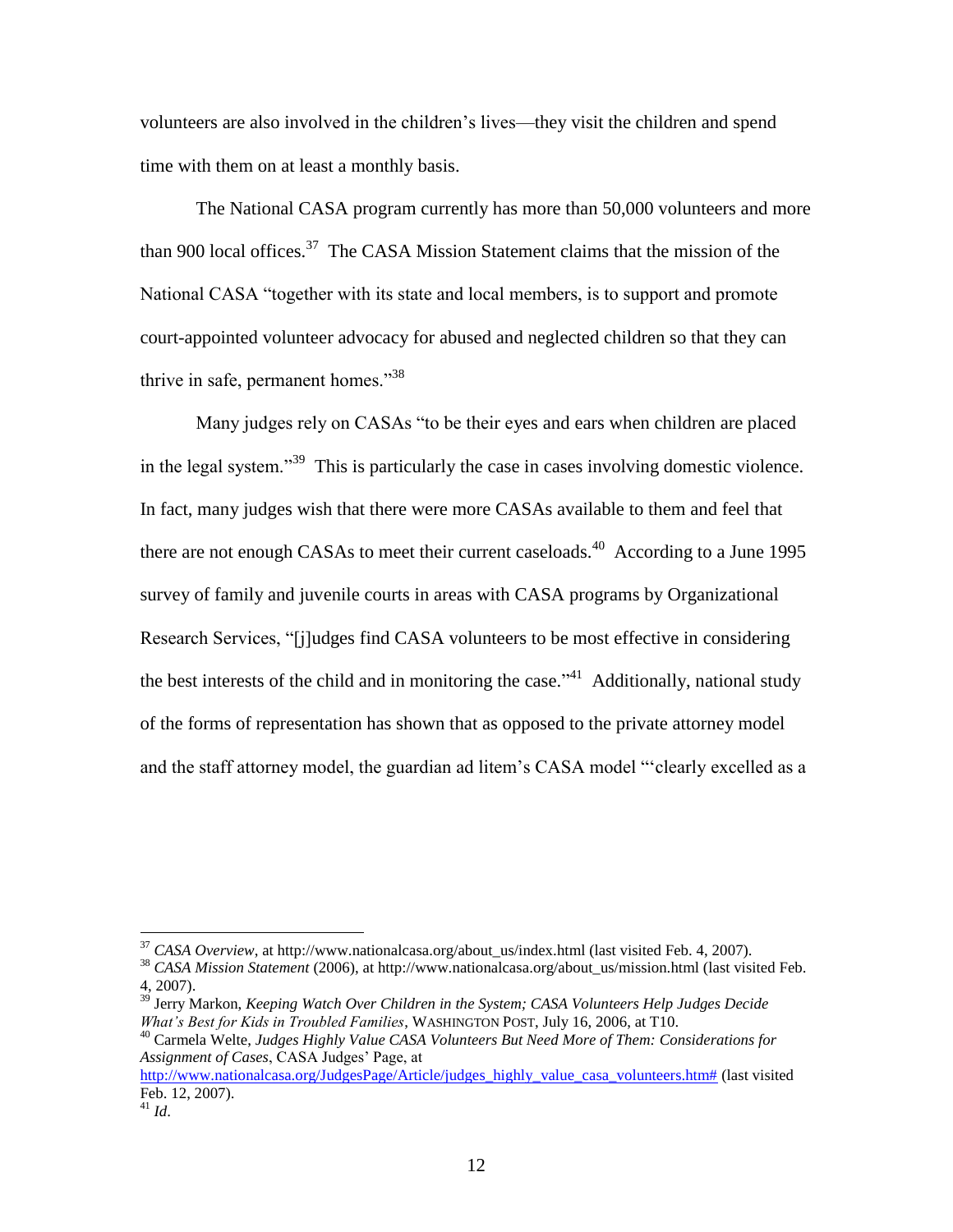method of guardian ad litem representation and produced the greatest number of outcomes in their child client's best interests."<sup>42</sup>

While CASAs can be very useful, there are limits to their power. For example, unlike attorneys, they "cannot subpoena records, call witnesses, conduct crossexamination, file motions, or appeal."<sup>43</sup> Additionally, because CASAs are "lay volunteers [who] represent the interests of children<sup> $344$ </sup> some view them as "at best, marginally trained part-time non-lawyers acting as guardians ad litem."<sup>45</sup> Although it is true that CASAs are lay volunteers, they do receive 30 hours of training prior to receiving any cases.<sup>46</sup> The 30 hours of training that they do receive, however, pales in comparison to the hours of training and experience of most GALs, who are attorneys. Nevertheless, ―CASA programs do not necessarily operate in isolation, or without legal service backup. Several programs employ attorneys, to advise the CASA volunteers, or appear in court to afford actual legal representation in some cases."<sup>47</sup>

There is a National CASA, state CASAs, and local CASAs that are overseen by the state CASAs. The National CASA "offers critical leadership and support to provide quality advocacy and lead the continued growth of the CASA network.<sup> $348$ </sup> It is involved in a variety of activities, including training and curriculum, technical assistance to state

<sup>42</sup> Hollis Peterson, *Casenote and Comment: In Search of the Best Interests of the Child: The Efficacy of the Court Appointed Special Advocate Model of Guardian Ad Litem Representation*, 13 GEO. MASON L. REV. 1083, 1100 (2006) (quoting U.S. DEPT. OF HEALTH & HUMAN SERVICES, NAT'L STUDY OF GUARDIAN AD LITEM REPRESENTATION (1990)).

<sup>43</sup> Merril Sobie, *The Child Client: Representing Children in Child Protective Proceedings*, 22 TOURO L. REV. 745, 755 n24 (2006).

<sup>44</sup> *Id.* at 753.

<sup>45</sup> *Id*.

<sup>46</sup> *The Volunteer Commitment*, at http://www.nationalcasa.org/volunteer/commitment.html (last visited February 18, 2007).

<sup>47</sup> Merril Sobie, *The Child Client: Representing Children in Child Protective Proceedings*, 22 Touro L. Rev. 745, 755 n24 (2006).

<sup>&</sup>lt;sup>48</sup> *CASA—Our Network*, at [http://www.nationalcasa.org/about\\_us/network.html](http://www.nationalcasa.org/about_us/network.html) (last visited June 12, 2007).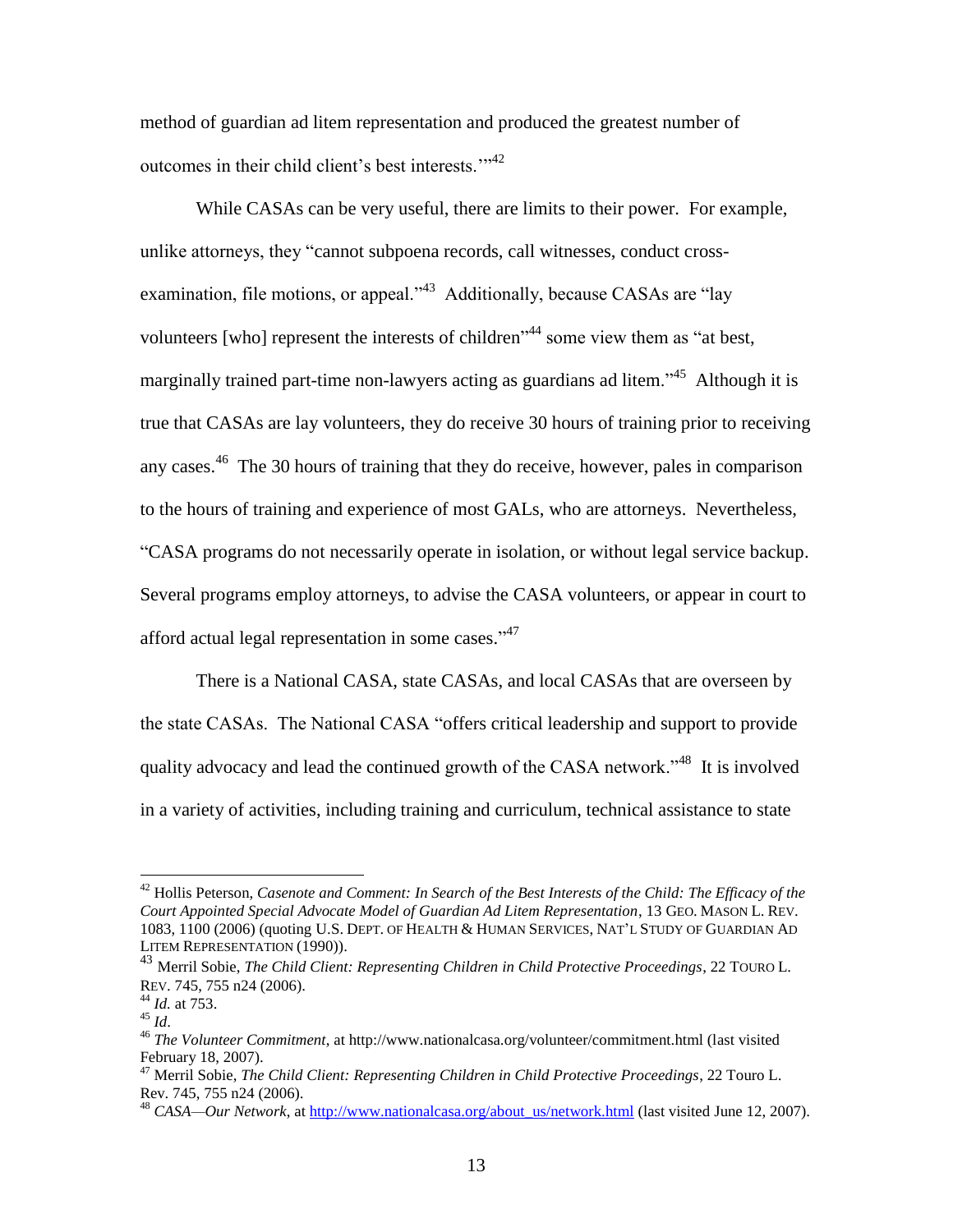and local programs, volunteer recruitment, public awareness, and resource development and grants. Regarding the training and curriculum, all local CASAs must have training programs that meet the standards of the National CASAs training requirements.<sup>49</sup>

The state CASA programs work in partnership with both the National and local CASAs. They provide additional support to local CASA programs in the areas of technical assistance and information. The state CASAs also provide opportunities for networking among the local CASAs and support for local CASA program staff and volunteers.<sup>50</sup> Each state manages its organization slightly differently, as do the local CASA programs. Although all states have CASA programs, not all states have state organizations, thus each local program may vary slightly from the others.

What follows is a description of several different CASA programs across the country. Most of them are quite similar, particularly in that they all have extensive training programs that live up to the National CASA requirements. Most of these programs educate potential CASAs on aspects of the legal system, how to perform interviews, and how to write up reports, among other things. Additionally each program discussed below has some part that would be *useful* in forming a prototype CASA program to use for dogs that enter the legal system.

<sup>&</sup>lt;sup>49</sup> Information regarding the National CASA obtained via interview with a member of the National CASA, May 2007 (see Appendix 3).

 $50 \dot{Id}$ .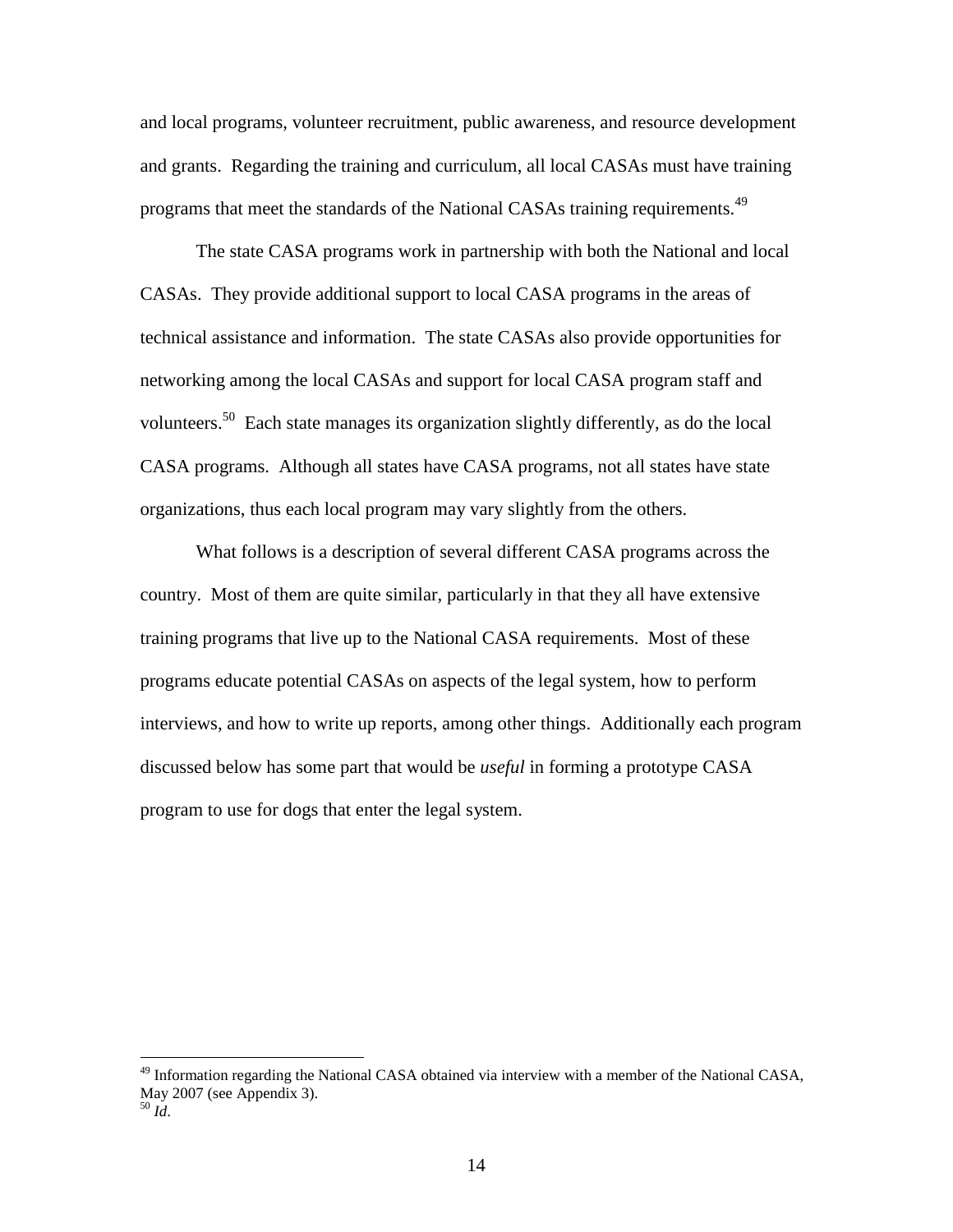# *California*<sup>51</sup>

# *CASA of Monterey County*

The CASA of Monterey County was established 15 years ago. Volunteers are screened, interviewed, trained for 30 hours, and sworn in by the court before receiving their first cases. The training covers twenty separate issues, including advocacy; an introduction to discovery and evidence; child development and family systems; community resources for children; and court appearances and testimony, among others.<sup>52</sup>

The purpose of the CASAs trained by this program, as with the other CASA programs, is to advocate for children. The CASAs of Monterey County primarily advocate in four areas. The first, and most important, is permanency and stable placement of the child. The remaining areas are social development, education, and health. Judges have started appointing health rights responsibilities to CASAs, so now CASAs, rather than some parents, attend meetings regarding the child's health. Most of the CASAs' cases come from dependency court, although some come from delinquency court. CASAs are assigned to cases when a judge, county counselor, or social worker finds it appropriate and requests a CASA.

# *Colorado*<sup>53</sup>

 $\overline{a}$ 

# *The Denver CASA*

In Colorado, there exists a state-level CASA that provides legislative liaisons and technical support and aids in starting new programs.<sup>54</sup> The Denver  $CASA^{55}$  is one of

 $51$  Information collected via interview with a California CASA, conducted June 2007 (see Appendix 3). <sup>52</sup> CASA of Monterey County, CA, *Training & Education* at

<http://www.casamonterey.org/trainingdetail.htm> (last visited July 23, 2007).

 $53$  Information collected via interviews Colorado CASAs, conducted June 2007 (see Appendix 3).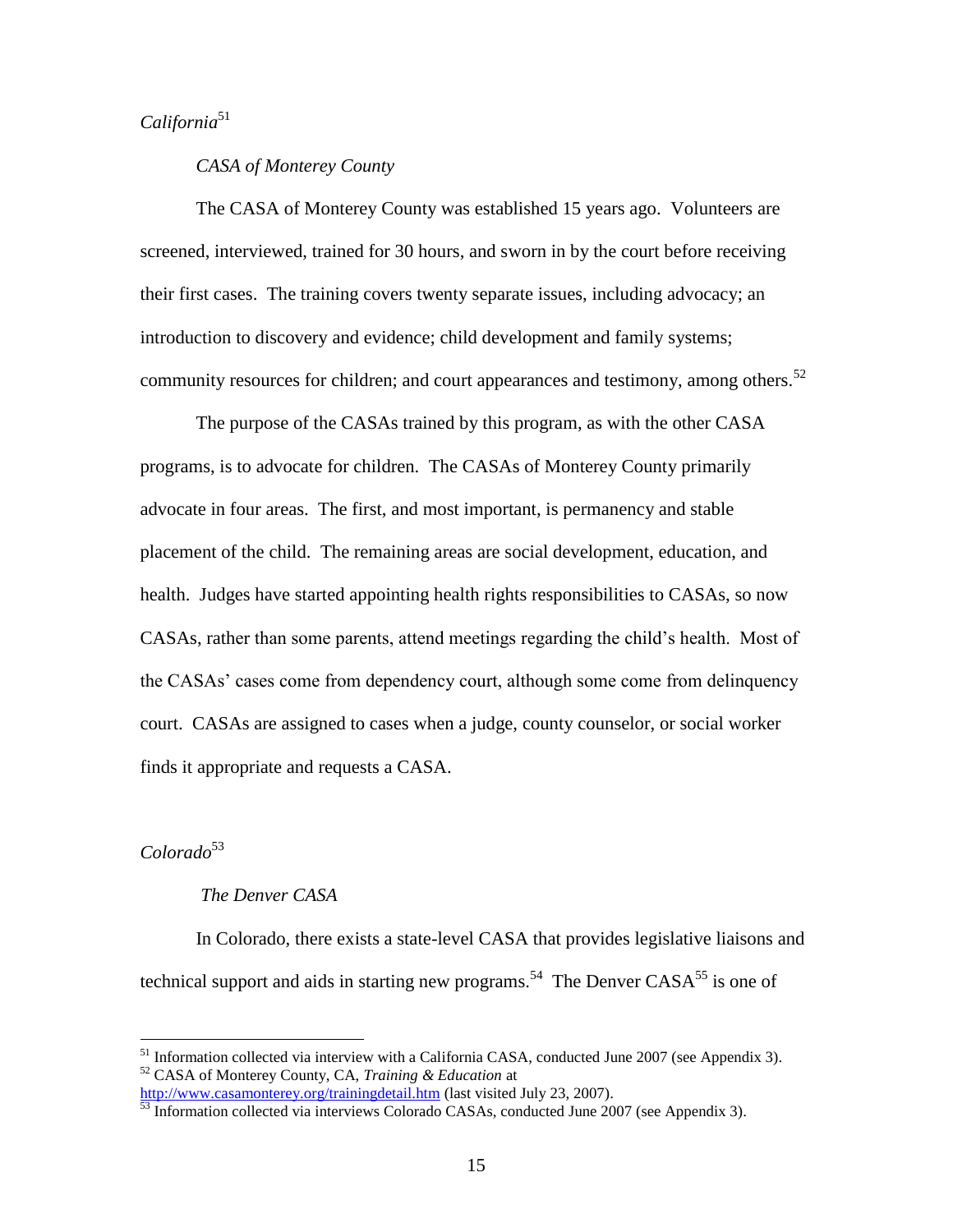Colorado's 14 local CASAs. The Denver CASA was established in 1995 and is a  $501(c)(3)$  nonprofit organization.<sup>56</sup>

The Denver CASA serves children in abuse and neglect cases in the juvenile court. In 2006, The Denver CASA had 71 volunteers who served 230 of the hundreds of children in the juvenile court system.<sup>57</sup> The program works by getting references from judges, GALs, and social workers. The CASA volunteers are then matched up with the children based on personality, among other factors.

The CASAs from the Denver CASA program receive extensive training: they spend 32 hours in class and have 8 hours of additional in-court training. Further, 12 hours of in-service training is required each subsequent year.

All children are also appointed attorneys. The main role of the CASA is thus an investigative one. It is the responsibility of the CASA to talk to people in the child's life and then to write up a report recommending what is in the best interest of the child.

# *Boulder County: Voices For Friends CASA*

In Boulder County, Colorado, the CASA program is called Voices For Friends (with a capital "f" in "For" just to be different). In Boulder, there must first be an allegation of abuse or neglect. Then the Department of Social Service investigates. If the allegation is substantiated, a Dependency and Neglect Petition is filed with the juvenile court. When the case is first opened, a GAL is assigned to the child involved to represent the best interests of the child. All children are appointed an attorney. The CASA

<sup>&</sup>lt;sup>54</sup> CASA for Children, *Colorado CASA*, at<http://www.coloradocasa.org/> (last visited July 23, 2007).

<sup>&</sup>lt;sup>55</sup> The Denver CASA, at<http://www.denvercasa.org/> (last visited July 23, 2007).

<sup>56</sup> The Denver CASA, *Fact Sheet*, [http://www.denvercasa.org/about-casa/fact-sheet/,](http://www.denvercasa.org/about-casa/fact-sheet/) (last visited June 23, 2007). <sup>57</sup> *Id*.

<sup>16</sup>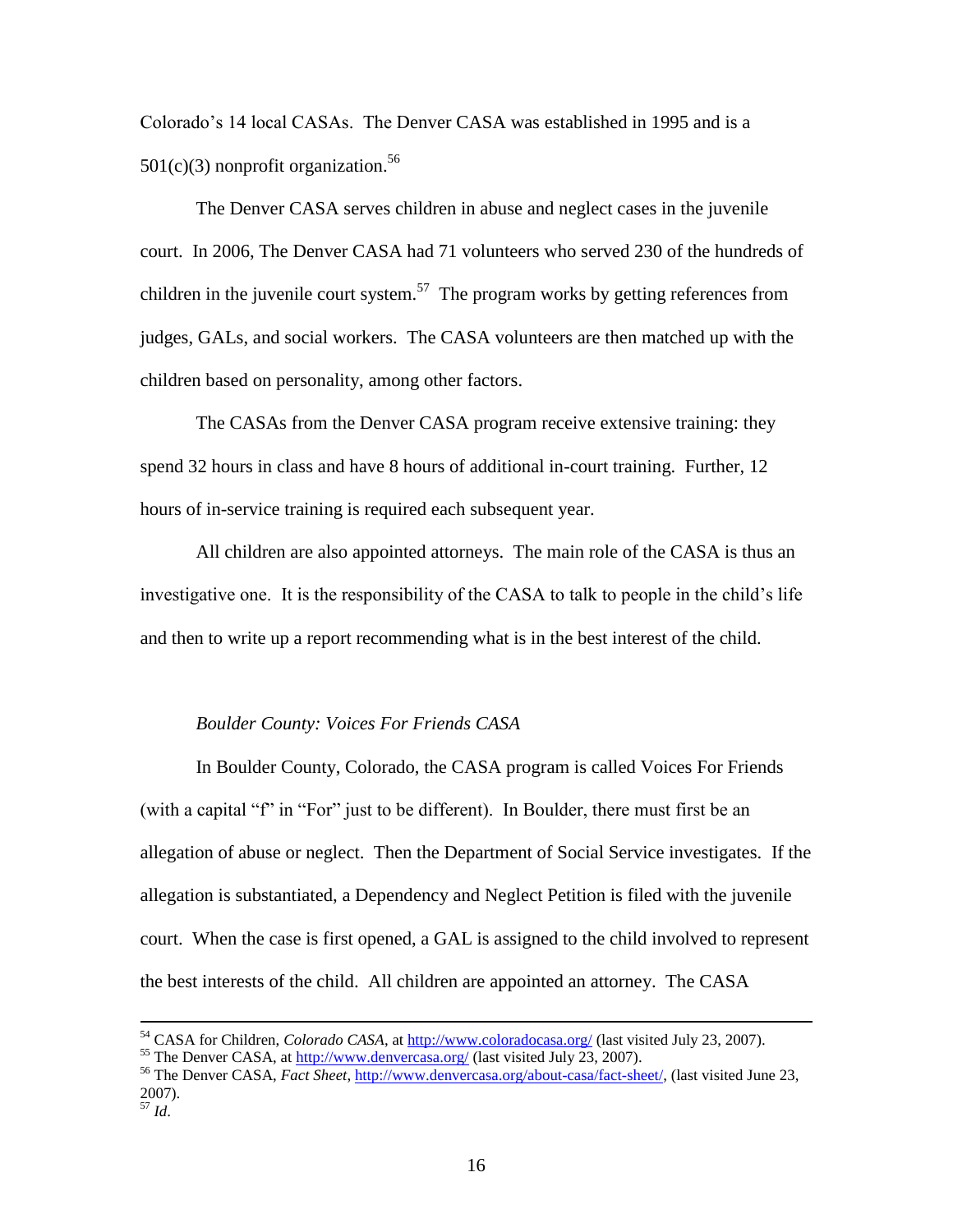program becomes involved when it receives a referral from the GAL. The CASA program refers to this system as a "team model."

The CASA staff then works to match the appropriate CASA to each case. A CASA spends about  $10 - 12$  hours per month on an average case. CASAs write up monthly reports and turn them in to the main office, which then passes them on to the GALs. The GALs then decide how to use the reports.

# *Florida: Ft. Lauderdale Guardian ad Litem Program, 17th Judicial District*<sup>58</sup>

Florida is divided into 20 judicial districts, each of which has a guardian ad litem program.<sup>59</sup> All the programs are united under the state office and follow the state-wide rules and regulations. Florida's GALs are essentially the same as CASAs in other states. Unlike in many other states, in which the GAL is an attorney, in Florida the GAL is a lay volunteer. GALs receive 30 hours of training prior to taking their first case. They must attend 6 hours of additional training each subsequent year. Currently, there are over 5,413 GALs in the state of Florida.

Florida's GAL program is run out of dependency court, a section of juvenile court. The order appointing a GAL comes directly from the court. The role of the GAL is to advocate for the best interest of the child. In order to do so, the GAL fulfills the roles of investigation, facilitation, advocacy, and monitoring. The GAL follows the case from beginning to end.

<sup>&</sup>lt;sup>58</sup> Information collected via interview with a Florida CASA, conducted June 2007 (see Appendix 3).

<sup>&</sup>lt;sup>59</sup> Florida Guardian ad Litem Program at  $\frac{http://www.gal.fl.gov/(last visited July 23, 2007)}{http://www.gal.fl.gov/(last visited July 23, 2007)}$ .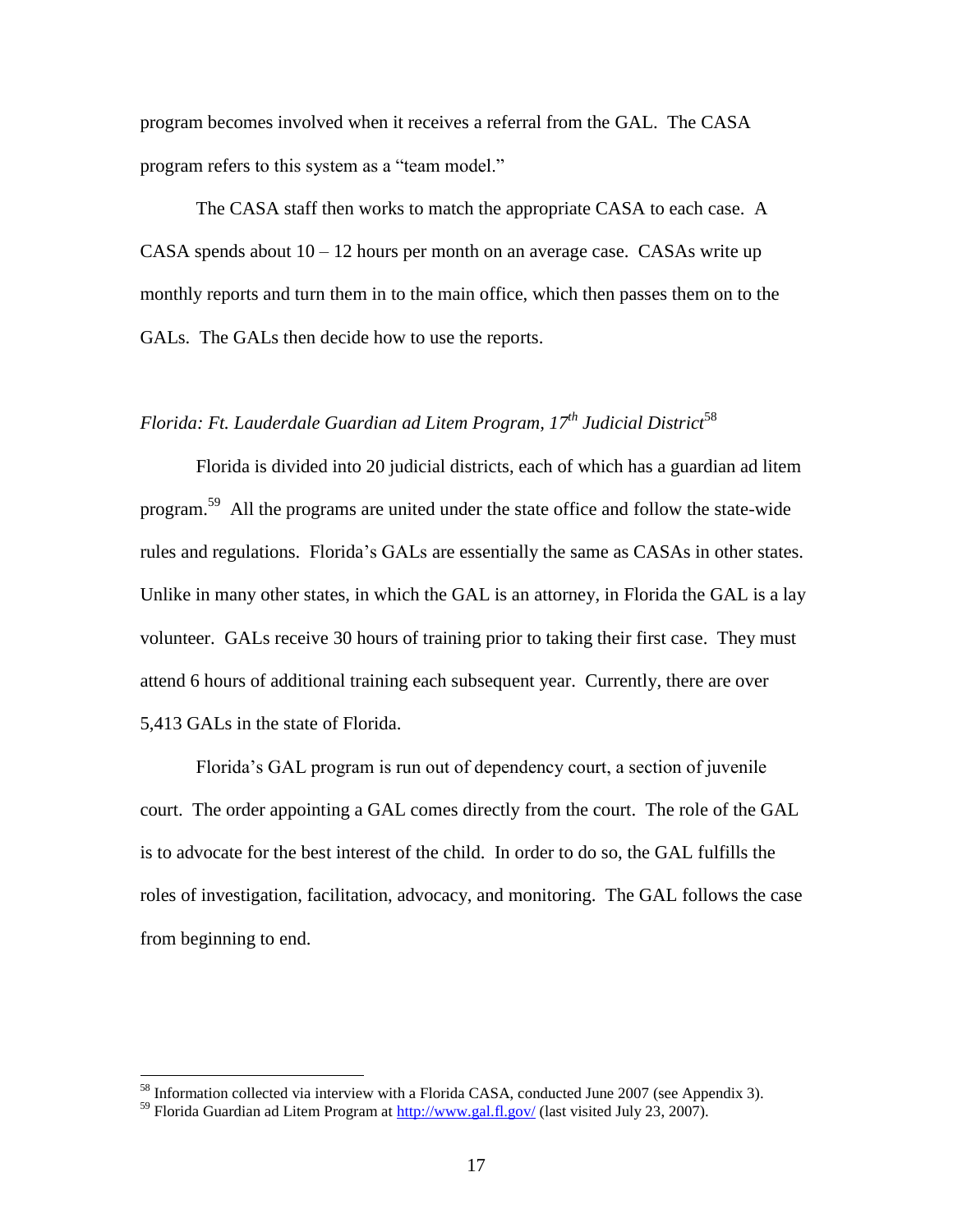# *Massachusetts*<sup>60</sup>

 $\overline{a}$ 

Massachusetts has no state CASA organization. Thus the individual local CASA programs act independently. State-wide, however, CASAs are only used in juvenile courts at the discretion of the judges. Unlike in many other states, in Massachusetts, children in juvenile court are always assigned an attorney. Furthermore, courts employ investigators. Consequently, CASAs may not be as necessary in Massachusetts as they are in other states. Nonetheless, when judges do request CASAs, the CASAs act as additional sets of eyes and ears for the court.

# *Berkshire County, MA: Kids' Place & Violence Prevention Center*

The Kids' Place is located in Pittsfield, Massachusetts<sup>61</sup>. Because Massachusetts has no state CASA organization, the Kids' Place operates under the National CASA Organization's standards.

The Kids' Place program is in quite a rural area, thus group training is difficult. As a result, the organization runs an independent study program in order to train its volunteers.

The Berkshire County Kids' Place is able to serve an average of 400 child abuse victims from Berkshire County per year.<sup>62</sup> In 2001, almost 2,000 child abuse and neglect incidents were reported to the Department of Social Services in Berkshire County.<sup>63</sup>

 $60$  Information obtained via interview with Massachusetts CASAs, conducted May and June 2007 (see Appendix 3).

 $^{61}$ Berkshire County Kids' Place & Violence Prevention Center, Inc. at<http://www.kidsplaceonline.org/> (last visited July 23, 2007).

<sup>62</sup> Berkshire County Kids' Place & Violence Prevention Center, Inc., *Helping a Child*, at <http://www.kidsplaceonline.org/helpingachild.htm> (last visited July 23, 2007). <sup>63</sup> *Id*.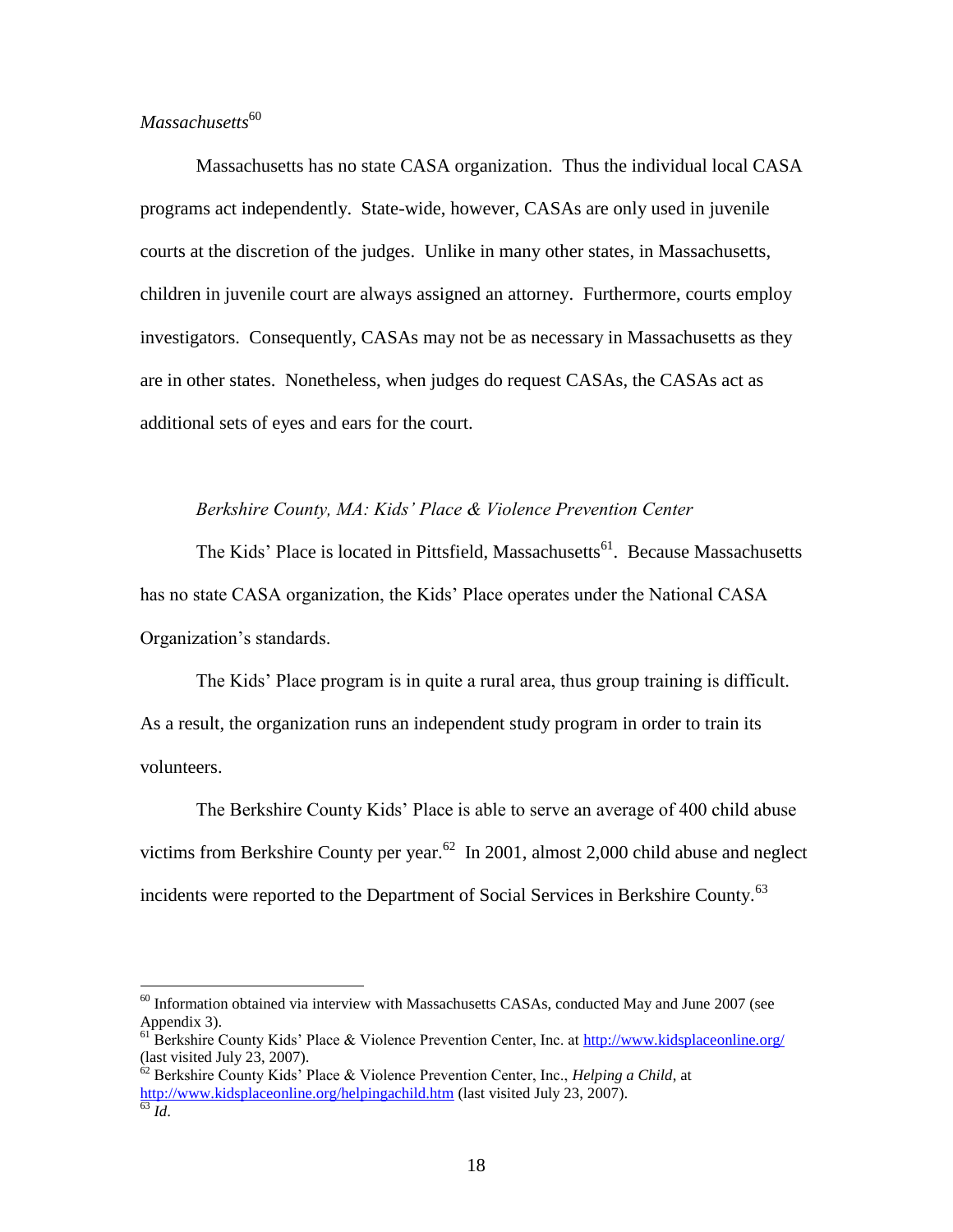#### *Worcester County, MA: The CASA Project*

The CASA Project is located in Worcester and serves five juvenile court sessions in Worcester County: Fitchburg, Dudley, Milford, Leominster, and Worcester. Like other Massachusetts CASA programs, the CASA project works only with juvenile courts. The CASA Project is an independent, nonprofit  $501(c)(3)$  organization. It was founded in 1981 shortly after the original CASA program was founded in Seattle, Washington. It was created along with four other CASA programs by the National Council of Jewish Women, which has remained very supportive of CASA programs.

Prospective CASAs must go through 30 hours of training. The training is comprised of six sections: history of child protection and advocacy; federal and state laws; how child abuse and/or neglect are reported to the state; how the state responds to allegations of abuse and/or neglect; qualifications of a CASA volunteers; and responsibilities of a CASA volunteer. The CASA has three primary roles. The CASA is a fact-finder who must thoroughly research the current situation and background, and then prepare an objective report for the court. The CASA is also an advocate for the child's best interest. Finally, the CASA monitors the case throughout the entire life of the case.

The CASA Project is able to handle approximately 60 cases per year. Currently, there are 3 case supervisors. Each case supervisor handles  $30 - 35$  volunteers. The CASA Project hopes to have 100 volunteers by fall 2007, and hopes to add  $1 - 2$  more case supervisors.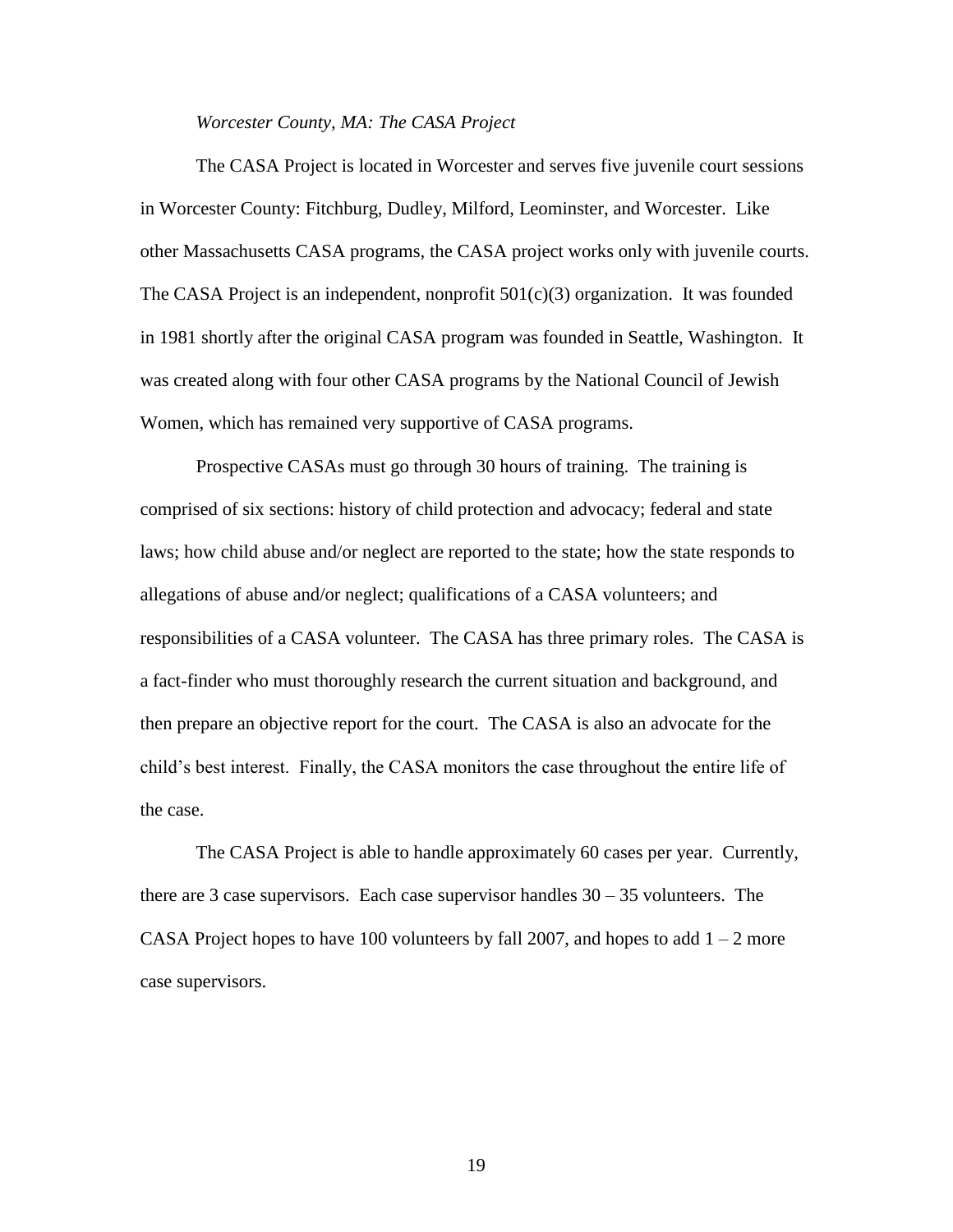*New York*<sup>64</sup>

 $\overline{a}$ 

*The New York State CASA*

The New York State CASA, like most state CASA organizations, does not deal directly with children or with CASA volunteers. It is not on the front lines as the local CASAs are. Instead, the New York State CASA assists with technology and training programs. Its primary purpose is to serve the local CASAs—the 24 CASAs in 35 counties.

# *CASA of Westchester County*

CASA of Westchester County is considered an "umbrella" program because it operates under the auspices of the Mental Health Association (MHA). CASA of Westchester County was established in 1988. It deals only with abuse and neglect cases of children aged  $0 - 21$ . In the majority of the cases that CASA of Westchester County handles, the children are in foster care.

CASA of Westchester County operates in family court. It follows the "friend of the court model," in which the CASA is a neutral body appointed by the judge. All cases that CASAs handle are open both with the court and with social services. Once a CASA is assigned to a case, the CASA gets access to all court records. The CASA does not, however, get access to social service records.

The CASA interviews people in the child's life, including the social worker, family members, therapists, and teachers, to name a few. The CASA is responsible for the child's education, health care, mental health, and permanency planning. Prior to each

<sup>&</sup>lt;sup>64</sup> Information obtained via interviews with New York CASAs, conducted June 2007 (see Appendix 3).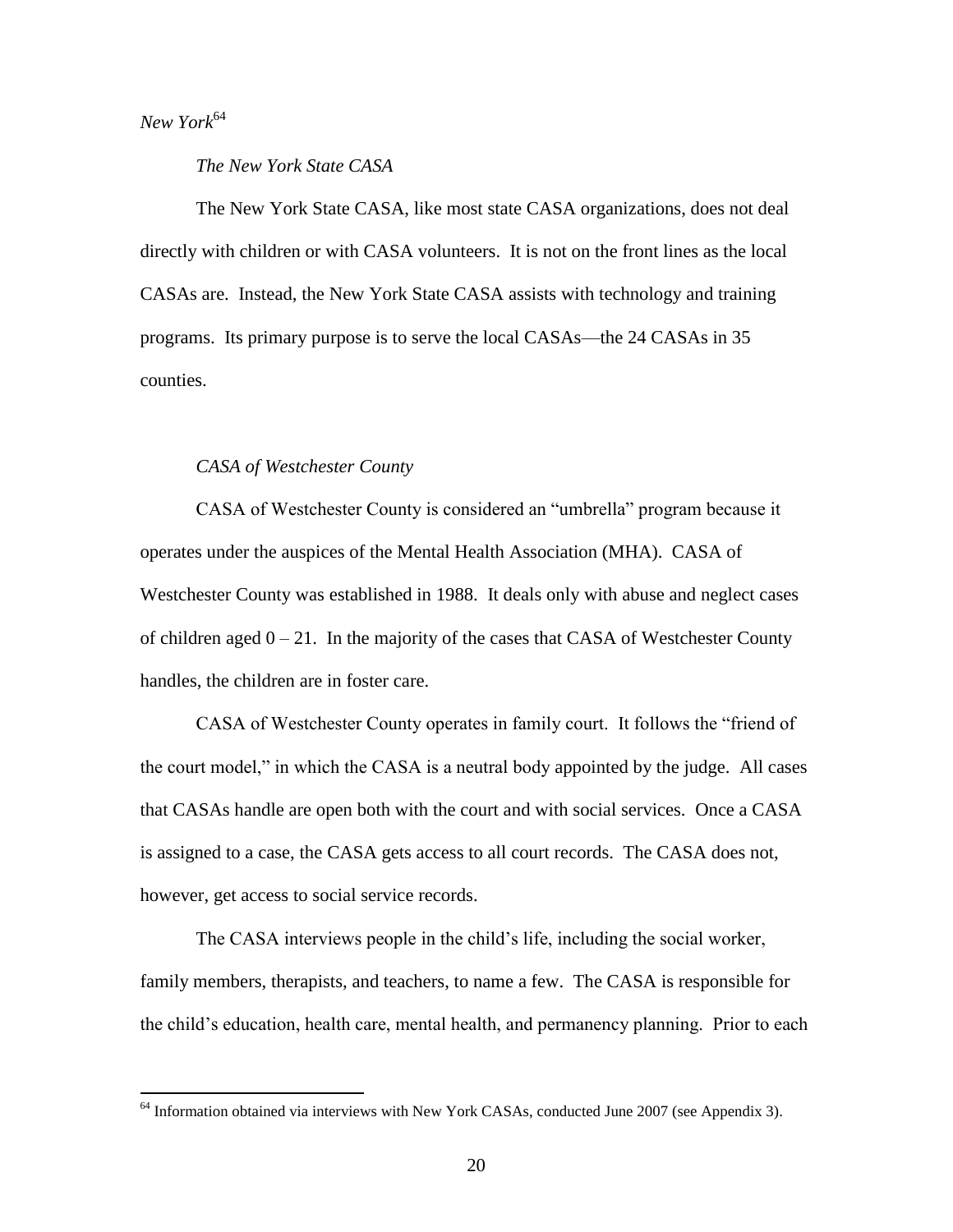hearing, the CASA writes up a detailed report that is given to the judge, social services, and all attorneys.

CASA of Westchester and other local CASA programs have recently begun to receive funding from the Office of the Court Administrator. This has helped them expand their program. In 2006, there were 800 children in foster care, 141 of whom were served in 73 cases by 54 volunteers. In 2007—from January to June—already 139 children have already been served in 63 cases by 69 volunteers.

Potential CASAs receive approximately 40 hours of in-class training. They then are required to complete 12 hours of in-service training. Furthermore, there is group supervision six times per year. The CASAs at CASA of Westchester are only assigned one case at a time and must see the child involved in the case at least once per month.

# *Rhode Island: Office of Court Appointed Special Advocate*<sup>65</sup>

 $\overline{a}$ 

In Rhode Island, there is only one CASA program, the Office of Court Appointed Special Advocate. This is the second oldest CASA program in the country, founded in 1979. It is located in the Rhode Island Family Court building. It consists of ten attorneys, who act as guardians ad litem (GALs). As soon as a child is identified as abused or neglected and removed from the home, he or she is automatically assigned a team consisting of a GAL, a social worker, and a volunteer-CASA (v-CASA), who has been sworn in by the court.

The GAL and the social worker, while giving appropriate attention to the case at hand, admittedly have several other cases at the same time. The v-CASA, however, only attends to one case at a time. Thus the v-CASA is the only one who is able to follow the

<sup>&</sup>lt;sup>65</sup> Information obtained via interview with Rhode Island CASA, conducted June 2007 (see Appendix 3).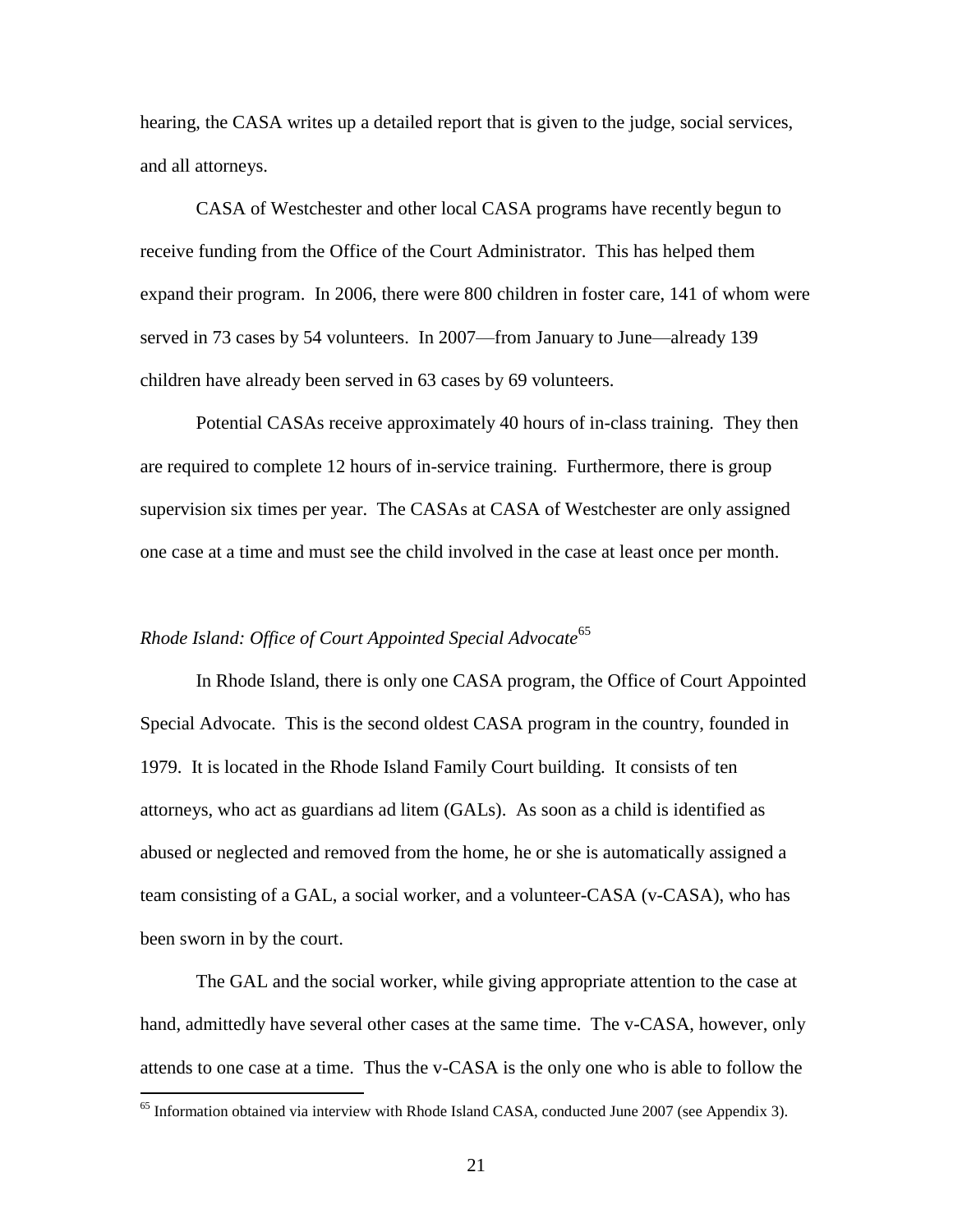case very closely. The v-CASA acts as an investigator, and interviews people in the child's neighborhood and other people that impact the child's life. The v-CASA then has the option of appearing in court to testify to what he or she has seen or submitting an affidavit. Rhode Island judges rely heavily on the v-CASAs' testimony and affidavits.

Potential volunteers must attend a 30-hour training course prior to becoming a v-CASA. The course covers various issues, including how to interview a child, family systems and development, cultural competence, among others. There is a mandatory follow-up training and in-service training.

 $T$ ennessee<sup>66</sup>

 $\overline{a}$ 

# *Healthy Families of America*

Much of the CASA work depends on the county in which the CASA works. The Healthy Families of America program covers two counties. Whether and how a CASA gets assigned to a case depends on the county. In one county, the use of a CASA is at the judge's discretion. In the other county, CASAs are requested by the Department of Children's Services. The main reason for this difference is how the county wrote up its grant to get the program started.

# *CASA of Memphis and Shelby County*

The CASA of Memphis and Shelby County program was started in 1986 under the auspices of Juvenile Court judge Kenneth A. Turner.<sup>67</sup> It was incorporated as a

<sup>&</sup>lt;sup>66</sup> Information gathered via interviews with Tennessee CASAs, conducted June 2007 (see Appendix 3). <sup>67</sup> CASA of Memphis and Shelby County, *About Us—What We Do*,

<http://www.memphiscasa.org/whatwedo.htm> (last visited June 14, 2007).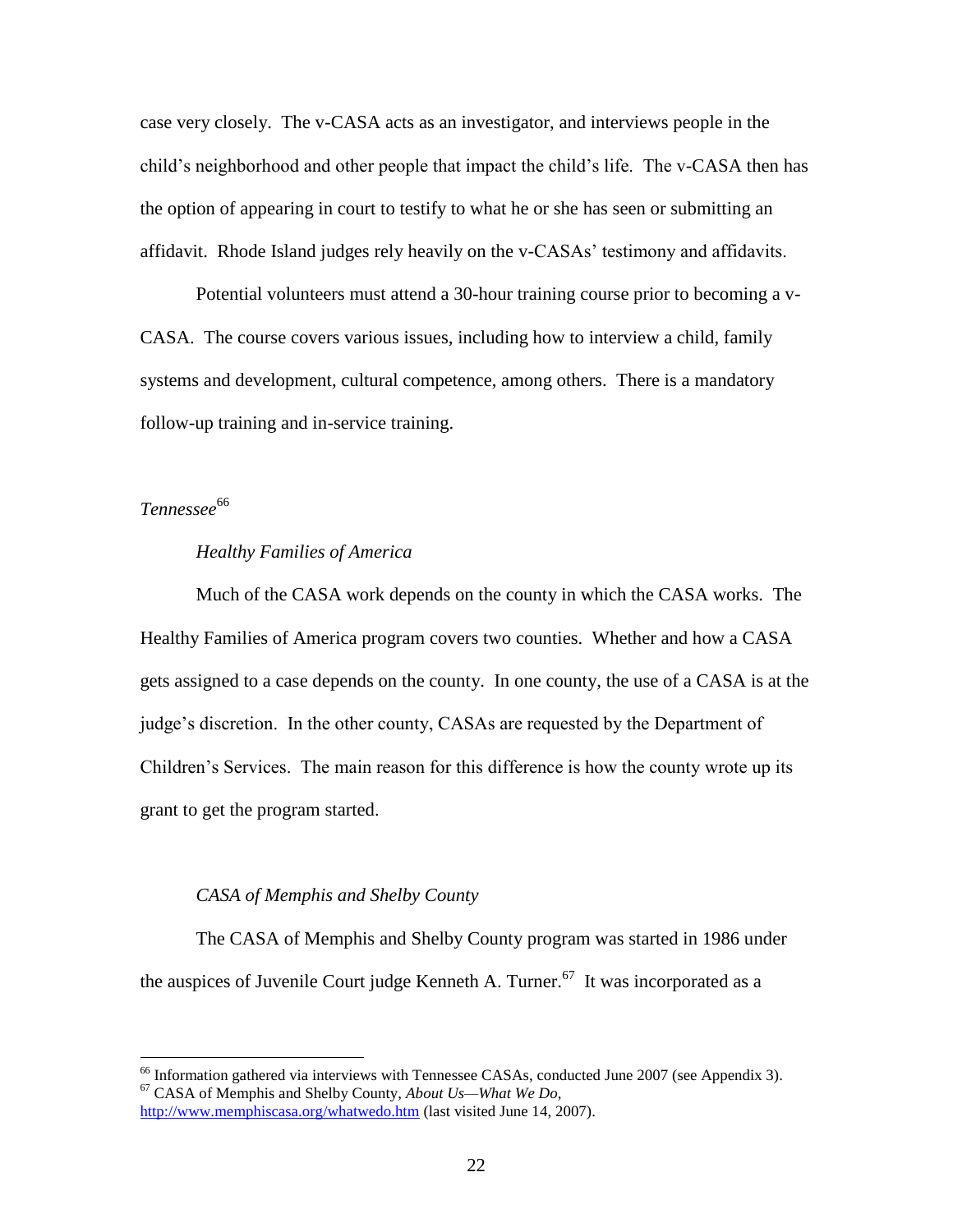501(c)(3) non-profit organization in 1988. The CASA of Memphis and Shelby County serves abused and neglected children and is located in the juvenile court.

The program now has over 200 volunteers, who receive 32 hours in training, in which the potential CASA learns about courtroom procedure, effective advocacy techniques, child sexual abuse, early childhood development, and adolescent behavior, among other topics.<sup>68</sup> CASAs are assigned to cases based on which CASA is thought to be able to handle the case best. Requests for CASAs come from the court, the Department of Children's Services, and social workers. The reports and recommendations of CASAs are taken seriously by the judges.

# *Washington, D.C.: CASA for Children of D.C.*<sup>69</sup>

In Washington, D.C., there is only one CASA program, CASA for Children of  $DC^{70}$ . This program uses the national standards dictated by the National CASA. Unlike Massachusetts, in Washington, D.C., CASAs are used only in family court. Judges often take advantage of the availability of CASAs.

There are currently about 2,500 cases of abuse and neglect in the D.C. court system. One thousand, five hundred new abuse and neglect cases are brought each year.

At CASA for Children of D.C., volunteers receive 30 hours of initial training prior to becoming a CASA. Each year thereafter, the CASA must have 12 hours of inservice training.

<sup>68</sup> CASA of Memphis, *Fact Sheet*, at<http://www.memphiscasa.org/fact-sheet.htm> (last visited July 23, 2007).

<sup>&</sup>lt;sup>69</sup> Information collected from interview with Washington, D.C. CASA, conducted June 2007 (see Appendix 3).

<sup>&</sup>lt;sup>70</sup> CASA for Children of D.C. at  $\frac{http://casadc.org/}{http://casadc.org/}$  (last visited July 23, 2007).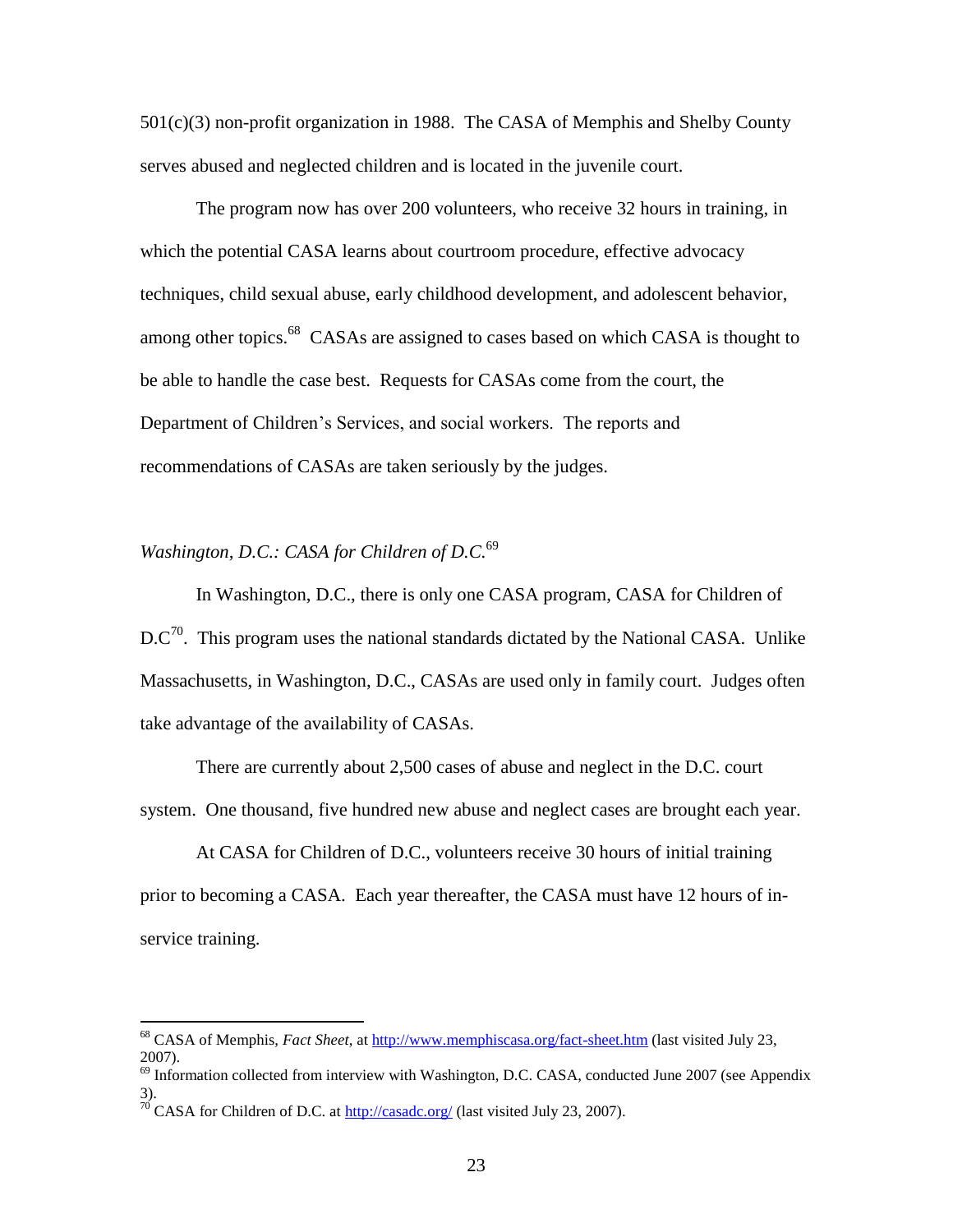The role of the CASA is part investigator, part monitor of the case. A CASA is assigned to a case by the CASA full-time staff, based on availability, personality, and other factors.

#### **Where We Are Today**

 $\overline{a}$ 

Currently, there are probably very few people who have even given a thought to using CASAs for nonhuman animals that end up in the legal system. In fact, there are no programs in which CASAs represent nonhuman animals in the legal system. Nonetheless, this idea is not so farfetched. In fact, in Tennessee, recently, a judge assigned a GAL to a dog in a custody battle. Although the GAL in this case was an attorney, it is easy to imagine the case with a CASA in place of the GAL.

The Tennessee case was focused around the issue of the custody of a dog, Alex. When Alex's adult owner, Ronald W. Callan, Jr., committed suicide on New Year's Day, both of his divorced parents—Esther Snow Gnall and Ronald W. Callan Sr.—wanted custody of his 13-year-old golden retriever.<sup>71</sup> As administrator of Callan Jr.'s estate, Callan Sr. would not let Gnall see Alex. Gnall's attorney asked the court to appoint a GAL to Alex to determine his best interest. The court appointed Paul N. Royal to be Alex's attorney.

Royal took his job seriously; he truly attempted to find a situation that would be in the best interest of the dog. He interviewed all parties and evaluated their relationships with Alex.<sup>72</sup> Royal recognized the strong emotional bond that the parties had to Alex.

<sup>71</sup> Stephanie Francis Ward, *Canine case is doggone tough: Tennessee lawyer is guardian to pet caught in custody battle*, a[t http://www.abanet.org/journat/ereport/my18dog.html.](http://www.abanet.org/journat/ereport/my18dog.html)

<sup>72</sup> Paul Royal, *Report of Guardian ad Litem*, *In re Estate of Ronald W. Callan, Jr. Deceased, Esther Snow Gnall v. Ronald w. Callan Sr.* (2007).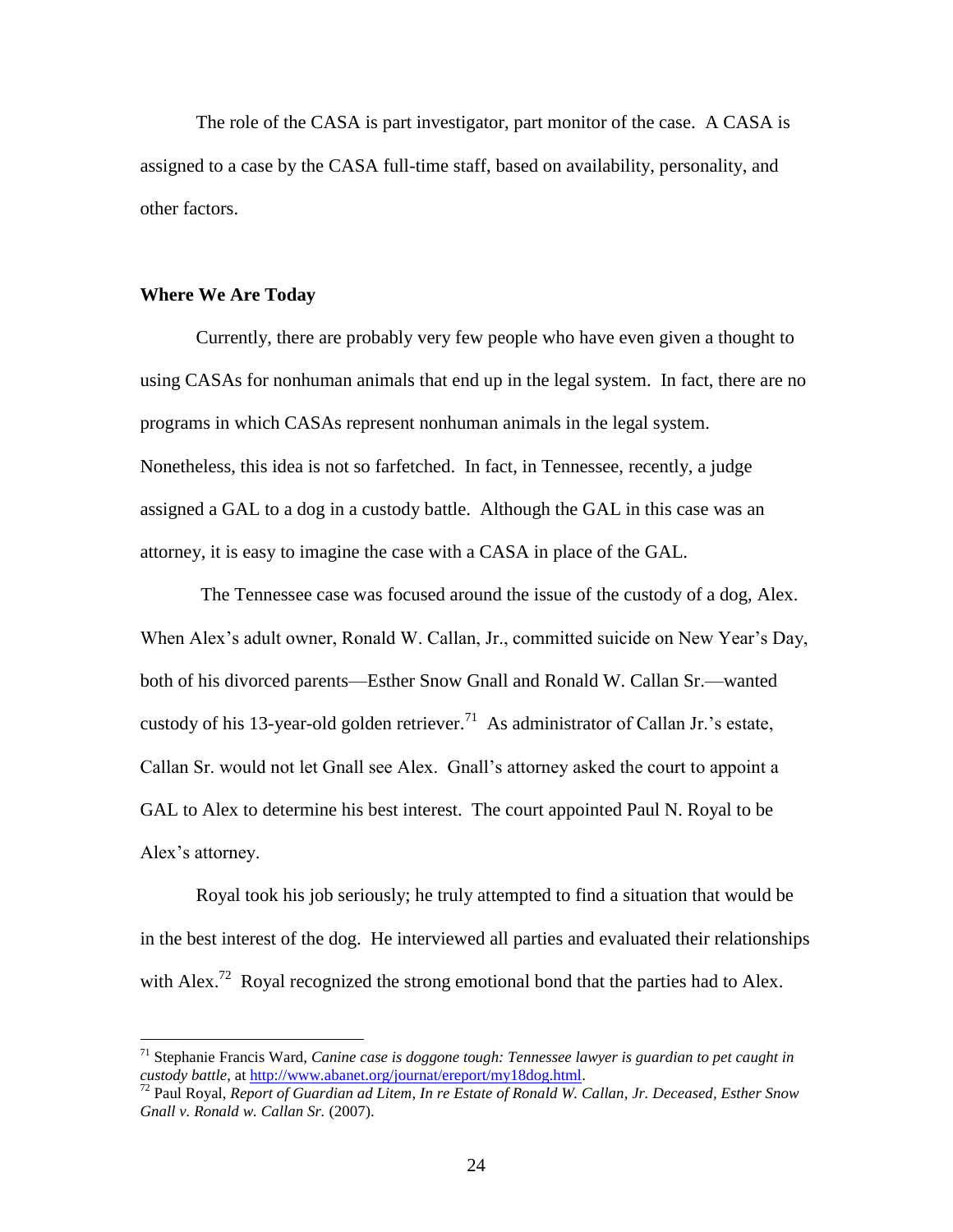The court took both the situation and Royal's work seriously. It valued his

service at \$1,870.<sup>73</sup> The court recognized the importance of Alex to both parties in its

Consent Order. $74$  The court held that:

The petitioner, Esther Snow Gnall, shall have the right to have the dog, Alex, at her home or any other suitable location for alternating two week periods . . . provided that she makes arrangements to pick up Alex at the business offices of the defendant, Ronald W. Callan . . . and provided further that she arranges for Alex to be taken to his veterinarian . . . twice weekly during those weeks for his shots and any other treatment.

The defendant, Ronald W. Callan, Sr., shall have the right to have the dog, Alex, at his home or place of business or at any other suitable location for alternating two weeks . . . provided that he makes arrangements to pick up Alex at the home of petitioner . . . and provided further that he arranges for Alex to be taken to his veterinarian . . . twice weekly during those weeks for his shots and any other required treatment.<sup>75</sup>

Bottom line, the court did *not* treat Alex like a piece of property, but like a child.

# **Where We Want to Be Tomorrow**

Although it would be ideal if we could keep animals out of the legal system altogether, it is unlikely that this will happen any time soon. Because this is the case, we need to recognize dogs' need for guidance through the legal system. Dogs need someone to advocate on behalf of their best interests. A CASA-type system would not benefit dogs alone: it is likely that it would benefit humans and the legal system as well. Such a system could aid in placing dogs with those who truly care about them, which not only benefits the dogs but their owners as well. It also means that judges would have thorough

<sup>73</sup> Consent Order Related to Estate Property, *In re Estate of Ronald W. Callan, Jr. Deceased, Esther Snow Gnall v. Ronald w. Callan Sr.* (2007).

<sup>74</sup> *Id*.

 $^{75}$  *Id.*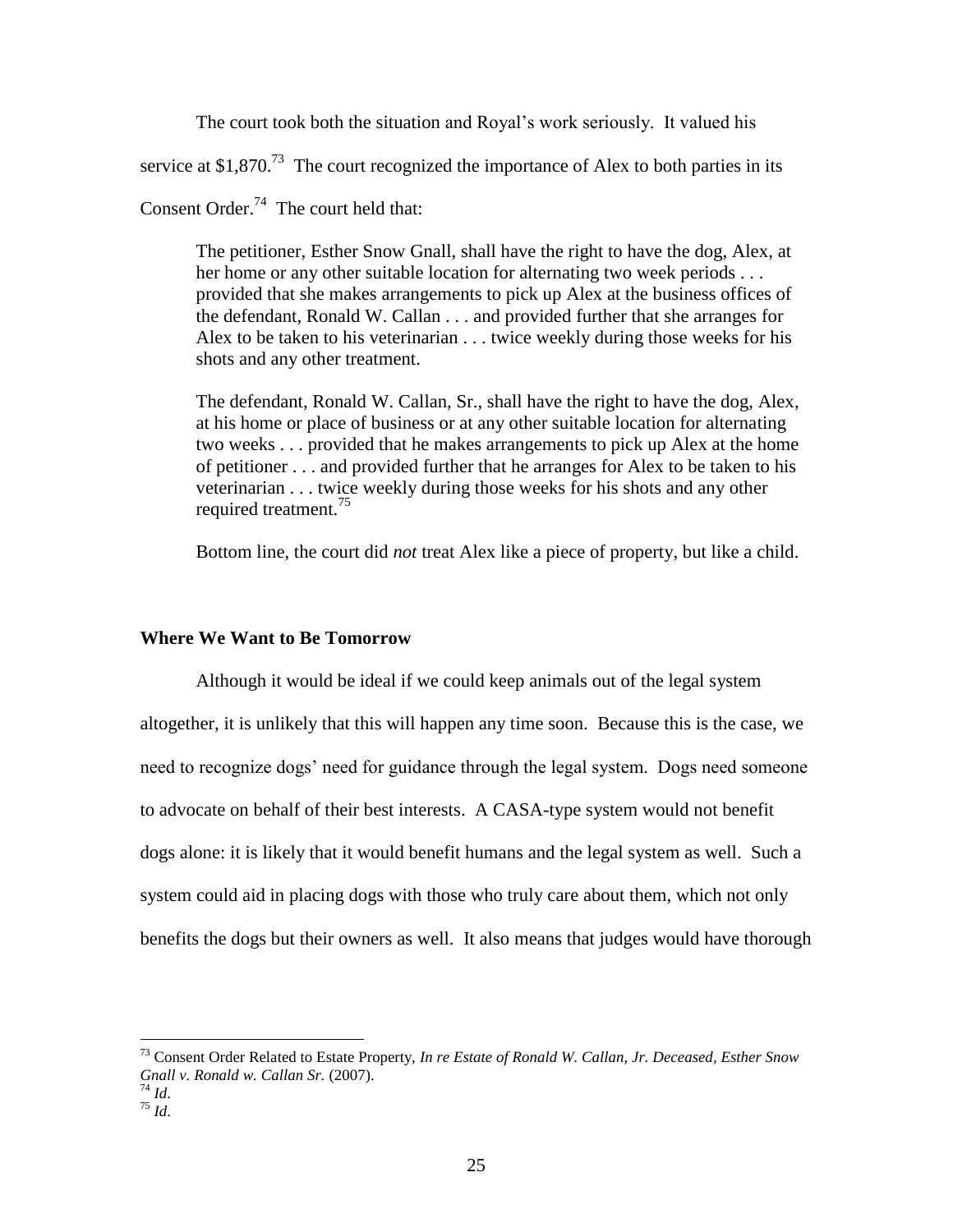information to make their decisions on a well-informed basis regarding the dogs that enter their courtrooms.

# *A CASA Program for Dogs*

There are several features of existing CASA programs (for children) that can be used as a prototype for a CASA program for dogs. A CASA program for animals could certainly make use of training programs similar to those used by current CASA programs. Many CASAs have extensive training programs. For example, the CASA of Monterey County, CA, covers such issues as introduction to discovery and evidence; community resources; and court appearances and testimony. Several CASA programs, such as the Boulder County, CO CASA, work hard to match the case to the appropriate CASA, given the individual's personality, and other personal factors. The CASA of Westchester volunteers are responsible for the children's education, health care, mental health, and permanency planning. In Florida, for example, the CASA is responsible for investigation, facilitation, advocacy, and monitoring. In Worcester, MA, the CASA is a fact finder who monitors the case throughout its entire life. In Washington, D.C., not only do all CASAs receive 30 hours of classroom training prior to the assignment of their first case, but must also complete 12 hours of in-service training each year thereafter. All of these CASAs' programs provide factors that could be used as prototype for the roles that a dog CASA could perform.

One area in which a dog CASA program would differ from most other CASA programs in order to be most useful would be the courts in which it could serve. Based on the information gathered from the CASA programs described above, most programs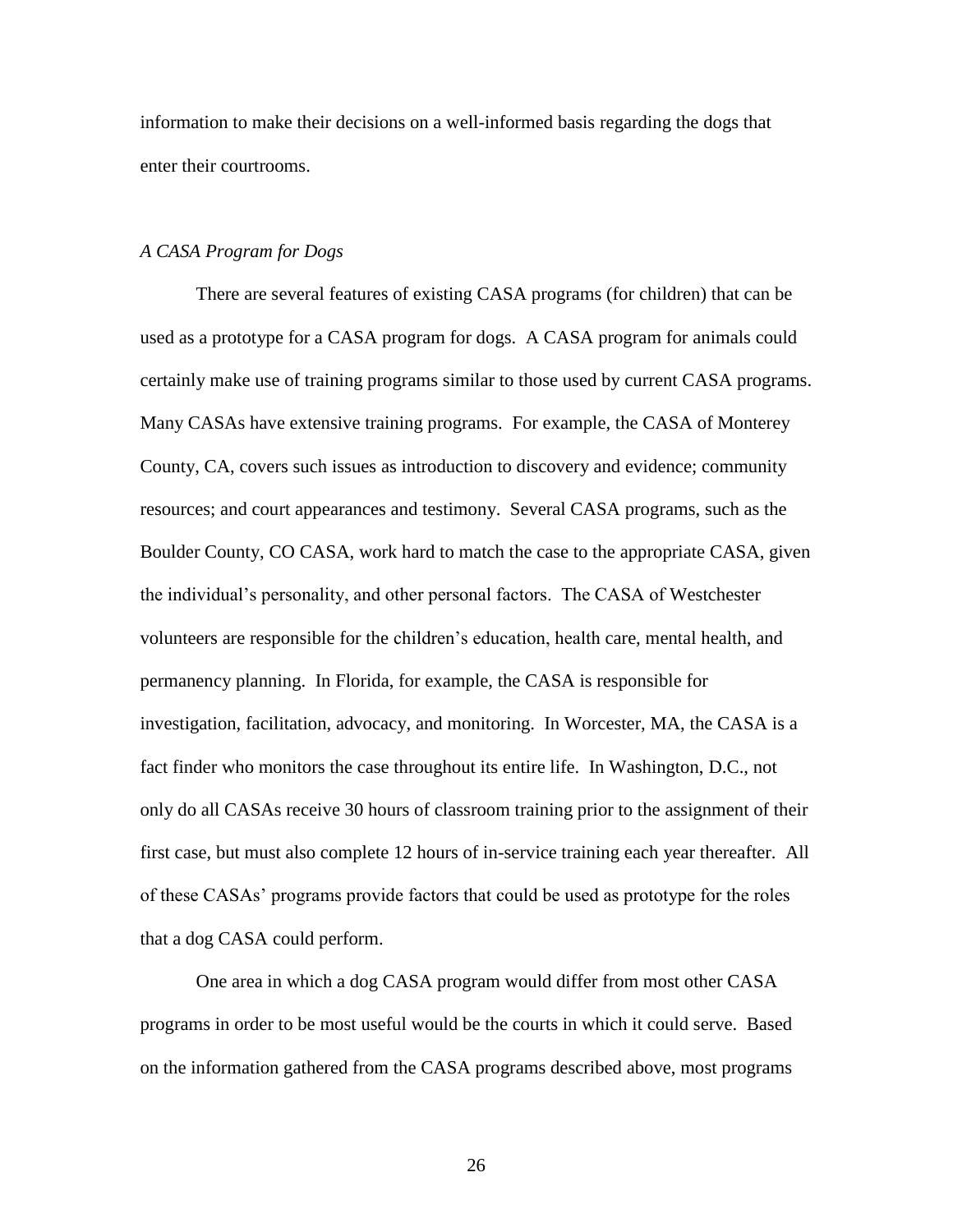operate only in either family or juvenile court. Additionally, CASAs are only assigned to abuse and neglect cases. To be most beneficial, a CASA program for dogs would need to be able to operate in all courts and in all types of cases. For example, a CASA for dogs might be most useful in probate and custody/divorce cases.

One of the key features of this type of CASA program would be a substantial training program. An important part of the training would emphasize an understanding the role of the CASA in relation to the case and the dog: that is, the CASA is not the dog's attorney, but rather a neutral advocate, speaking for the dog's best interest.

# *A Hypothetical Training Program for Dog CASAs*

What follows is a hypothetical training program for dog CASAs.

### 1. Legal Training

It is critical for any CASA to know the ins and outs of the legal system. While it is not necessary that the CASA be lawyer or know as much as a lawyer, it is important that he or she know about how the court system works and about the relevant laws in order to best advocate for their client. It would be most useful if a lawyer or judge taught at least one of these training sessions. First, and foremost, the CASA should know the roles of all the parties to the case. The CASA should understand the legal rights of his or her client, as well as the legal rights of the other parties. He or she should also be knowledgeable about the motions that may be filed throughout the case. Finally, the CASA must understand his or her role as advocate for the client.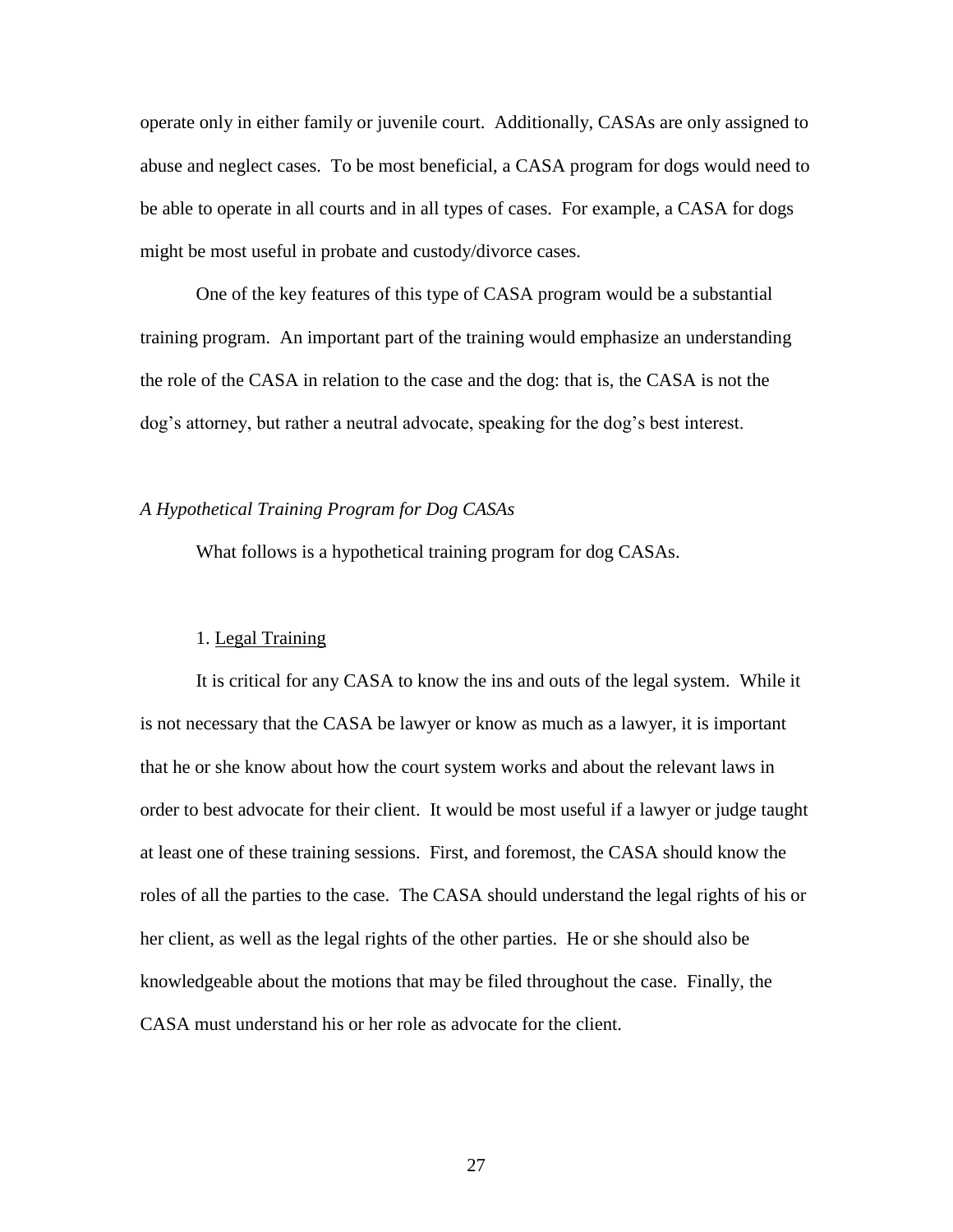# 2. Mental/Emotional Health of Dogs Training

This training section requires that the CASA acknowledge that dogs are sentient and sapient beings—that is, that they can have mental and emotional health issues.<sup>76</sup> The CASA should investigate the home environment of the dog. The CASA also should be taught to look for and be able to evaluate the following things, among others:

- presence or absence of
	- o clean water
	- o food
	- o bed or comfortable place to sleep
	- o appropriate enrichment
	- o a fenced-in yard;
- number of people in the family;
- amount of attention is devoted to the dog;
- number of times the dog gets walked each day and the duration of each walk;
- many hours the dog is alone;
- training and overall disposition of the dog; and
- whether the dog looks and acts depressed or unhappy.

In order to perform these tasks, the CASA should have access to a veterinarian and a

behaviorist to address any questions that may arise that are beyond the ken of the average

person.

<sup>&</sup>lt;sup>76</sup> There is now abundant literature that attests to the sentience and sapience of nonhuman animals. See, for example MARK BEKOFF, THE EMOTIONAL LIVES OF ANIMALS: A LEADING SCIENTIST EXPLORES ANIMAL JOY, SORROW, AND EMPATHY—AND WHY THEY MATTER (New World Library 2007); RAYMOND COPPINGER AND LORNA COPPINGER, DOGS: A NEW UNDERSTANDING OF CANINE ORIGIN, BEHAVIOR AND EVOLUTION (University of Chicago Press 2002); and STEVEN M. WISE, RATTLING THE CAGE: TOWARD LEGAL RIGHTS FOR ANIMALS, 4 – 48 (Perseus Publishing 2000).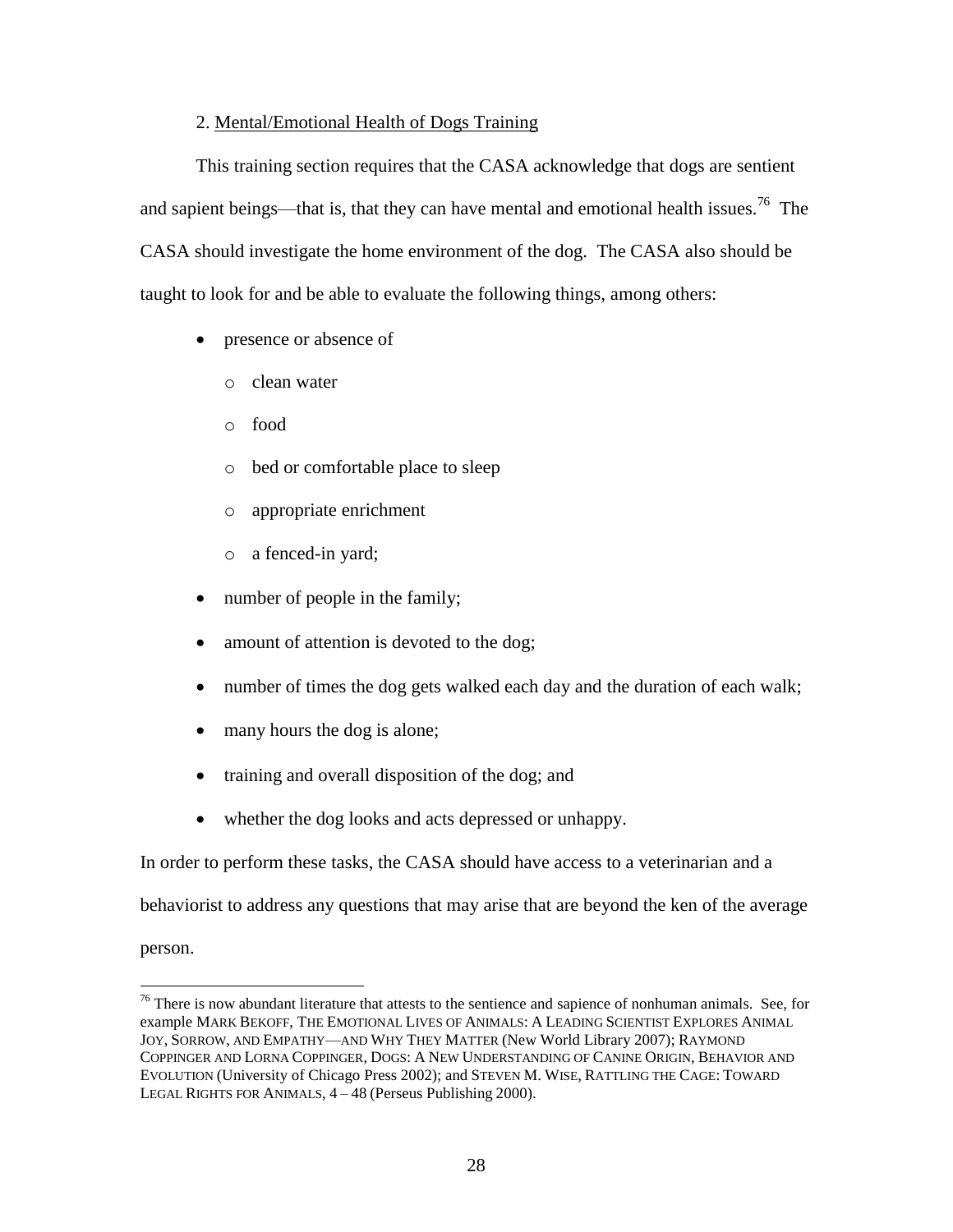### 3. Physical Health of Dogs Training

The CASA must be able to make a visual evaluation of the dog. The CASA must learn signs of dehydration and emaciation and signs of poor health in general. During this section of training, a veterinarian should be brought in to teach the session(s). Additionally, slides should be shown depicting dogs in varying stages of health.

The CASA should find out whether the dog is up-to-date on his or her vaccinations as required by law, keeping in mind that many vaccinations are optional. The CASA should interview not only the family, but also the veterinarian, and possibly a behaviorist to assess the physical health of the dog.

### 4. Interviewing/Communication Skills Training

 $\overline{a}$ 

It is the CASA's responsibility to interview all people involved in the case. Thus, even though the CASA is the dog's advocate, he or she must act as a neutral party when interviewing. The CASA therefore must learn how to interview in an even-handed, nonaggressive manner. The CASA might interview, among others, the dog's owner(s) and/or primary care-giver(s), the owners' friends and acquaintances, the dog's veterinarian, trainer, and possibly the Department of Social Services due to new crossreporting laws.<sup>77</sup>

 $^{77}$  M.G.L. Ch. 119, Section 85 (2004) ("During any investigation or evaluation reported under section 51A, any employee of the department or person employed pursuant to a contract with the department, when acting in his professional capacity or within the scope of his or her employment, who has knowledge of or observes an animal whom he knows or reasonably suspects has been the victim of animal cruelty, abuse or neglect, may report the known or suspected animal cruelty, abuse or neglect to the entities that investigate reports of animal cruelty, abuse or neglect, as described in section 57 of chapter 22C, or any local animal control authority."  $\S$  85(a)).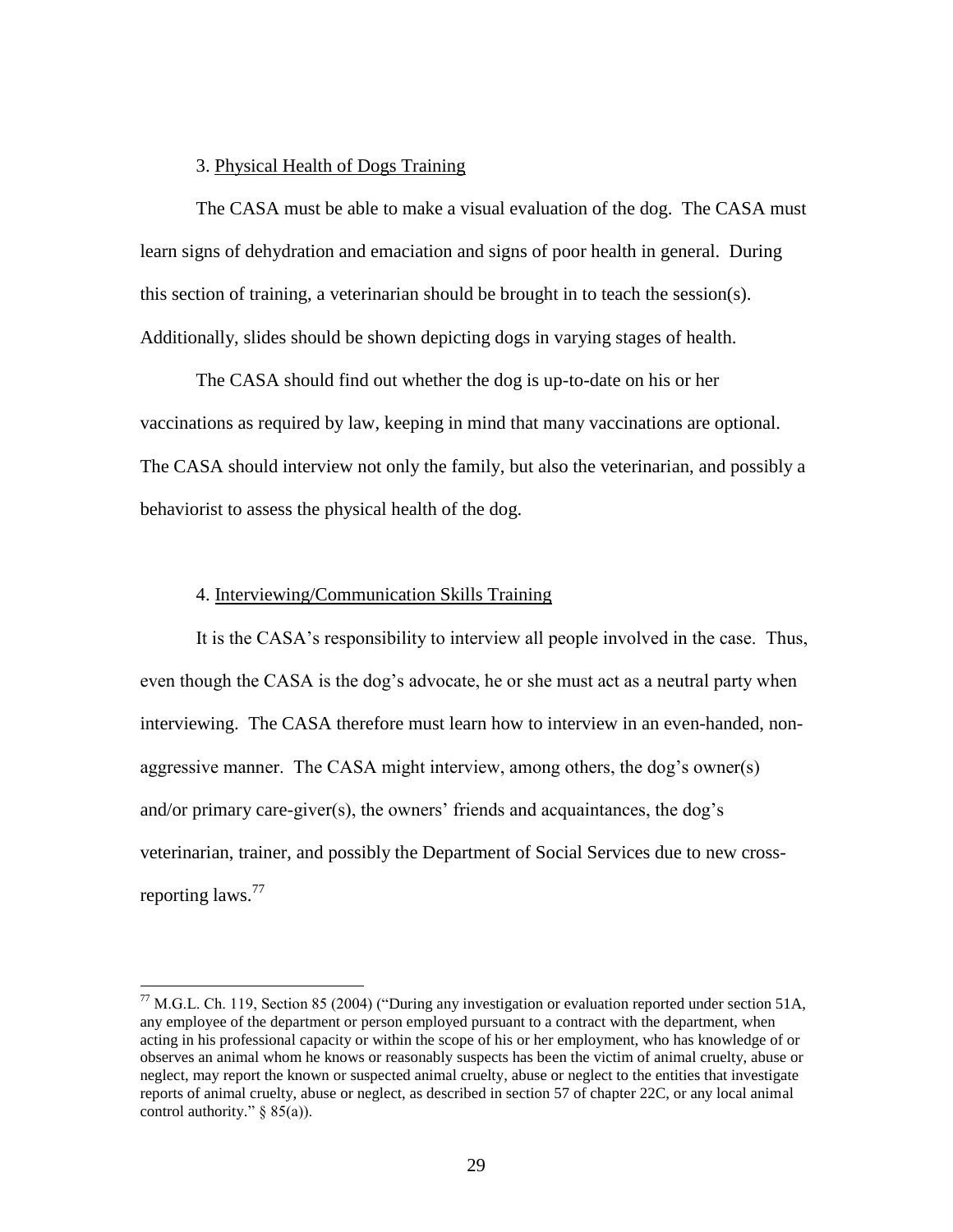The CASA must learn first to identify him- or herself as a CASA volunteer. He or she must then be able to ask questions that elicit information about key facts, such as information about the dog's health care, exercise and other forms of stimulation, and other pertinent facts relevant to the dog's quality of life.

# 5. Report Write-Up Training

Finally, the CASA must be trained in writing up reports of their interviews, communication, and other interactions with parties to the case. The styles of write-ups will likely vary from program to program and court to court, but it is important that each program educate the CASA volunteers on its own write-up format.

#### **Policy Analysis**

There are several ways to perform a policy analysis on the issues raised by any proposal that dogs' interests be fully and fairly considered by a legal system. From a traditional policy analysis perspective, the focus is commonly put on what analysts see as a recurring policy cycle: one first defines the problem to be addressed; one then formulates a solution for that specific problem; next, one implements the proposed solution; and finally, one evaluates the solution to see if it, in fact, addresses the identified problem—the measure of "success" can be by any number of criteria. For example, has the solution solved the problem entirely? Has the solution solved the problem only partially? Is a partial solution good enough? Is it possible that the alleged solution has missed the problem entirely?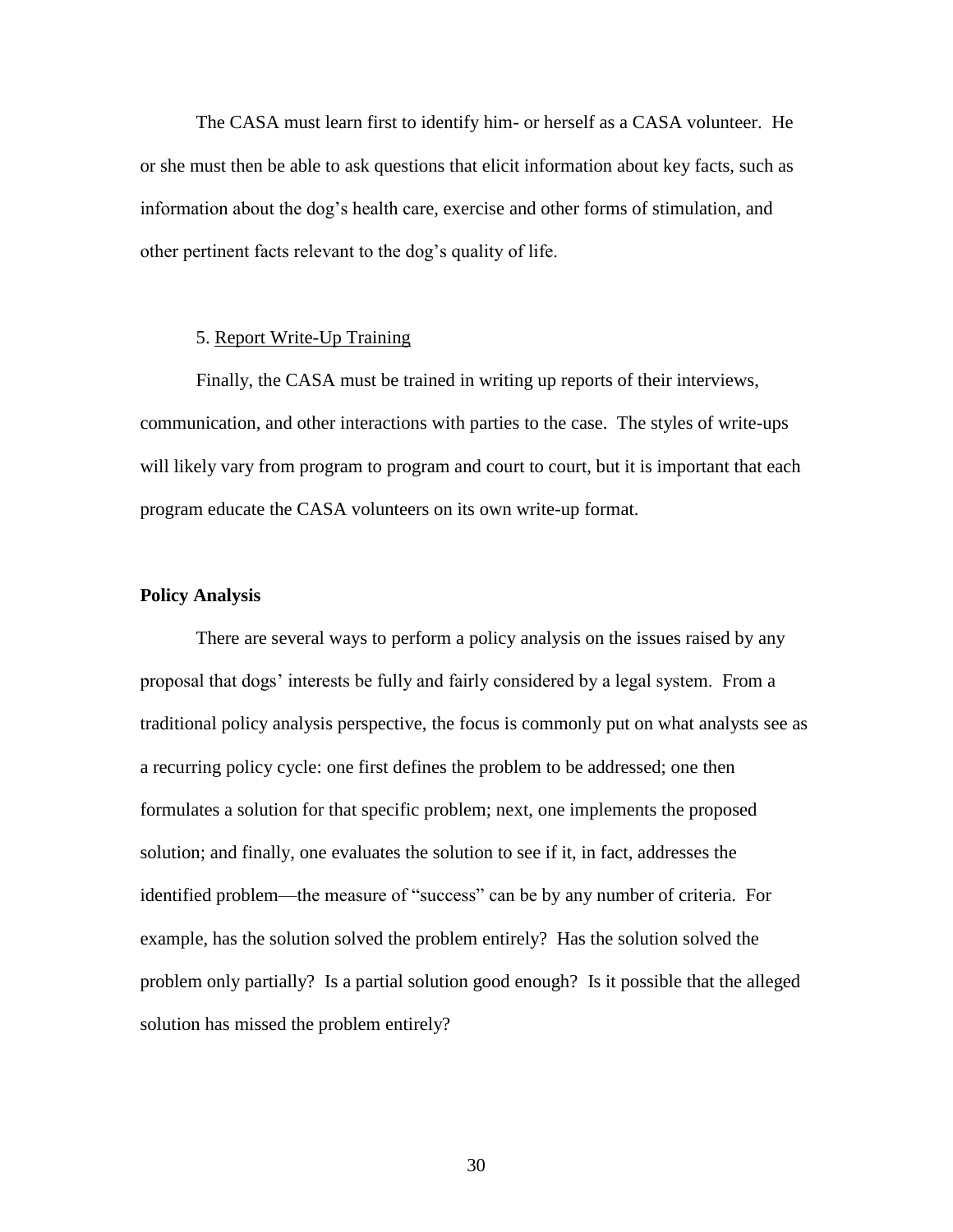Once the cycle has been evaluated carefully as a whole and each component seen after the fact, it may well be the case that the problem has not been solved to the satisfaction of the policy makers, and thus the process then begins again until the problem is solved.

We might define the problem at hand as the lack of representation of dogs' best interests in the legal system. Judges have inadequate information and knowledge about dogs in general and, specifically, about the dog in the case at hand. Since good factual information is needed to carry out justice, the lack of information risks the court's failure to carry out its fundamental purpose. In situations such as custody or probate suits, just to name two examples, dogs' interests are often not represented because the court does not see any individual dog as a legally valuable entity. The suggestion that has been formulated above is to create a CASA-type program for dogs that will provide dogs with personal advocates who will provide decision makers with accurate information, which should help all involved—human and nonhuman alike.

Yet, the traditional approach to policy analysis is often inadequate because it is very one-dimensional. The traditional approach is not very self-conscious about the very framing of the problem—the choice of words, the particular concepts involved, and the assumptions of what constitutes a solution—which is often problematic. Furthermore, the traditional approach lacks an awareness of how the current discourse in the political system may simply distort things. For example, if the property discourse prevails, dogs will continue to be viewed and treated as property. If, however, the analysis is selfconscious about how that particular choice of words and concepts affects possible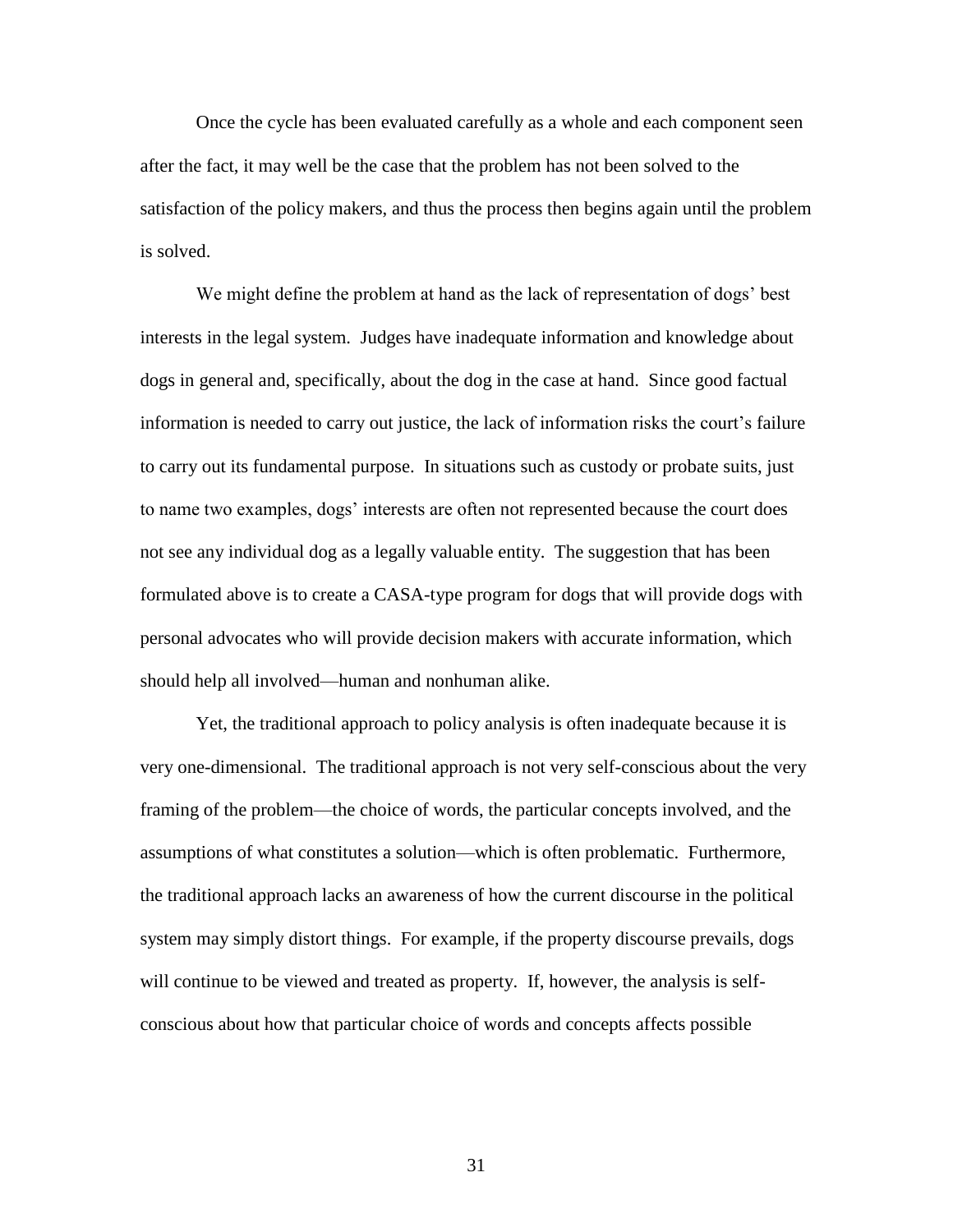solutions, perhaps the problem can be seen more clearly, and more creative and more realistic and responsive solutions for the public's needs can be proposed.

Another way to frame the "public policy issues" uses a notion of "public policy" that has been framed historically from a more strictly legal point of view. Often, legal decisions rest on the judge's conclusion as to whether something is consonant with or is, as lawyers and reported case decisions often assert, "against public policy."

The phrase "against public policy" has been characterized as that which conflicts with the morals of the time and contravenes any established interests of society. Acts are said to be against public policy "when the law refuses to enforce or recognize them, on the ground that they have a mischievous tendency, so as to be injurious to the interests of the state, apart from illegality or immorality." *Dille v. St. Lukes Hospital*, 355 Mo. 436, 196 S.W. 2d 615, 620 (1946); additional citations omitted.

*In re: Estate of Howard Brand*, Docket No.28473, Probate Court (VT 1999).

Thus, for example, a court will not uphold a contract that involves an illegal purpose, such as selling drugs, because doing so would be, in this legal sense of the term, "against" public policy."

Using this type of public policy analysis to look at the establishment a CASAtype program for dogs, it would be difficult to say that a CASA-type program for dogs would be against public policy. As mentioned above, dogs (and other nonhuman animals) have become such important parts of our lives—so much so that many consider them to be members of their family.<sup>78</sup>

Some, however, may argue that creating a CASA-type program for dogs would be poor public policy. Such an argument might rely on slippery slope reasoning—if we

<sup>78</sup> Rebecca J. Huss, *Separation, Custody and Estate Planning Issues Relation to Companion Animals*, 74 U. COLO. L. REV. 181, 181 & n1 (2003).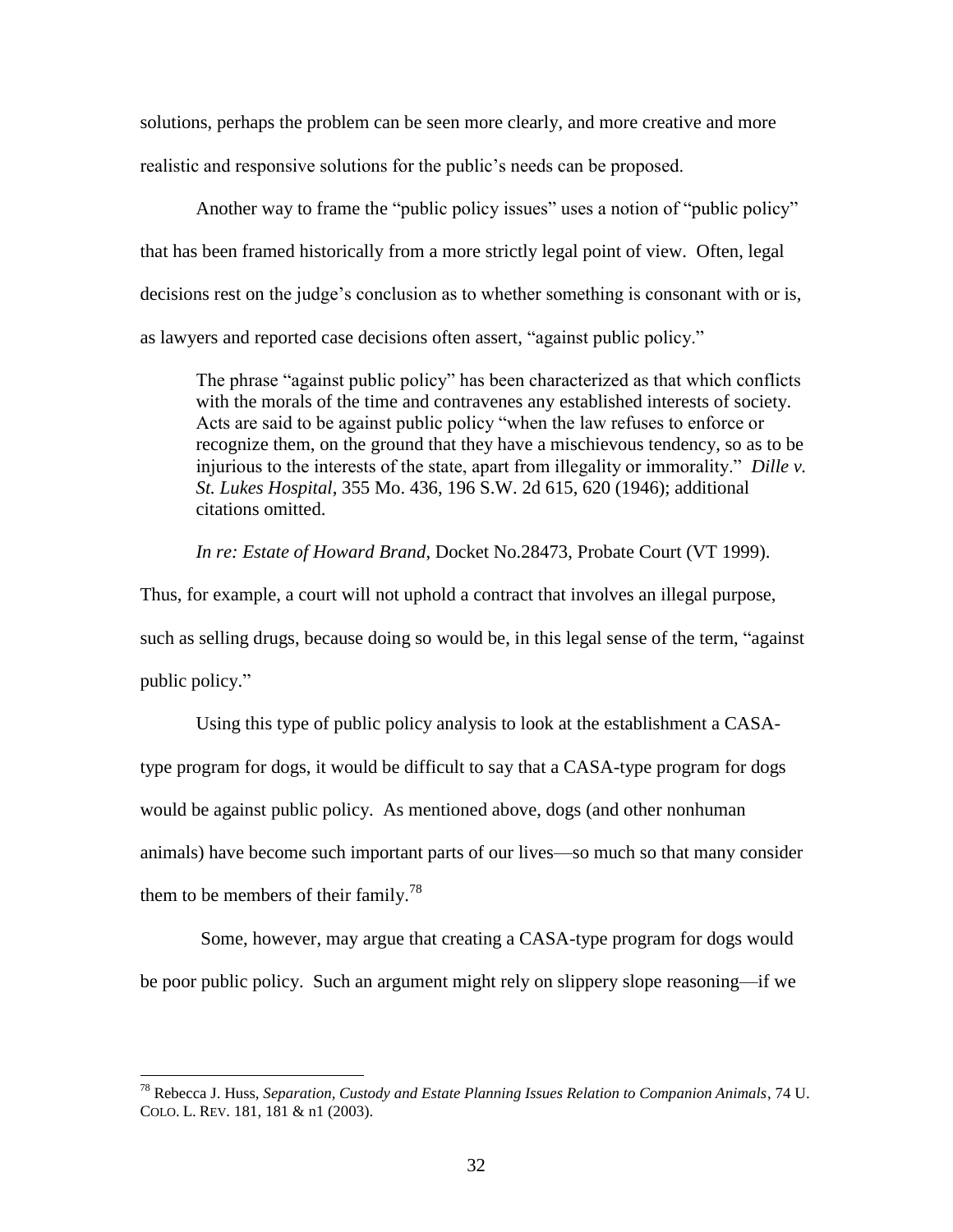have dog CASAs, what is next? Cat CASAs? Fish CASAs? Where will the line be drawn?

The slippery slope argument is an overreaction. While *any* new change risks further change, it still may make sense to implement any specific change on its own merits, rather than to avoid the theoretical and speculative possibility of future problems. The point is really quite simple—that it can be very good public policy to create a CASAtype program for dogs. Arguably, by producing more accurate information for decisionmakers, this type of public policy would create justice results that are the purpose of the American legal system. It is particularly feasible to address the canine situation because dogs are the nonhuman animal subjects most often in the legal system. Thus, they are the neediest of someone to stand up for their best interests. Whether it is likely or unlikely that the time and effort will be put in to create something like a fish CASA is really irrelevant to the present situation in which the interaction of humans and dogs is not being well-handled.

Another slippery slope argument is that the concept of creating a best interest standard for dogs will lead people to bring suits on behalf of dogs if they feel that the dogs' best interests are not being met by their current owners. It is important to remember that there is a process outside the court system for addressing this problem: one must first go to the local animal control officer or local police. This is how animal abuse and neglect cases begin. Furthermore, it is extremely unlikely that a neighbor, for example, would have standing<sup>79</sup> bring a case on behalf of someone else's dog. To further allay this fear, it may be addressed by legislation that states that CASAs may only be assigned by judges in instances in which dogs are involved in litigation.

 $79$  Standing may be defined as the right to stand before the court and assert a claim.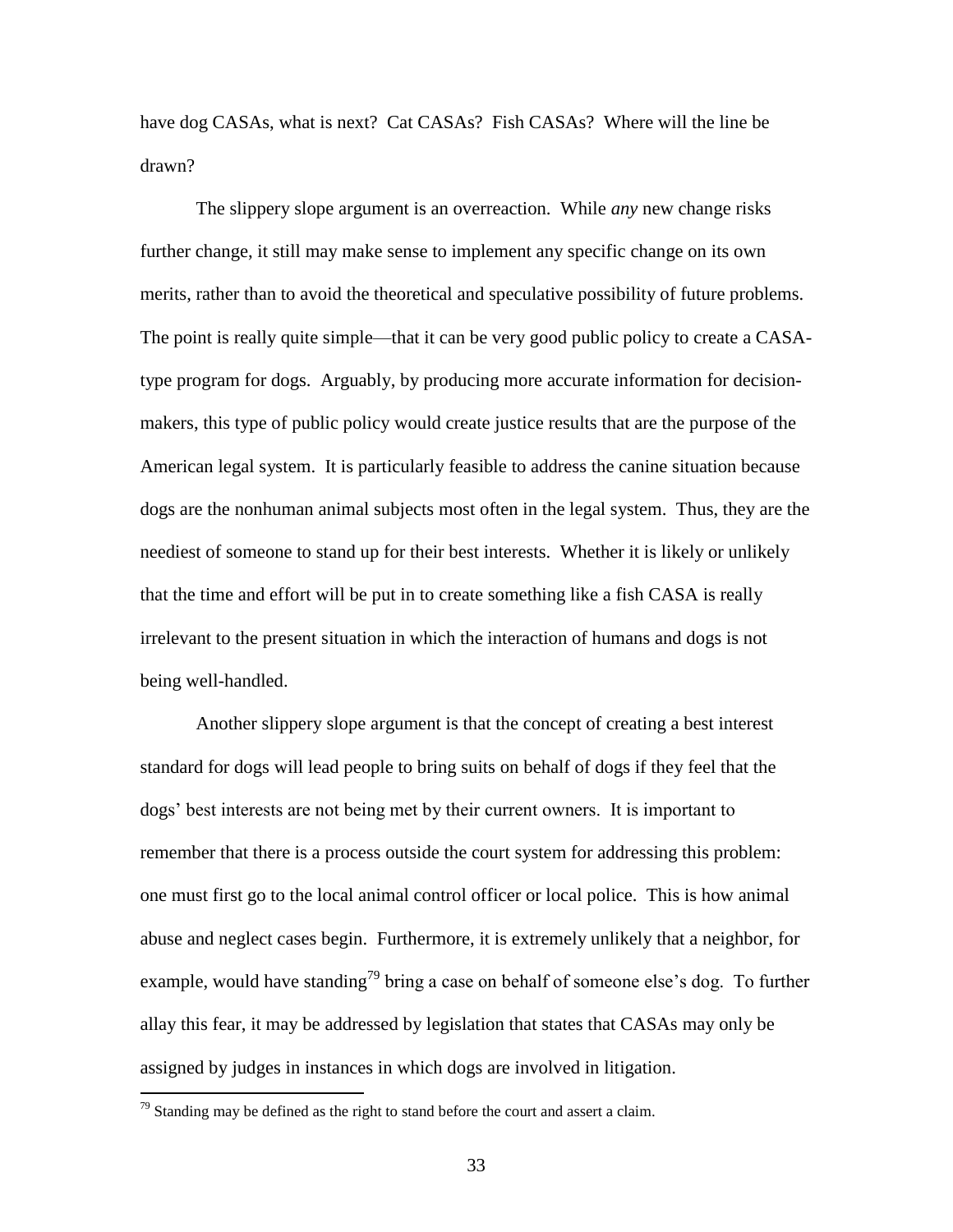# **Policy Implications**

 $\overline{a}$ 

# *Beyond the View of Nonhuman Animals as Property*

As discussed above, currently, nonhuman animals are property under American law—much like a chair or a car. Nonhuman animals are viewed as things without interests. A CASA-type program for dogs could help the legal system to view at least some nonhuman animals less as property and more as living, breathing beings with interests in what happens to them. The less the legal system sees nonhuman animals as property, the less likely nonhuman animals will be treated like a chair or a car. Such a result would be consistent with the public's desire that dogs not be treated as mere property.

This status of dogs could potentially lead to courts permitting recovery for the intentional or negligent harm or death of a companion animal, which some states have already begun to permit.<sup>80</sup> Additionally, viewing specific nonhuman animals as something other than property may alter decisions in custody, probate, and neglect and abuse cases, among others. It may, in fact, lead a court to consider the best interest of the nonhuman animal involved in a case. It is rather difficult to consider the best interest of a toaster, for example, because it is an inanimate object. It has no thoughts or feelings, and feels no pain—thus, it is neither sentient nor sapient. Once judges begin to realize that dogs are both sentient and sapient, and are practically forced to take their issues seriously by assigning them dog-CASAs, it is likely that judges will begin to take dogs' best interests seriously. Judges can then better shape their orders that provide justice to dogs and humans.

<sup>&</sup>lt;sup>80</sup> For example, see Humane Care for Animals Act. IL § 510 ILCS 70/16.3 (2002); and Death of pet caused by negligent act of another - Damages. Tenn. Code Ann. § 44-17-403 (2007).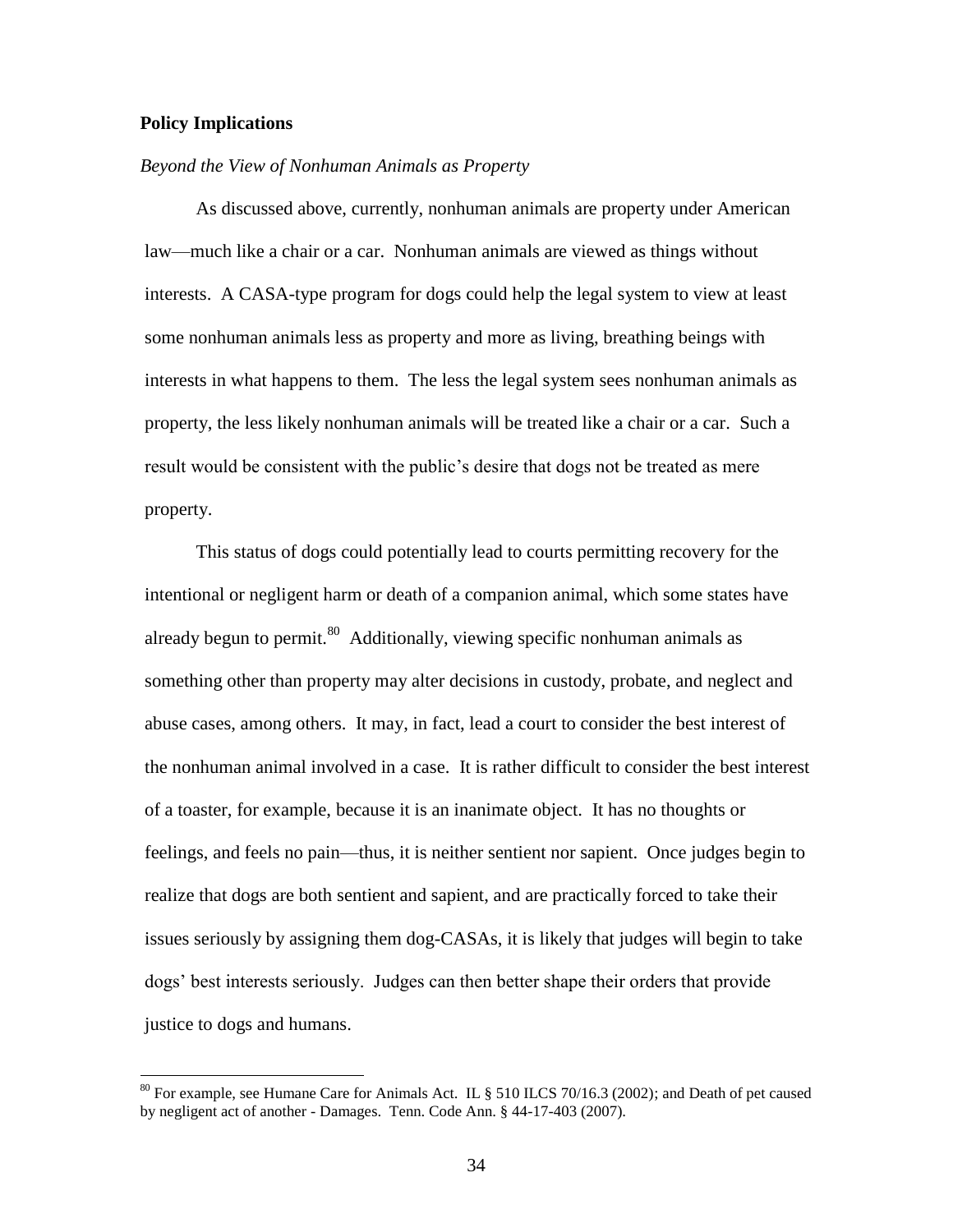This view, however, may be problematic for certain people and groups. Those involved in research, for example, need nonhuman animals to remain property in order to perform their research upon them. Additionally, the American Veterinary Medical Association is also against the concept of nonhuman animals gaining status beyond property. For example, it is against the shift from the term "owner" to "guardian."<sup>81</sup> It is unclear how certain other groups, such as breeders and pet stores would feel about such an issue. It may be the case that their reactions are mixed. Only time will tell.

## *Creating a Best Interest Standard for Nonhuman Animals: Improving Protection*

One significant effect of having a CASA program for dogs could be not only that courts would take nonhuman animal issues more seriously, but also that they might consider the concept of the best interest of the dog. Given the way people feel toward dogs and other nonhuman animals—such as feeling that they are family members and recognizing their sentience and sapience—a best interest standard for dogs and other nonhuman animals is intuitively appealing to many people. For example, it is not likely to puzzle a jury if they are given the instruction, "using the measure of the 'best interests of this dog,' is it better for the dog if X is awarded custody or if Y is awarded custody?"

What would such a "best interest" standard look like? While it is difficult to define the concept precisely, just as it is with the best interest standard for children, a best interest standard for dogs (and other nonhuman animals) would take into consideration some, if not all of the following factors, just to name a few:

• the dog's health and wellbeing;

<sup>&</sup>lt;sup>81</sup> American Veterinarian Medical Association, *Animal Welfare Policy Issues*, "Owner vs. Guardian," at [http://www.avma.org/issues/policy/animal\\_welfare/ownership.asp](http://www.avma.org/issues/policy/animal_welfare/ownership.asp) (last visited July 21, 2007).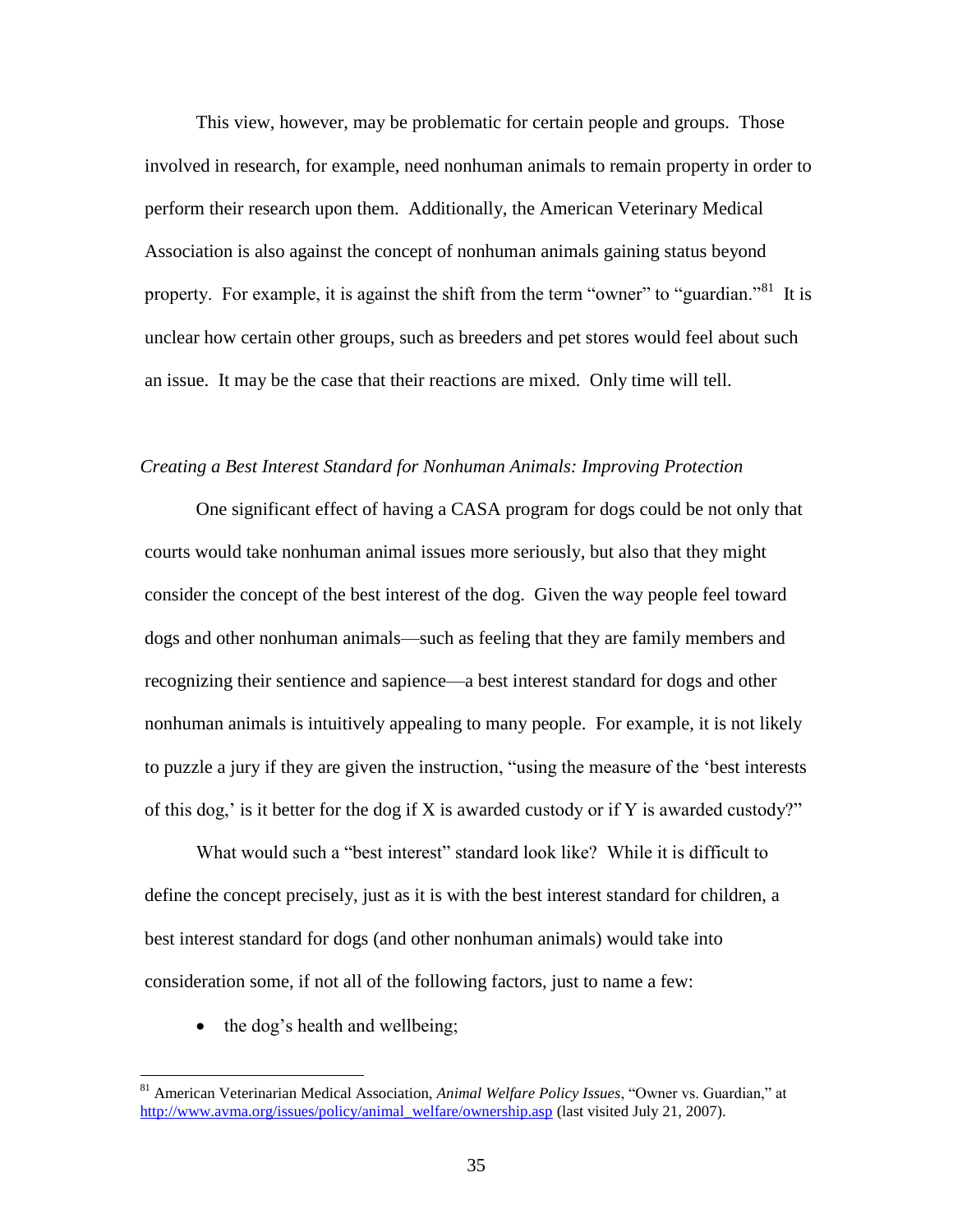- any perceived preference evidenced by the dog (in custody suits, for example);
- the opinion of a veterinarian and/or behaviorist; and
- the opinions of others who know the dog well.

One implication of a CASA-type program for one nonhuman species is that other nonhuman species could, similarly, be the subject of such a program. The justice in this is that development of each kind of case must be justified as thoroughly as the dog-CASA concept. If that standard can be met, then there is really no valid slippery slope argument that holds up—every proposal should be determined on its own merits.

A CASA program for dogs could cause the legal system—in particular the courts—to take nonhuman animal issues seriously. It could further cause them to acknowledge that there is a need to recognize a group of nonhuman animals as sentient and sapient beings with interests in what happens to them. Of course, the question then becomes, how far we take this best interest standard. It seems logical to apply it to sentient and sapient beings, but where we draw the line as to which beings are sentient and sapient is always a bit hazy. Nonetheless, this should not be seen as a large obstacle in this case at least, as it is clear that dogs are both sentient and sapient.

Additionally, establishing a best interest standard for dogs and other nonhuman animals could greatly impact the field of nonhuman animal protection. If nonhuman animals have interests, then it is all the more important to protect those interests whether it is through legislation, litigation, or other means. It is likely that the creation of a nonhuman animal best interest standard would, at the very least, lead to the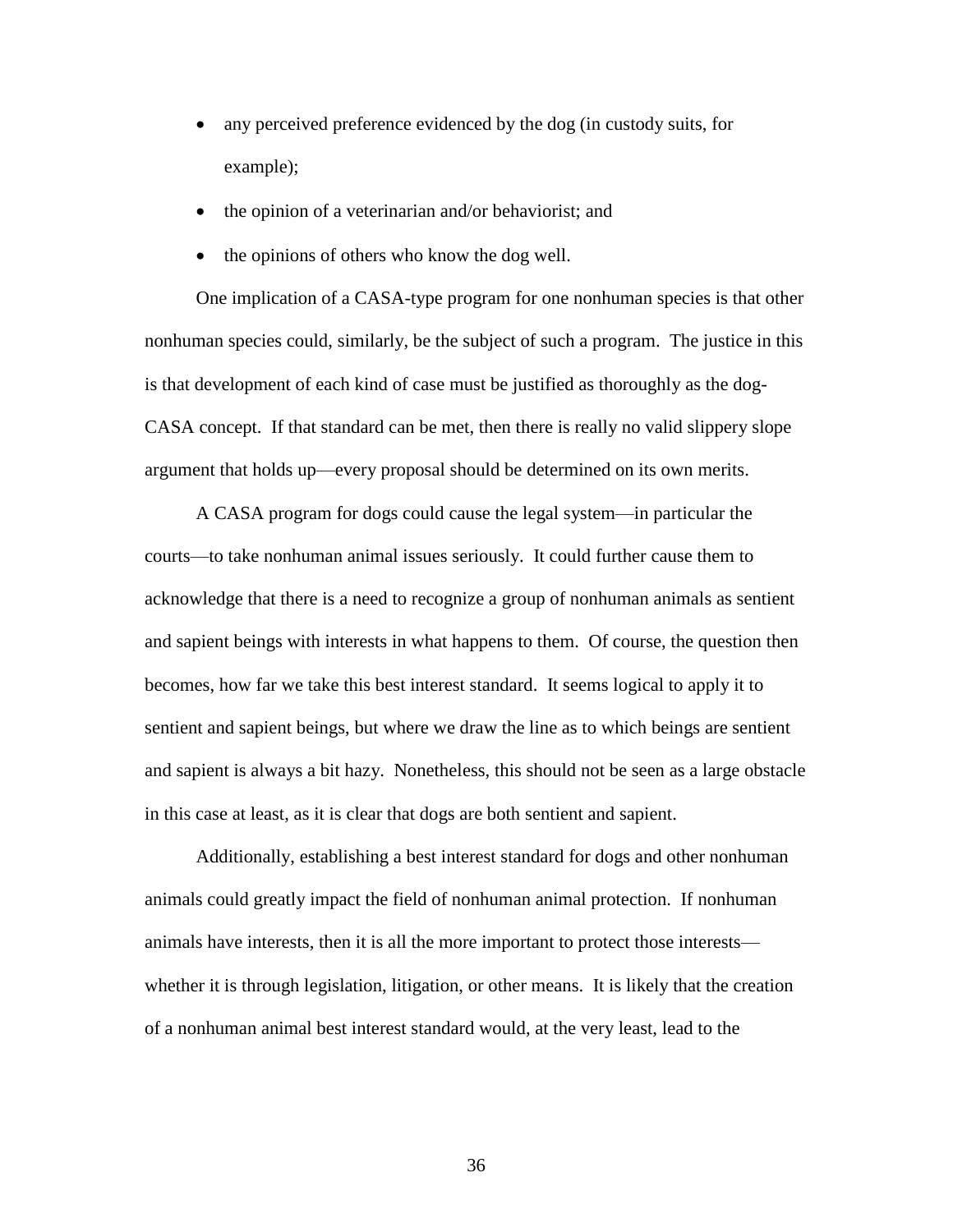strengthening of such laws as those preventing cruelty to nonhuman animals and making nonhuman animal fighting a crime.

# *Protection for Nonhuman Animals*

 $\overline{a}$ 

The establishment of a CASA program would also be a large step forward in the field of animal protection. While, a CASA program would not give nonhuman animals any specific legal rights, in acknowledging that nonhuman animals need someone to stand up for their best interest, the dog-CASA step could be used as a stepping stone in the fight for meaningful animal protection. In other words, if a nonhuman animal needs an advocate, it is conceptually possible for that animal to sue on his or her own behalf. This argument could be taken further and applied to the issue of standing—a matter for which many animal advocates have been fighting. As mentioned above, currently nonhuman animals may not bring suit on their own because courts have held that they do not have standing. Additionally, it has also been held that advocates may not bring suits on behalf of nonhuman animals largely because they have difficulty proving that they have been directly harmed—

an unfortunate result of constitutionally-mandated standing principles, which require evidence of an individual human injury-in-fact, even where nonhuman animals' statutory rights are at stake. However, this is actually a contemporary interpretation of standing doctrine that is not directly mandated by Article III, which confers jurisdiction on the federal courts to resolve legitimate claims brought by adverse parties. $82$ 

<sup>82</sup> Marguerite Hogan, *Comment: Standing for Nonhuman Animals: Developing a Guardianship Model from the Dissents in Sierra Club v. Morton*, 95 CALIF. L. REV. 513 (2007).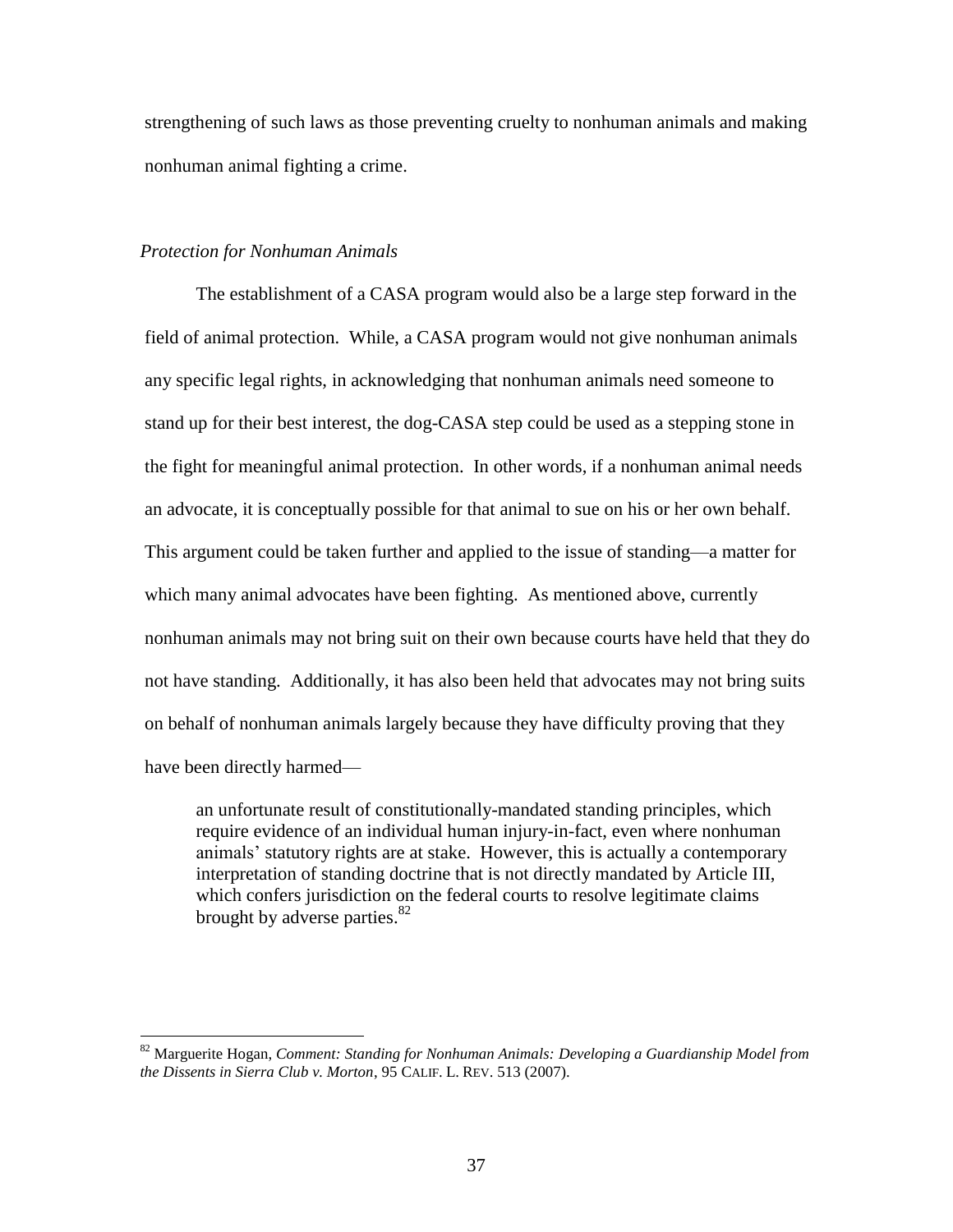It is possible, then, that the recognition that nonhuman animals need advocates which could be accomplished through a CASA program, may ultimately lead to progress in the arena of the standing issue.

### **Policy Recommendations**

This paper has explored the theoretical aspects of a dog CASA based upon the CASA model. The analysis above suggests that there are no insurmountable theoretical boundaries to establishing a CASA-type of program that advises judges on dog-related issues. Thus one policy recommendation that this paper has is that such a practice be actively considered.

Clearly, however, much more work must be done in order to make this concept a reality. Specifically, this paper recommends that more research be done on the practical features of a dog CASA program—namely, the day-to-day aspects of the program; the legislative feasibility in specific states; and the economic implications of the theoretical dog CASA proposed above.

Regarding the day-to-day aspects of such a program, even if a dog CASA program is modeled after the traditional child CASA program, there will likely be various problems that arise that are not seen in traditional child CASA programs. For example, if there is a custody battle over a dog, where will the dog stay during the duration of the case? Will it stay with the dog CASA? Will the dog be remanded to the local humane society or SPCA?

Additionally, the ability to make any progress with a legislature will vary greatly from state to state. Clearly, each state legislature's view of dogs—which will be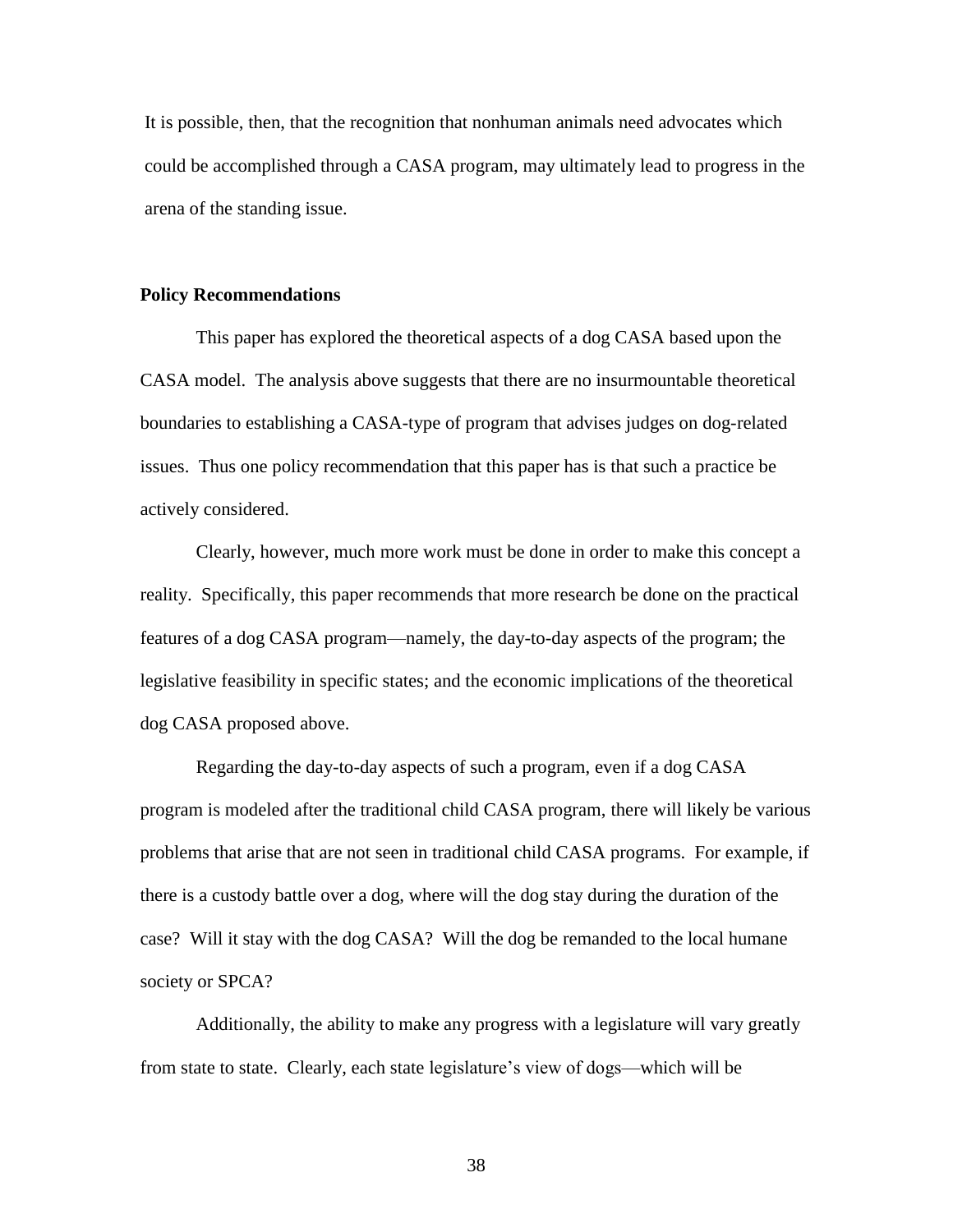expressed in its dangerous dog laws, dog adoption rules, and other dog policies—will affect the reception of the concept of a dog CASA. Court rules and statutes regarding recovery in tort of emotional damages for the intentional or negligent death or injury of a nonhuman animal may also have an effect on what can be done, in terms of policy, with a dog CASA.

Finally, it is certain that the economic effect of a dog CASA program will impact the policy options available. This paper recommends that any dog CASA program keep costs to a minimum by relying on volunteers, replicating parts of existing CASA programs—such as parts of the training, administration, organization—to name a few. Although a budget that is too small might limit the utility of a dog CASA—for example, it might take away from training—it will create a greater amount of policy options than if the economic impact were larger.

This paper further recommends that animal lobbyists from national and state organizations form coalitions in order to address the concept of a dog CASA with state legislators. Doubtless, these will vary, and it will be extremely helpful where dog-CASA advocates can piggyback onto existing animal coalitions.

# **Conclusion**

Although nonhuman animals are considered property within the American legal system, it is clear that many, if not most, Americans—particularly nonhuman animal owners—view nonhuman animals as more than just a piece of property. Many see nonhuman animals as members of their families. Additionally, there is broad acceptance that several nonhuman animals, including primates, dogs, and cats, for example, have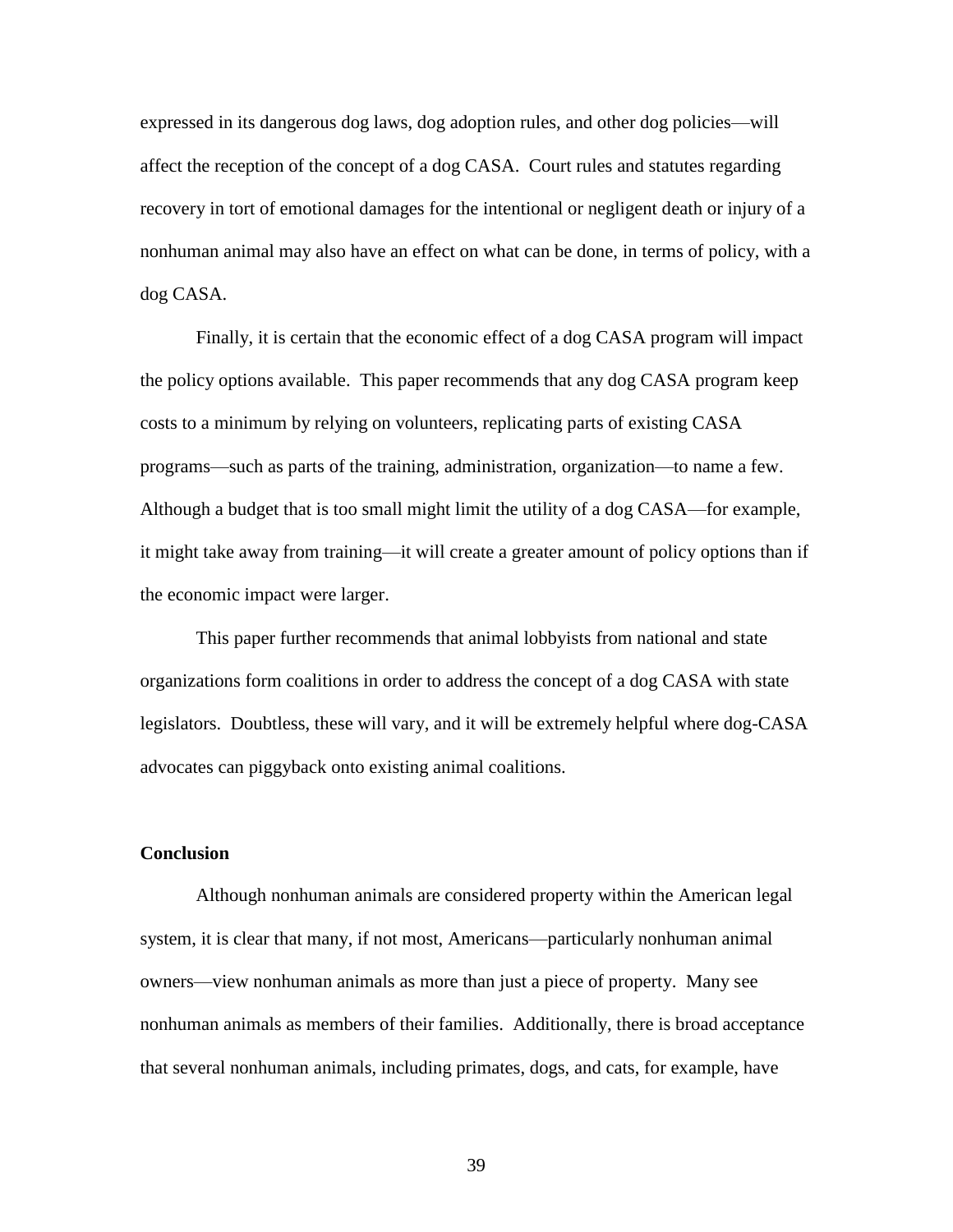both sentience and sapience. Although there is much debate about giving nonhuman animals rights, this should not prevent certain nonhuman animals from having advocates when they enter the courtroom.

Dogs, in particular, enter the legal system in a variety of circumstances. This paper has explored whether a CASA-type program for dogs would be beneficial to both dogs and humans in the legal system. It has examined eleven different CASA programs across the country with an eye toward whether these programs or any part of them might serve as prototype for a dog CASA-type program.

Many programs had useful parts that could be integrated easily into a CASA program for dogs. For example, the various programs all required significant training for potential CASAs prior to a volunteer receiving his or her first case. It would be crucial for a dog CASA to go through training—pertaining to issues related to dogs rather than children, of course—prior to receiving a case. Additionally, some CASA programs required that the volunteers report to a case administrator. This would be a wise idea in the case of a dog CASA-type program in order to keep cases centralized and ensure that reports are written up in the same manner.

This paper concludes that, although the CASA programs discussed in this paper differed slightly, they all had aspects that were appropriate as factors of a prototype for a dog CASA program. Thus, it would be possible create a dog CASA program modeled after traditional child CASA programs. Finally, this paper concludes that a dog CASA would benefit not only dogs, but the legal system, and humans as well.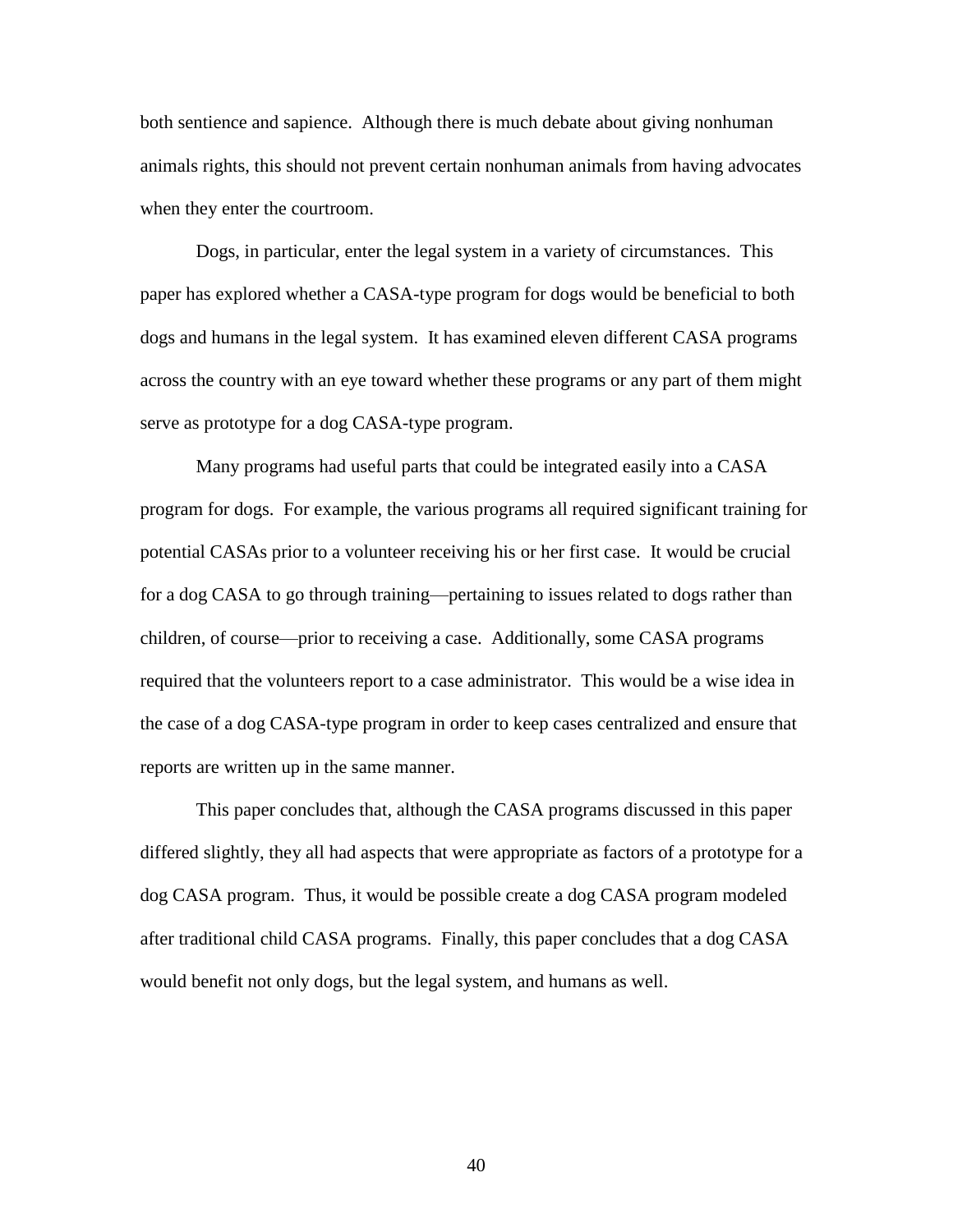# **Literature Cited**

American Veterinarian Medical Association, *Animal Welfare Policy Issues*, "Owner vs. Guardian," at [http://www.avma.org/issues/policy/animal\\_welfare/ownership.asp](http://www.avma.org/issues/policy/animal_welfare/ownership.asp) (last visited July 21, 2007).

MARK BEKOFF, THE EMOTIONAL LIVES OF ANIMALS: A LEADING SCIENTIST EXPLORES ANIMAL JOY, SORROW, AND EMPATHY—AND WHY THEY MATTER (New World Library 2007).

Berkshire County Kids' Place & Violence Prevention Center, Inc. at <http://www.kidsplaceonline.org/> (last visited July 23, 2007).

Berkshire County Kids' Place & Violence Prevention Center, Inc., *Helping a Child*, at <http://www.kidsplaceonline.org/helpingachild.htm> (last visited July 23, 2007).

Ciro Brigham, *Historic Decision Recognizes Chimpanzee as Legal Subject*, October 6, 2005.

Ann Hartwell Britton, *Bones of Contention: Custody of Family Pets*, 20 J. AM. ACAD. MATRIMONIAL L. 1 (2006).

CASA for Children, *Colorado CASA*, at<http://www.coloradocasa.org/> (last visited July 23, 2007).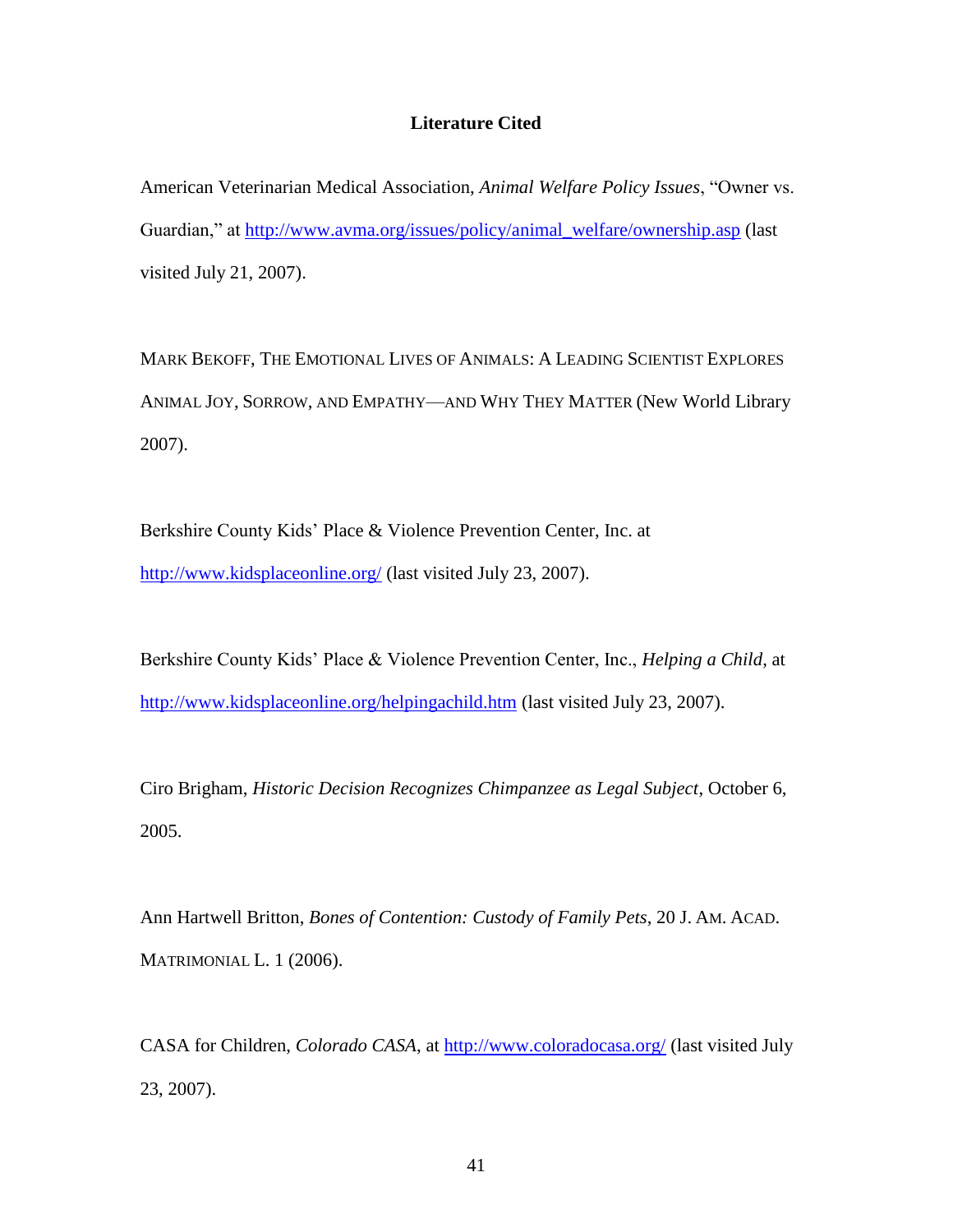CASA for Children of D.C. at<http://casadc.org/> (last visited July 23, 2007).

CASA Judges' Page, *What Do CASA Volunteers Do and How Did the CASA Movement Begin?* at [http://www.nationalcasa.org/judgespage/resource\\_startcasa.htm](http://www.nationalcasa.org/judgespage/resource_startcasa.htm) (last visited Feb. 4, 2007).

*CASA Mission Statement* (2006), at [http://www.nationalcasa.org/about\\_us/mission.html](http://www.nationalcasa.org/about_us/mission.html) (last visited Feb. 4, 2007).

CASA of Memphis and Shelby County, *About Us—What We Do*, <http://www.memphiscasa.org/whatwedo.htm> (last visited June 14, 2007).

CASA of Memphis and Shelby County, *Fact Sheet*, at [http://www.memphiscasa.org/fact](http://www.memphiscasa.org/fact-sheet.htm)[sheet.htm](http://www.memphiscasa.org/fact-sheet.htm) (last visited July 23, 2007).

CASA of Monterey County, CA, *Training & Education* at <http://www.casamonterey.org/trainingdetail.htm> (last visited July 23, 2007).

*CASA Overview*, at [http://www.nationalcasa.org/about\\_us/index.html](http://www.nationalcasa.org/about_us/index.html) (last visited Feb. 4, 2007).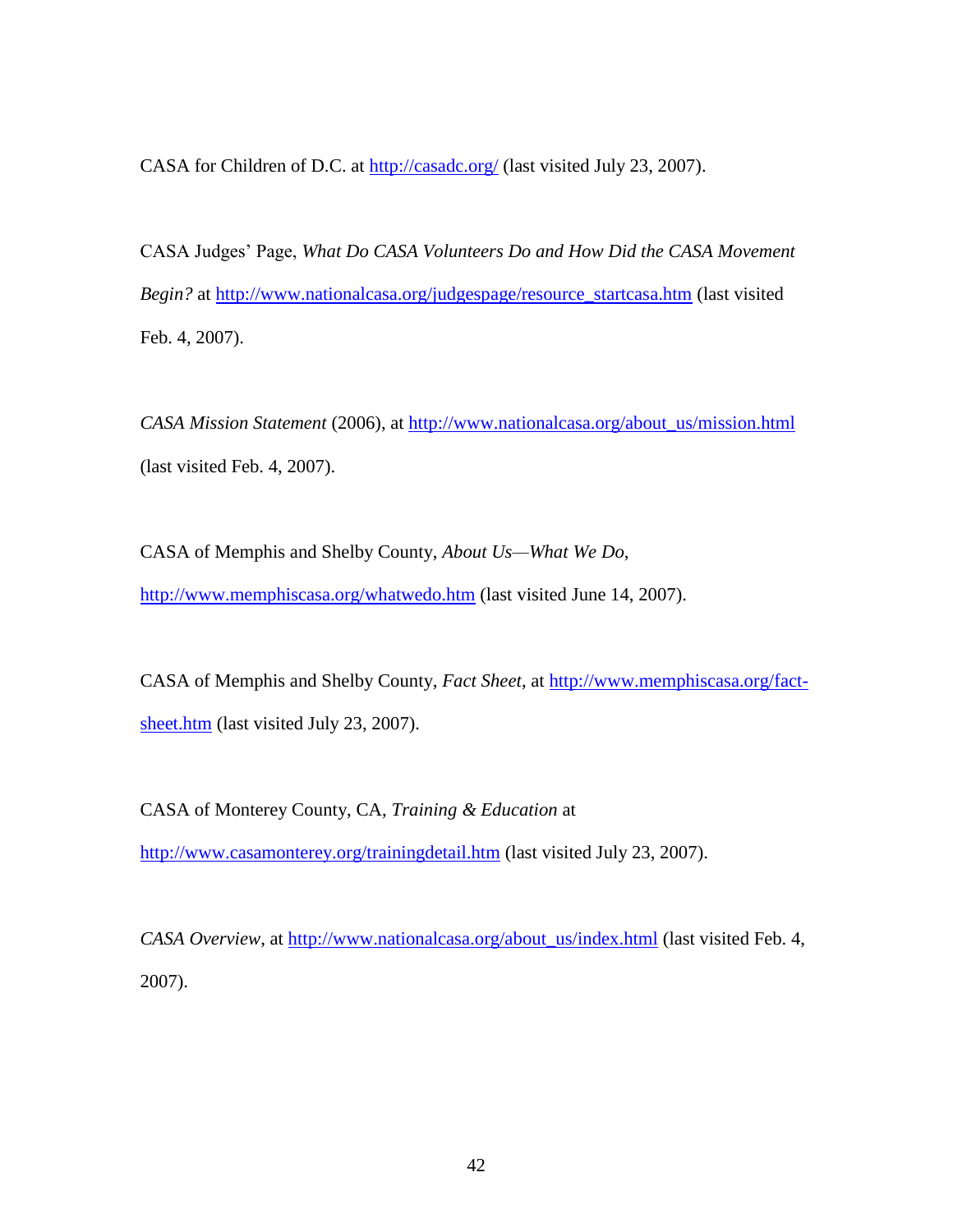*CASA—Our Network*, at [http://www.nationalcasa.org/about\\_us/network.html](http://www.nationalcasa.org/about_us/network.html) (last visited June 12, 2007).

Child Abuse Prevention and Treatment Act, 42 U.S.C. §§ 5101, 5102, 5106a, & 5107 (amended 1996).

Kate Connolly, *Court to rule if chimp has human rights*, GUARDIAN UNLIMITED OBSERVER, Sunday, April 1, 2007.

Consent Order Related to Estate Property, *In re Estate of Ronald W. Callan, Jr. Deceased, Esther Snow Gnall v. Ronald w. Callan Sr.* (2007).

RAYMOND COPPINGER AND LORNA COPPINGER, DOGS: A NEW UNDERSTANDING OF CANINE ORIGIN, BEHAVIOR AND EVOLUTION (University of Chicago Press 2002).

Lela B. Costain, *Unraveling the Mary Ellen Legend; Origins of the "Cruelty" Movement,*  SOC. SERV. REV. 203 (June 1991).

Death of pet caused by negligent act of another - Damages. Tenn. Code Ann. § 44-17- 403 (2007).

The Denver CASA, at<http://www.denvercasa.org/> (last visited July 23, 2007).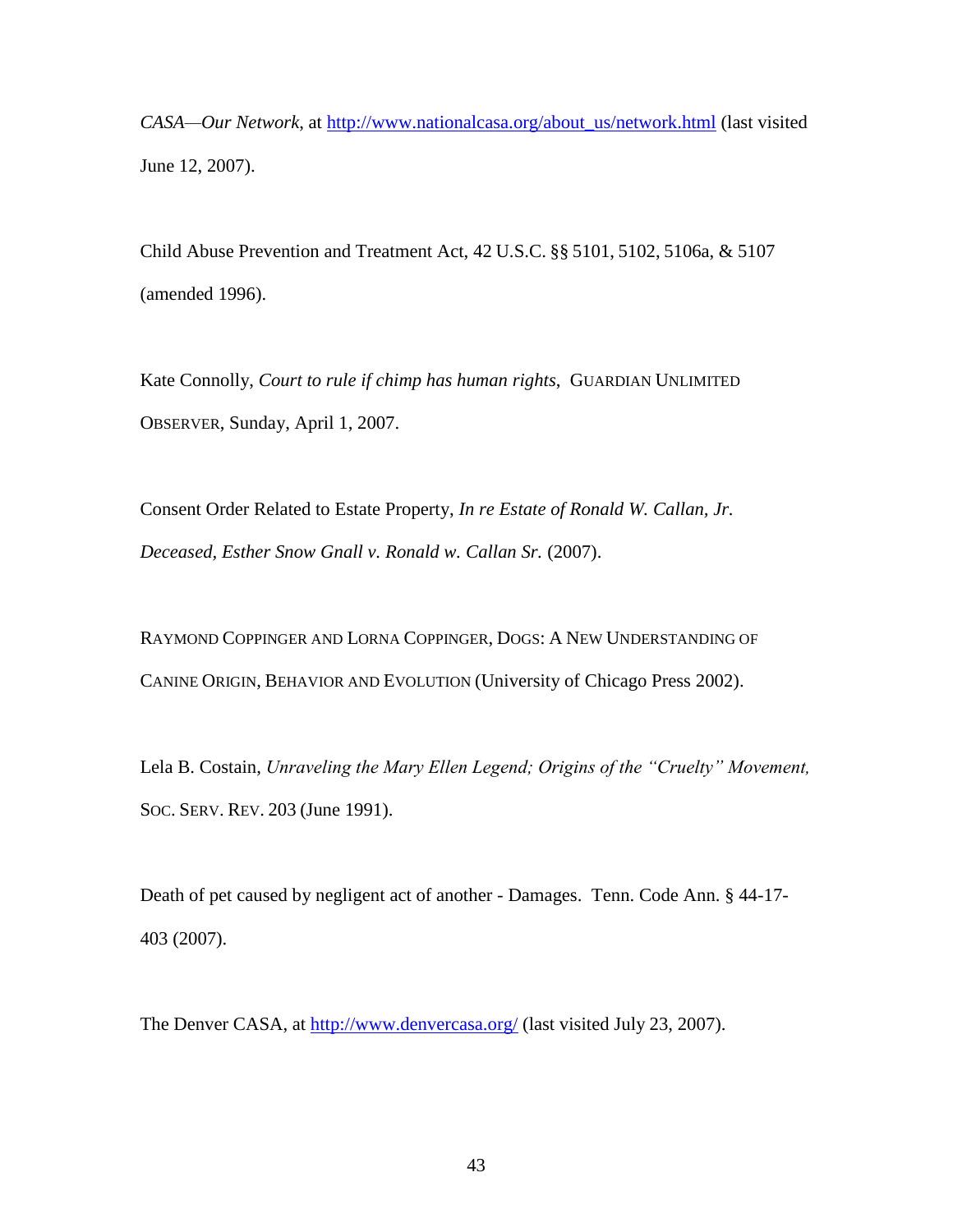The Denver CASA, *Fact Sheet*, [http://www.denvercasa.org/about-casa/fact-sheet/,](http://www.denvercasa.org/about-casa/fact-sheet/) (last visited June 23, 2007).

David Favre, *Primary Interest of a Chimpanzee*, NABR Animal Law Section at <http://www.nabr.org/AnimalLaw/InterestsOfAChimp2.htm> (last visited August 4, 2007).

Florida Guardian ad Litem Program at<http://www.gal.fl.gov/> (last visited July 23, 2007).

Florida Guardian Ad Litem Program, *Volunteer Frequently Asked Questions*, at [http://www.gal.fl.gov/vol\\_faq.asp](http://www.gal.fl.gov/vol_faq.asp) (last visited June 14, 2007).

Gary Francione, *Animals As Property*, 2 ANIMAL L. 1 (1996).

Rebecca Heartz, *Guardians Ad Litem in Child Abuse and Neglect Proceedings: Clarifying the Roles to Improve Effectiveness*, CASAnet Resources, <http://www.casanet.org/library/guardian-ad-litem/gal-e-section1.htm> (May, 1997).

*History of the CASA Movement* (2006), at

[http://www.nationalcasa.org/about\\_us/history.html](http://www.nationalcasa.org/about_us/history.html) (last visited Feb.4, 2007).

Marguerite Hogan, *Comment: Standing for Nonhuman Animals: Developing a Guardianship Model from the Dissents in Sierra Club v. Morton*, 95 CALIF. L. REV. 513 (2007).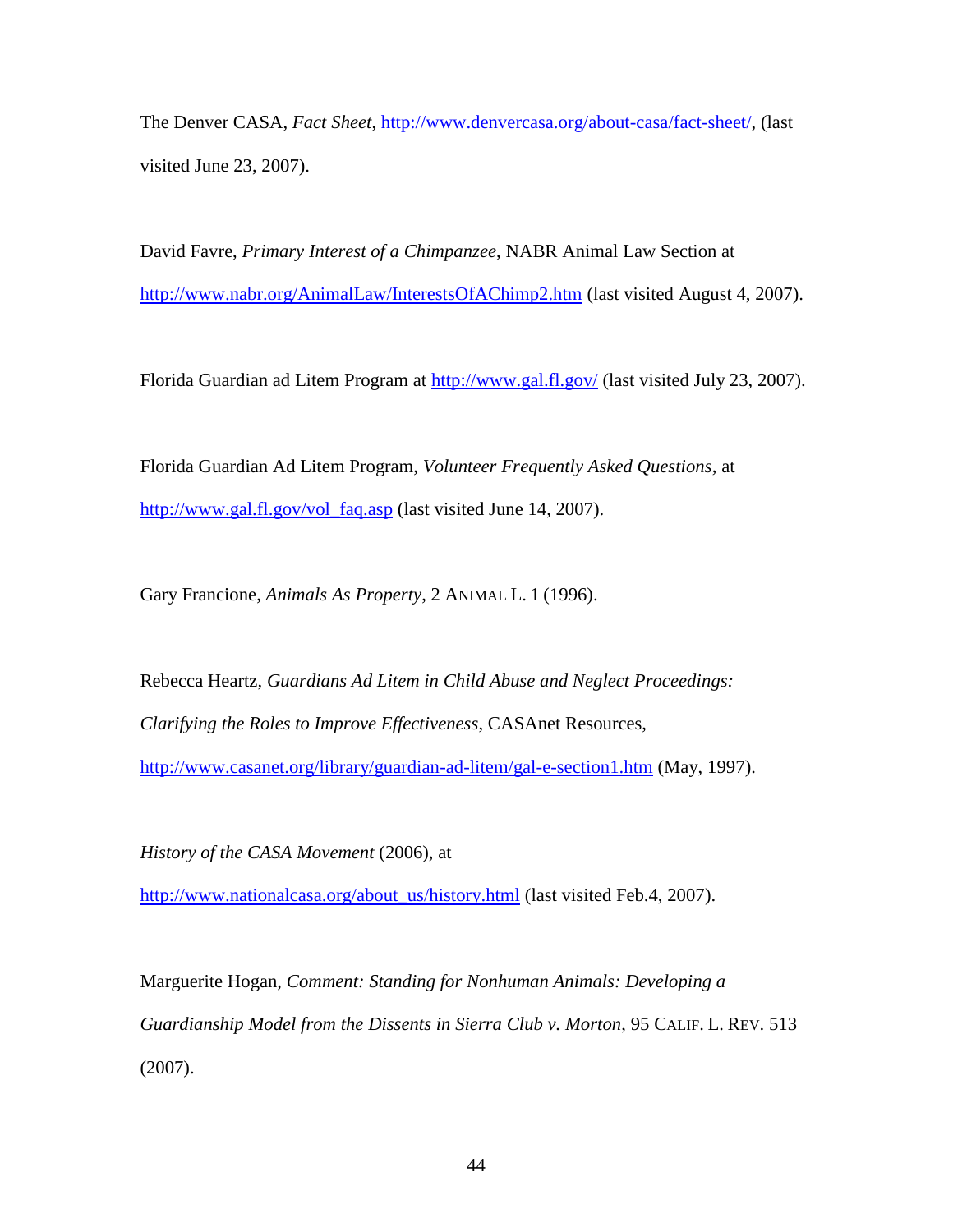Humane Care for Animals Act. IL § 510 ILCS 70/16.3 (2002).

Rebecca J. Huss, *Separation, Custody and Estate Planning Issues Relation to Companion Animals,* 74 U. COLO. L. REV. 181 (2003).

In re Estate of Howard Brand, Docket No.28473, Probate Court (VT 1999).

In re Estate of Ronald W. Callan, Jr. Deceased, Esther Snow Gnall v. Ronald w. Callan Sr. (2007).

Interviewee A, from the National CASA, conducted May 2007.

Interviewee B, from a Massachusetts court, conducted May 2007.

Interviewee C, from a Massachusetts CASA, conducted June 2007.

Interviewee D, from a CASA in the District of Columbia, conducted June 2007.

Interviewee E, from a CASA in Rhode Island, conducted June 2007.

Interviewee F, from a CASA in California, conducted June 2007.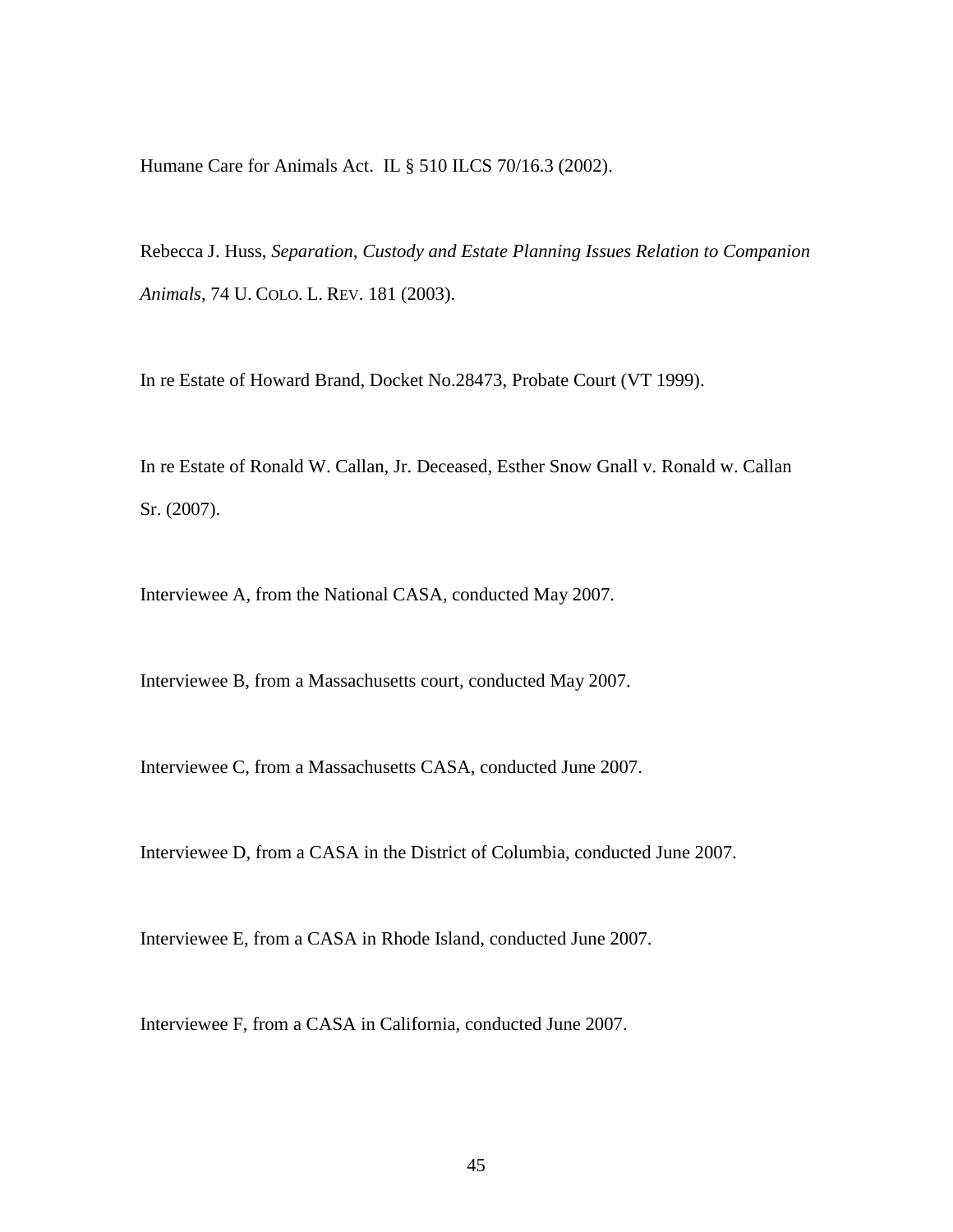Interviewee G, from a CASA in Colorado, conducted June 2007.

Interviewee H, from a CASA in Colorado, conducted June 2007.

Interviewee I, from a CASA in Tennessee, conducted June 2007.

Interviewee J, from a CASA in Tennessee, conducted June 2007.

Interviewee K, from a CASA in Florida, conducted June 2007.

Interviewee L, from a state CASA, conducted June 2007.

Interviewee M, from a New York CASA, conducted June 2007. Interviewee N, from a Massachusetts CASA, conducted June 2007.

Demorris Lee, *Judge: Katrina Dogs Are Property*, ST. PETERSBURG TIMES, September 23, 2006, at Metro & State 3B.

Nancy Levit, *Unique Property: A Supplemented Annotated Bibliography*, 20 J. AM. ACAD. MATRIMONIAL L. 183, 205 (2006).

Lauren Magnotti, Pawing *Open the Doors of the Courthouse: Why Animals' Interests Should Matter*, 80 ST. JOHN'S L. REV. 455 (Winter 2006).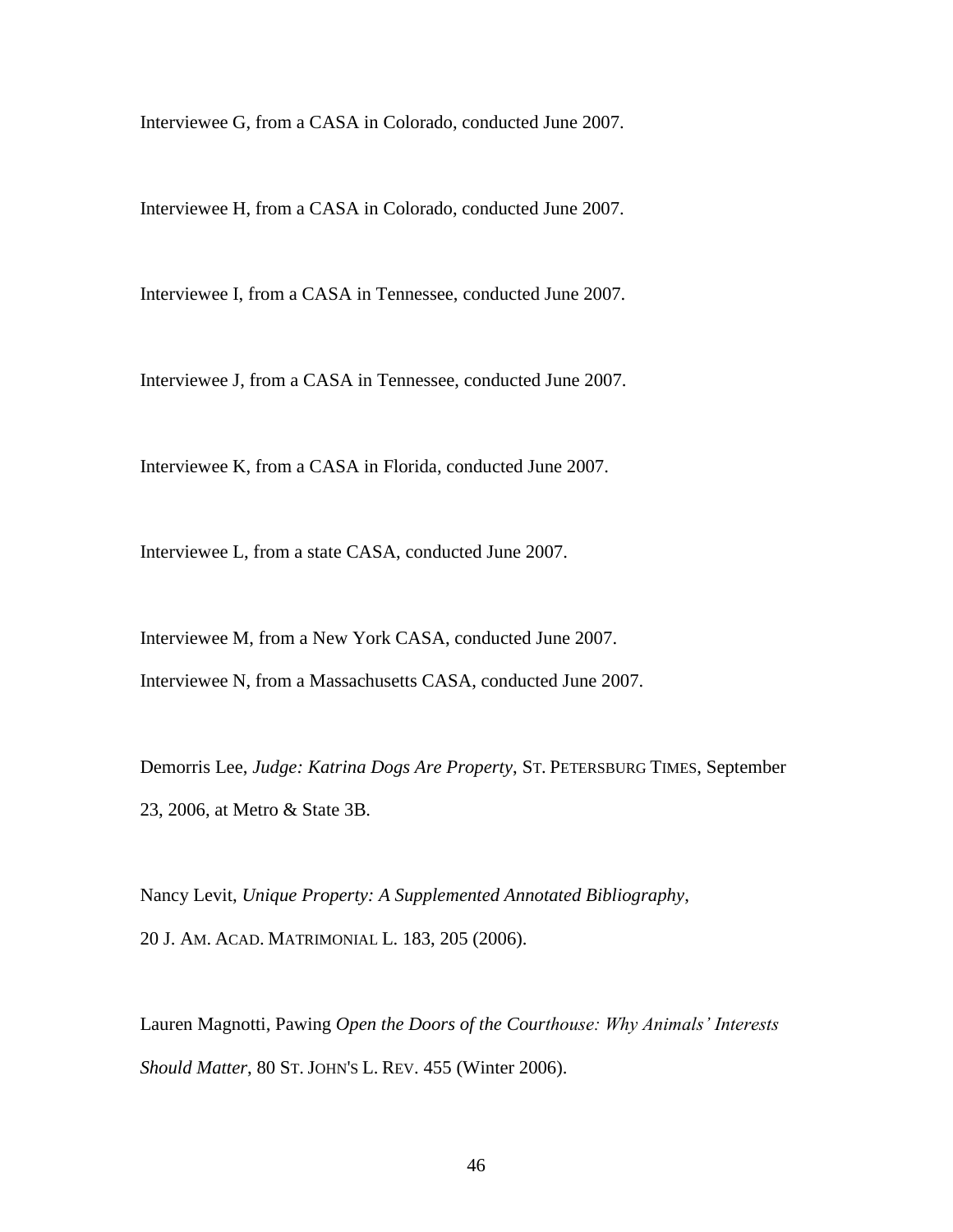Jerry Markon, *Keeping Watch Over Children in the System; CASA Volunteers Help Judges Decide What's Best for Kids in Troubled Families*, WASHINGTON POST, July 16, 2006, at T10.

Anthony McCartney, *Animal Lovers Don't Consider Their Pets As Property*, TAMPA TRIBUNE, September 26, 2006, at Metro 1.

M.G.L. Ch. 119, Section 85.

Morgan v. Kroupa, 702 A.2d 630, 633 (Vt. 1997).

Stephan K. Otto, *State Animal Protection Laws—The Next Generation*, 11 ANIMAL L. 131 (2005).

*Pet Ownership Statistics*, at

[http://www.hsus.org/pets/issues\\_affecting\\_our\\_pets/pet\\_overpopulation\\_and\\_ownership\\_](http://www.hsus.org/pets/issues_affecting_our_pets/pet_overpopulation_and_ownership_statistics/us_pet_ownership_statistics.html) [statistics/us\\_pet\\_ownership\\_statistics.html](http://www.hsus.org/pets/issues_affecting_our_pets/pet_overpopulation_and_ownership_statistics/us_pet_ownership_statistics.html) (updated January 5, 2007).

Hollis Peterson, *Casenote and Comment: In Search of the Best Interests of the Child: The Efficacy of the Court Appointed Special Advocate Model of Guardian Ad Litem Representation*, 13 GEO. MASON L. REV. 1083 (2006).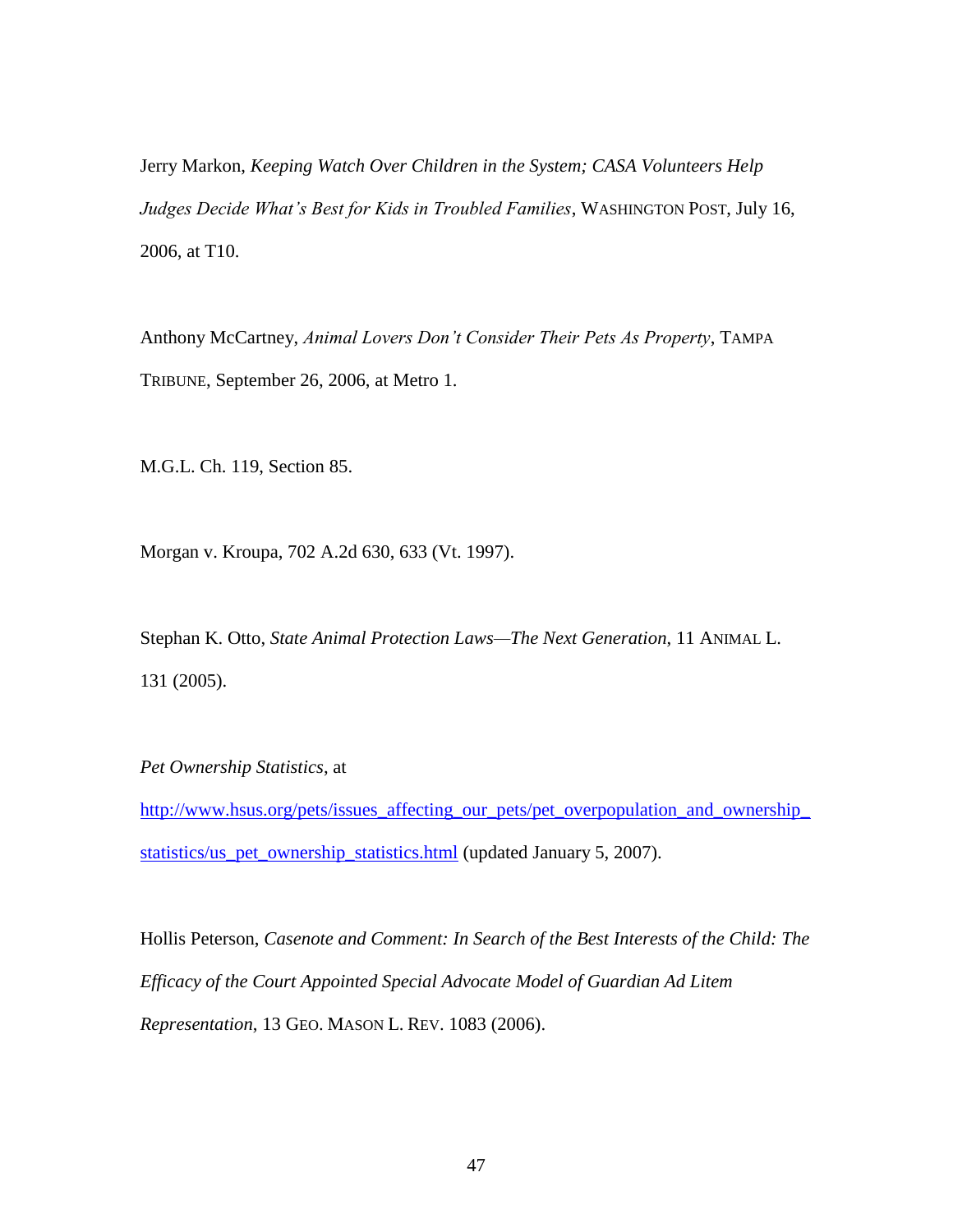Pierson v. Post, 3 Cai. R. 175 (NY 1805).

Paul Royal, *Report of Guardian ad Litem*, *In re Estate of Ronald W. Callan, Jr. Deceased, Esther Snow Gnall v. Ronald w. Callan Sr.* (2007).

Katrina Sharman, *Do Animals Need Lawyers?*, News and Events, University of New South Wales,

[http://www.law.unsw.edu.au/news\\_and\\_events/news.asp?type=&name=811&year=2005](http://www.law.unsw.edu.au/news_and_events/news.asp?type=&name=811&year=2005) (last visited April 22, 2007).

Peter Singer, ANIMAL LIBERATION (2d ed. New York Review of Books 1990).

Merril Sobie, *The Child Client: Representing Children in Child Protective Proceedings*, 22 Touro L. Rev. 745, 755 n24 (2006).

Ned Stafford, *Chimp denied a legal guardian: Court turns down request in case aiming for 'ape rights,'* [News@Nature.Com,](mailto:News@Nature.Com) April 26, 2007,

<http://www.nature.com/news/2007/070423/full/070423-9.html> (last visited April 29, 2007).

Michele L. Stumpe, Esq., *For Immediate Release*, The Great Ape Project, March 22, 2007 at http://www.greatapeproject.org/news.php.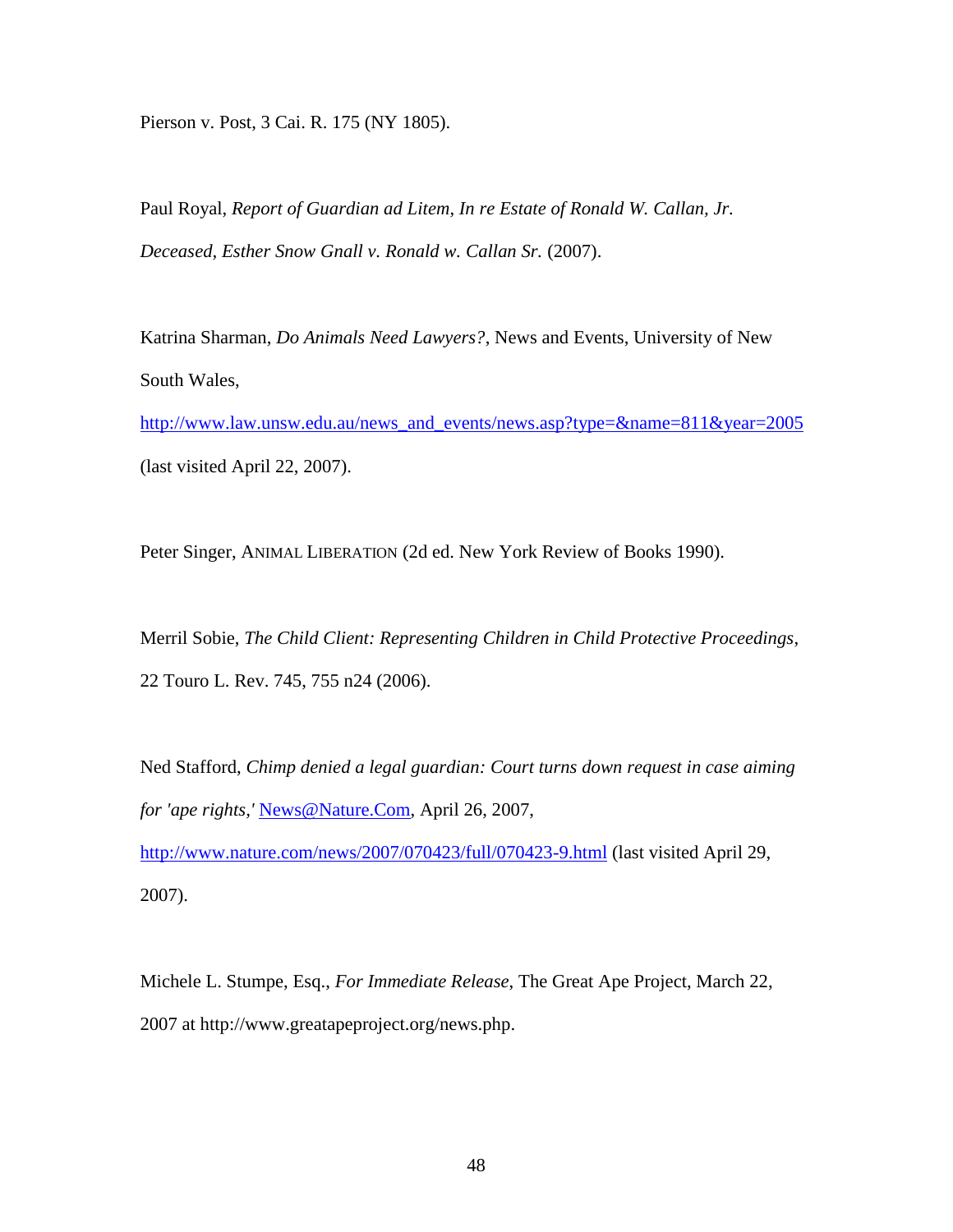*The Volunteer Commitment*, at<http://www.nationalcasa.org/volunteer/commitment.html> (last visited February 18, 2007).

SONIA S. WAISMAN, ET. AL., ANIMAL LAW: CASES AND MATERIALS 91, 98 (2d ed. Carolina Academic Press 2002).

Stephanie Francis Ward, *Canine case is doggone tough: Tennessee lawyer is guardian to pet caught in custody battle*, at [http://www.abanet.org/journat/ereport/my18dog.html.](http://www.abanet.org/journat/ereport/my18dog.html)

Carmela Welte, *Judges Highly Value CASA Volunteers But Need More of Them: Considerations for Assignment of Cases*, CASA Judges' Page, at [http://www.nationalcasa.org/JudgesPage/Article/judges\\_highly\\_value\\_casa\\_volunteers.ht](http://www.nationalcasa.org/JudgesPage/Article/judges_highly_value_casa_volunteers.htm) [m#](http://www.nationalcasa.org/JudgesPage/Article/judges_highly_value_casa_volunteers.htm) (last visited Feb. 12, 2007).

STEVEN M. WISE, RATTLING THE CAGE: TOWARD LEGAL RIGHTS FOR ANIMALS, 4 – 48 (Perseus Publishing 2000).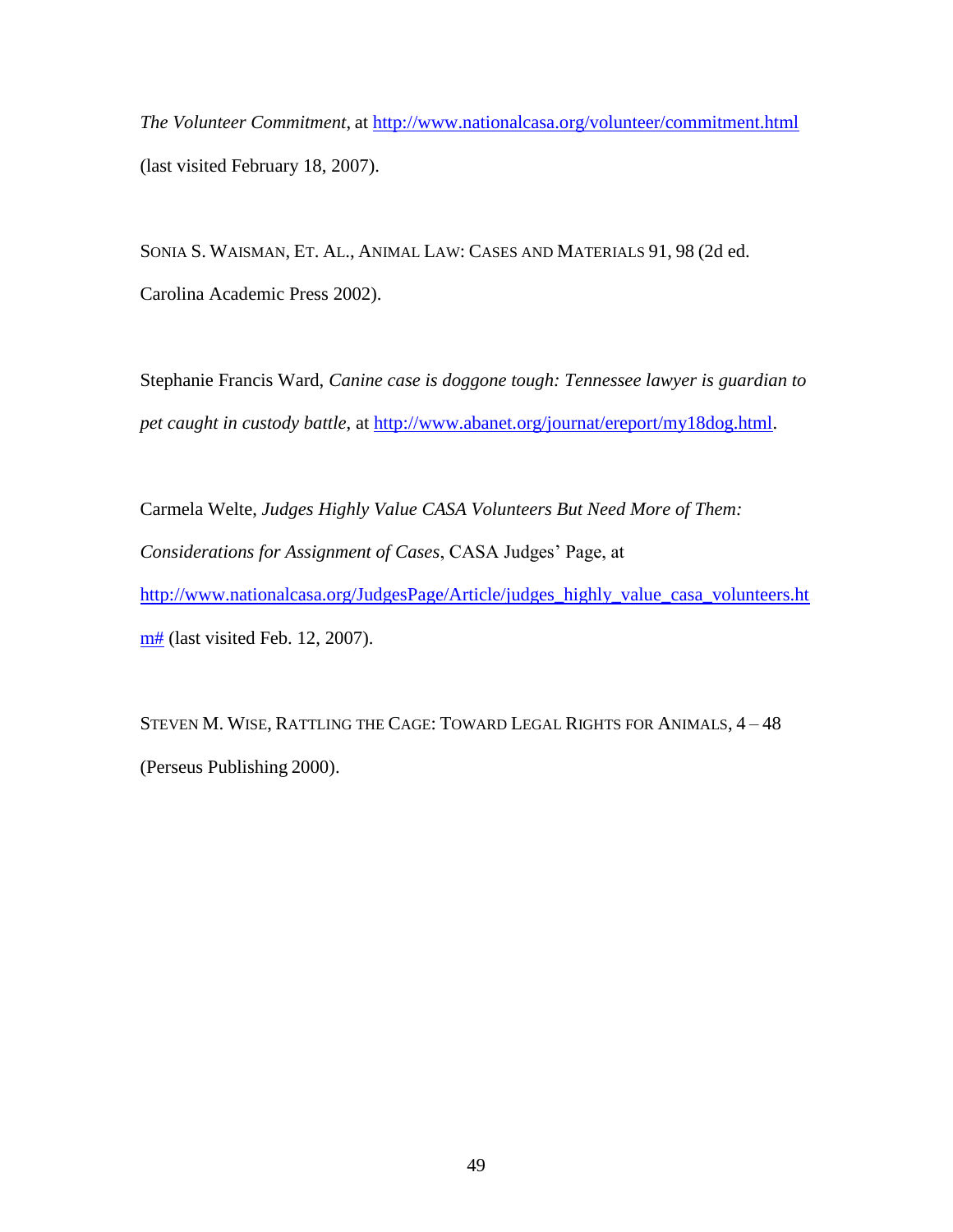# **Appendix 1: Interview Guide for CASA Workers**

- 1. What is the history of the CASA program?
- 2. How does a volunteer get involved with the CASA program?
- 3. How and why do children get involved with the CASA program?
- 4. How are CASAs assigned to children?
- 5. What role do CASAs play in guiding children through the legal system?
- 6. How do CASAs interact with the children to whom they are assigned?
- 7. How do CASAs help judges determine what is in the best interest of the child?
- 8. Do the children have any say in the outcome?
- 9. How have CASAs been useful in helping judges decide on the best outcome?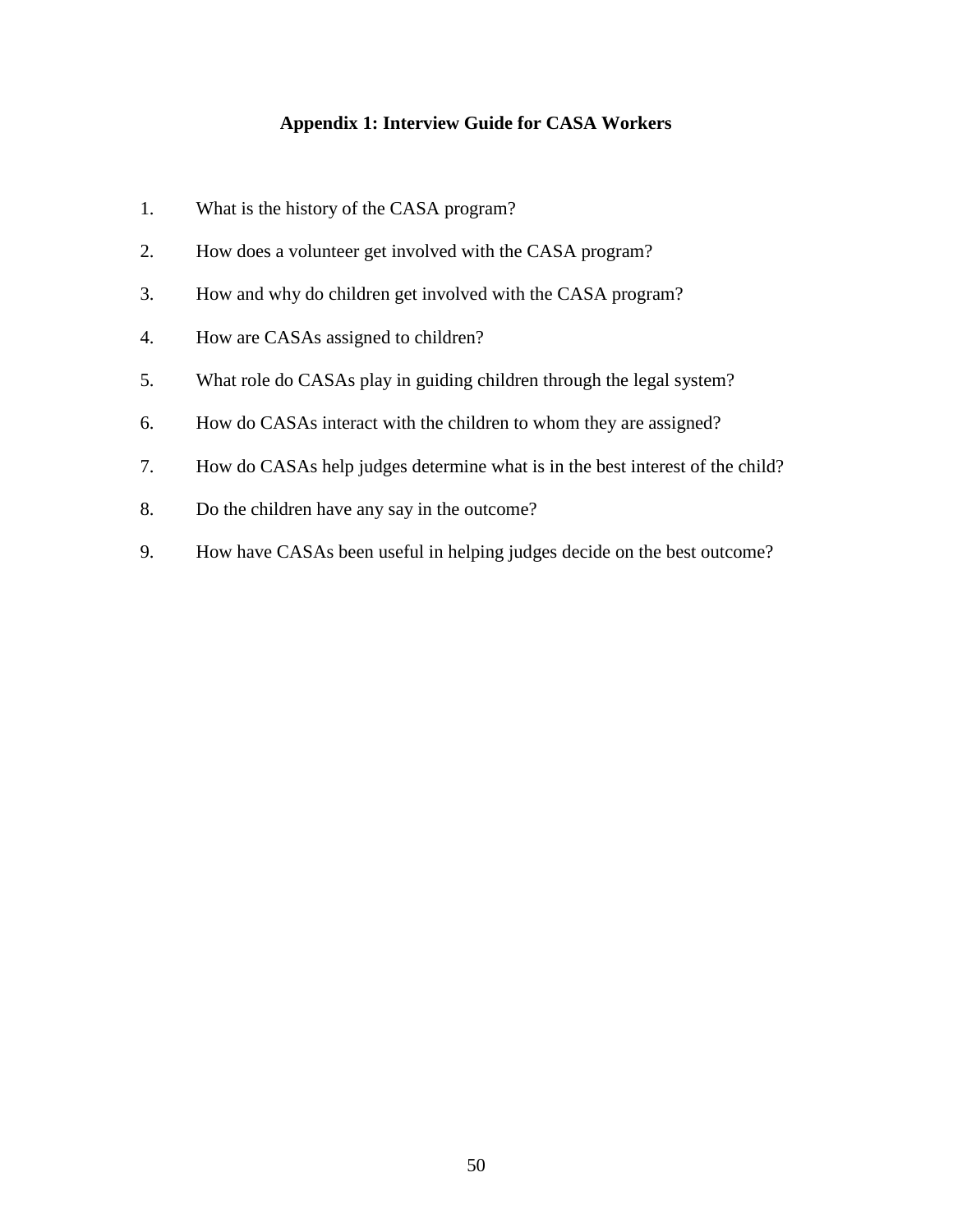# **Appendix 2: Interview Guide for Judges**

- 1. Do you use CASAs in your courtroom?
- 2. What role do CASAs play in your courtroom?
- 3. Do you interact with CASAs outside the courtroom?
- 4. Do CASAs help you in making your decision regarding the best interest of the child?
- 5. How do courts determine "the best interest" of a child?
- 6. What is the "best interest" standard?
- 7. Have you had any cases involving animals?
- 8. If yes to #7: Could you perceive of a situation in which a CASA for dogs might be helpful?
- 9. Could you see a "best interest" standard being applied to the welfare of a dog, for example?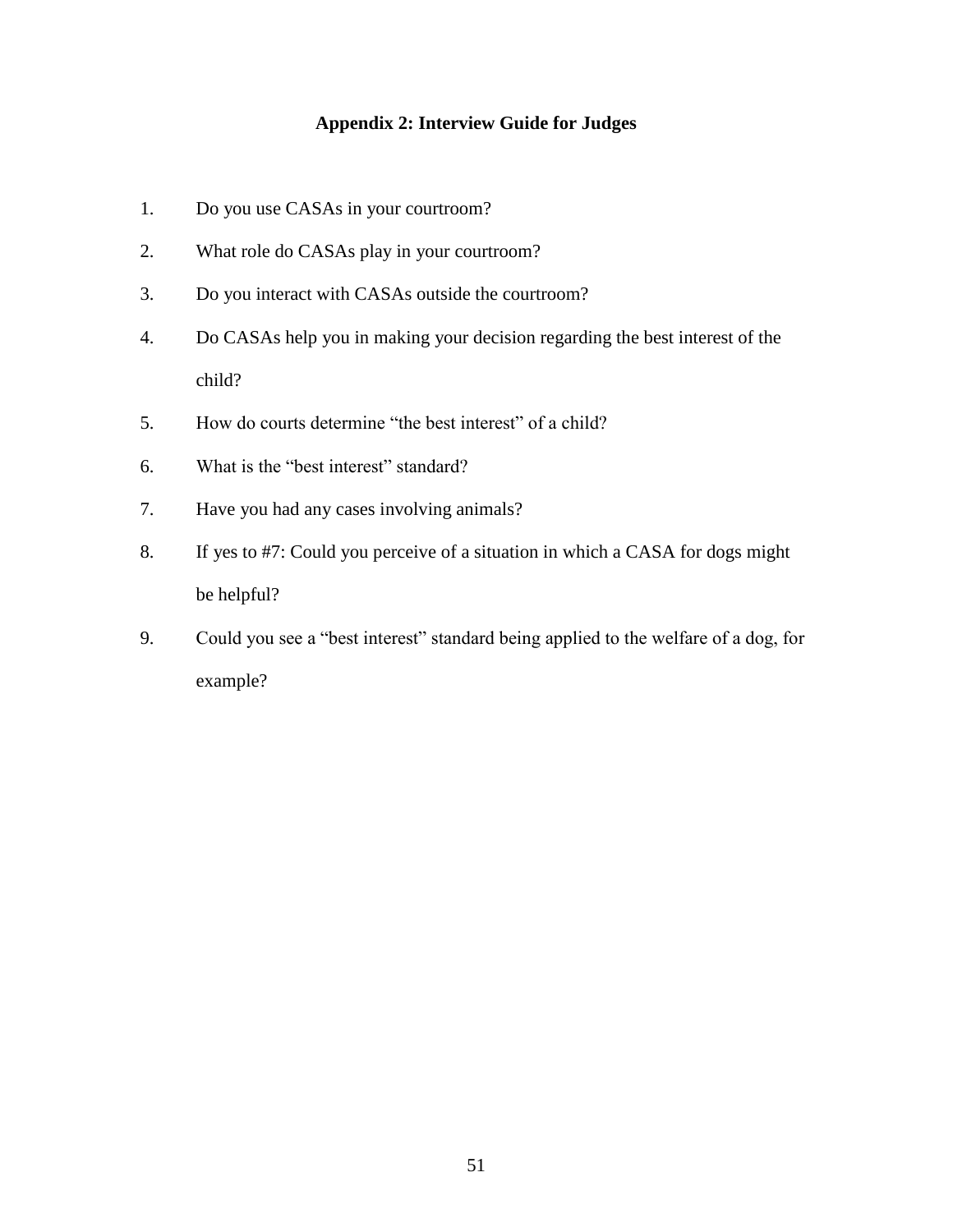#### **Appendix 3: Confidential Interview Information**

Interviewee A, from the National CASA, conducted May 31, 2007 via telephone call that lasted 10 minutes.

Interviewee B, from a Massachusetts Juvenile Court, conducted May 31, 2007 in person at the Westborough Starbucks that lasted 1 hour and 25 minutes.

Interviewee C, from the Berkshire County, Massachusetts CASA, the Kid's Place & Violence Prevention Center, Inc., conducted June, 5 2007 via telephone call that lasted 12 minutes.

Interviewee D, from a CASA in the District of Columbia, CASA for Children of D.C., conducted June, 7 2007 via telephone call that lasted 11 minutes.

Interviewee E, from a CASA in Rhode Island, Office of the Court Appointed Special Advocate, conducted June 13, 2007 via telephone call that lasted 20 minutes.

Interviewee F, from a CASA in California, the CASA of Monterey County, conducted June 13, 2007 via telephone call that lasted 13 minutes.

Interviewee G, from a CASA in Colorado, the Denver CASA conducted June 13, 2007 via telephone call that lasted 9 minutes.